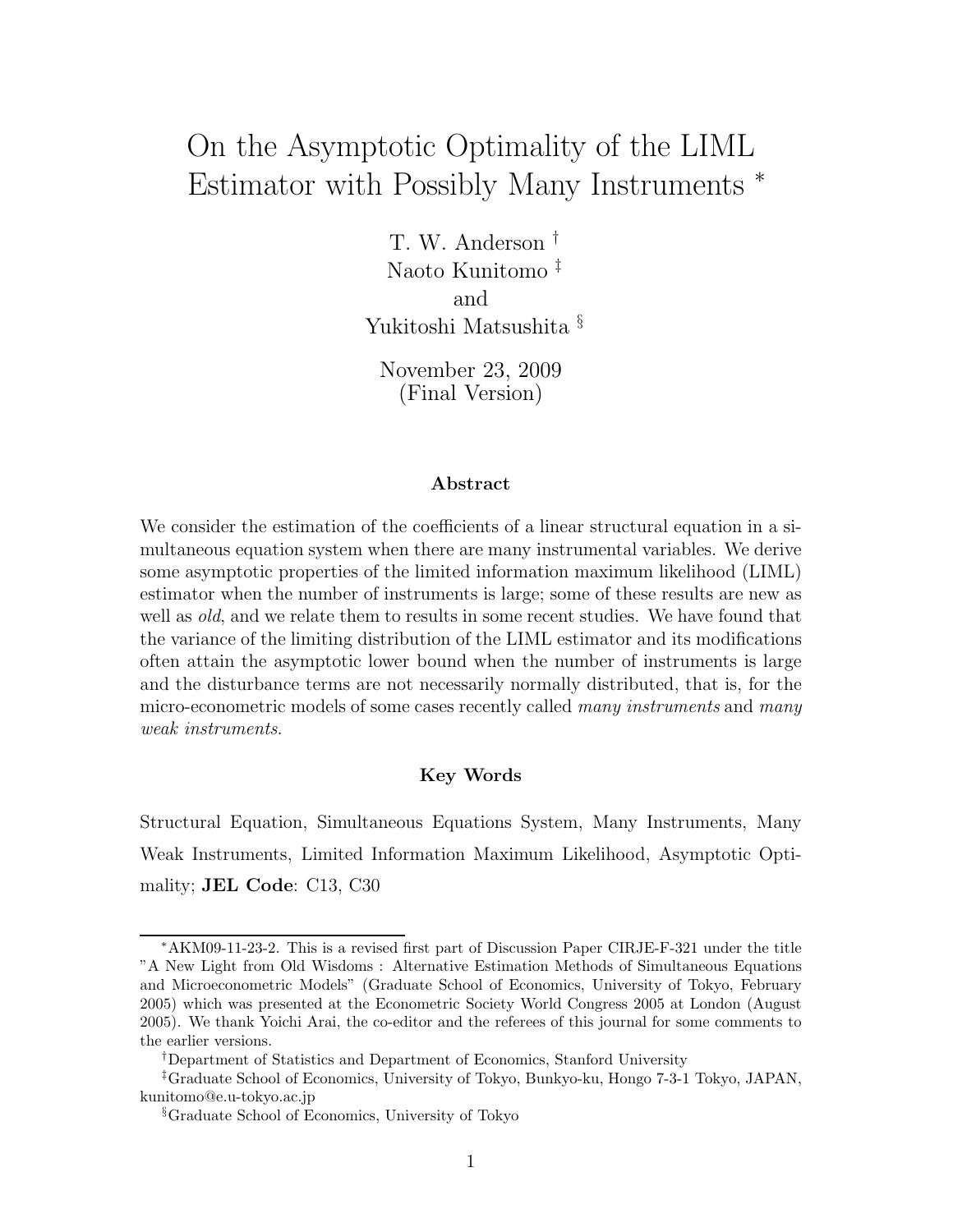#### **1. Introduction**

Over the past three decades there has been increasing interest and research on the estimation of a single structural equation in a system of simultaneous equations when the number of instruments (the number of exogenous variables excluded from the structural equation), say  $K_2$ , is large relative to the sample size, say n. The relevance of such models is due to collection of large data sets and the development of computational equipment capable of analysis of such data sets. One empirical example of this kind often cited in the econometric literature is Angrist and Krueger (1991) ; there has been some discussion by Bound, Jaeger and Baker (1995) since then. Asymptotic distributions of estimators and test criteria are developed on the basis that both  $K_2 \to \infty$  and  $n \to \infty$ . These asymptotic distributions are used as approximations to the distributions of the estimators and criteria when  $K_2$  and n are large.

Bekker (1994) has written "To my knowledge a first mention of such a parameter sequence was made, with respect to the linear functional relationship model, in Anderson (1976 p.34). This work was extended to simultaneous equations by Kunitomo (1980, 1982) and Morimune (1983), who gave asymptotic expansions for the case of a single explanatory endogenous variable." Following Bekker there have been many studies of the behavior of estimators of the coefficients of a single equation when  $K_2$  and n are large.

The main purpose of the present paper is to show that one estimator, the Limited Information Maximum Likelihood (LIML) estimator, has some optimum properties when  $K_2$  and n are large. As background we state and derive some asymptotic distributions of the LIML and Two-Stage Least Squares (TSLS) estimators as  $K_2 \rightarrow$  $\infty$  and  $n \to \infty$ . Some of these results are improvements on Kunitomo (1981, 1982), Morimune (1983) and Bekker (1994), Chao and Swanson (2005), Van Hasselt (2006), Hansen, Hausman, and Newey (2008), and they are presented in a unified notation.

In addition to the LIML and TSLS estimators there are other instrumental variables (IV) methods. See Anderson, Kunitomo, and Sawa (1982) on the earlier studies of the finite sample properties, for instance. Several semiparametric estimation methods have been developed including the generalized method of moments (GMM) estimation and the empirical likelihood (EL) method. (See Hayashi (2000)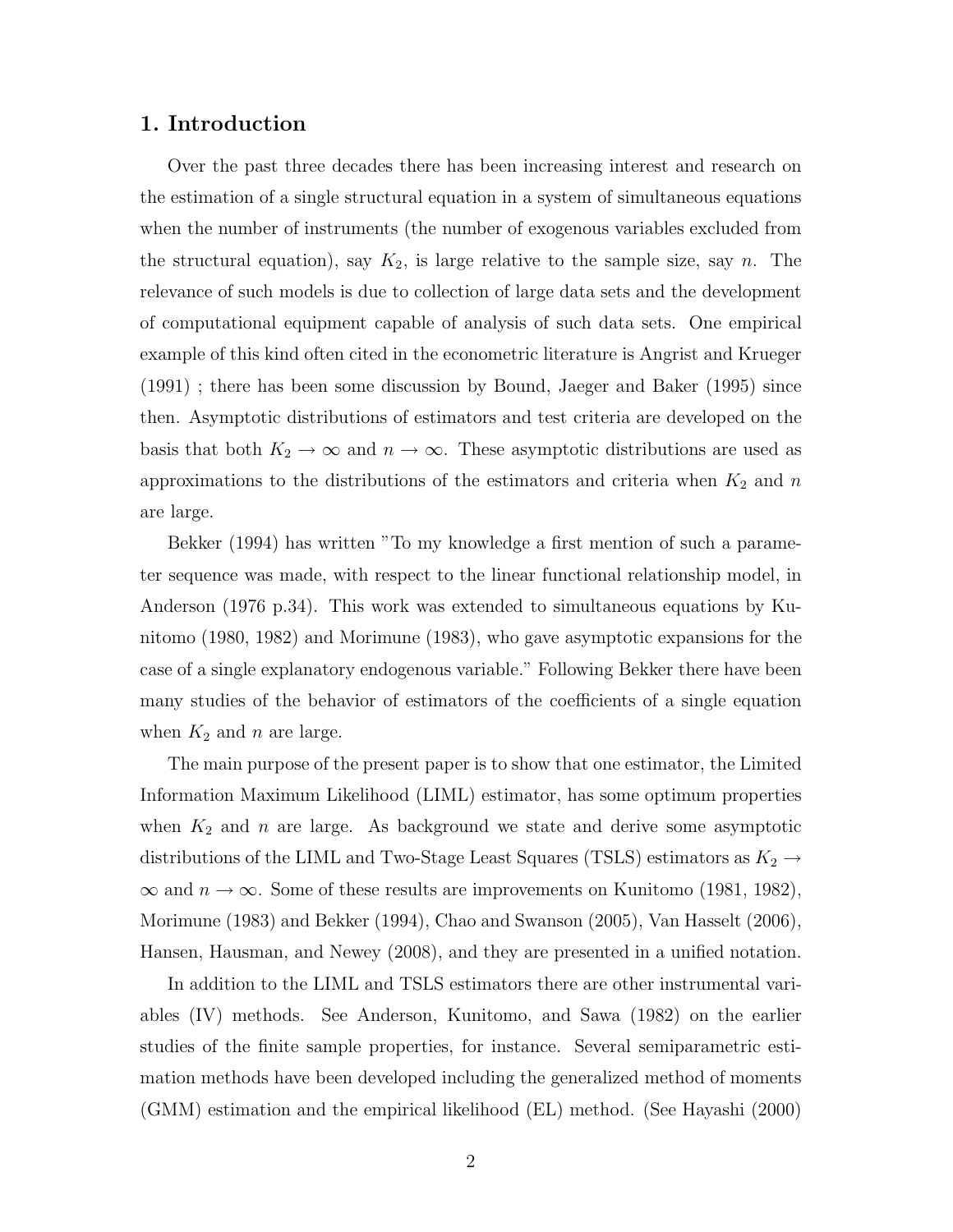for instance.) However, it has been recently recognized that the classical methods have some advantages in microeconometric situations with many instruments.

In this paper we shall give the results on the asymptotic properties of the LIML estimator when the number of instruments is large and we develop *the large-*K<sup>2</sup> *asymptotic theory* or *the many instruments asymptotics* including so-called the case of *many weak instruments*. The TSLS and the GMM estimators are badly biased and they lose even consistency in some of these situations. Our results on the asymptotic properties and optimality of the LIML estimator and its variants give new interpretations of the numerical information of the finite sample properties and some guidance on the use of alternative estimation methods in simultaneous equations and micro-econometric models with *many weak instruments*. There is a growing literature on the problem of many instruments in econometric models. We shall try to relate our results to some recent studies, including Donald and Newey (2001), Hahn (2002), Stock and Yogo (2005), Chao and Swanson (2005, 2006), van Hasselt (2006), van der Ploeg and Bekker (1995), Bekker and van der Ploeg (2005), Chioda and Jansson (2007), Hansen et al. (2008), and Anderson, Kunitomo and Matsushita (2008).

In Section 2 we state the formulation of a linear structural model and the alternative estimation methods of unknown parameters with possibly many instruments. In Section 3 we develop the large- $K_2$  asymptotics (or *many instruments* asymptotics) and give some results on the asymptotic normality of the LIML estimator when  $n$ and  $K_2$  are large. Then we shall present some results on the asymptotic optimality of the LIML estimator in the sense that it attains the lower bound of the asymptotic variance in a class of consistent estimators with *many instruments* under reasonable assumptions. Also we discuss a more general formulation of the models and the related problems. In Section 4 we show that the asymptotic results in Section 3 agree with the finite sample properties of estimators. Then brief concluding remarks will be given in Section 5. The proof of our theorems will be given in Section 6.

## **2. Alternative Estimation Methods in Structural Equation Models with Possibly Many Instruments**

We first consider the estimation problem of a structural equation in the classical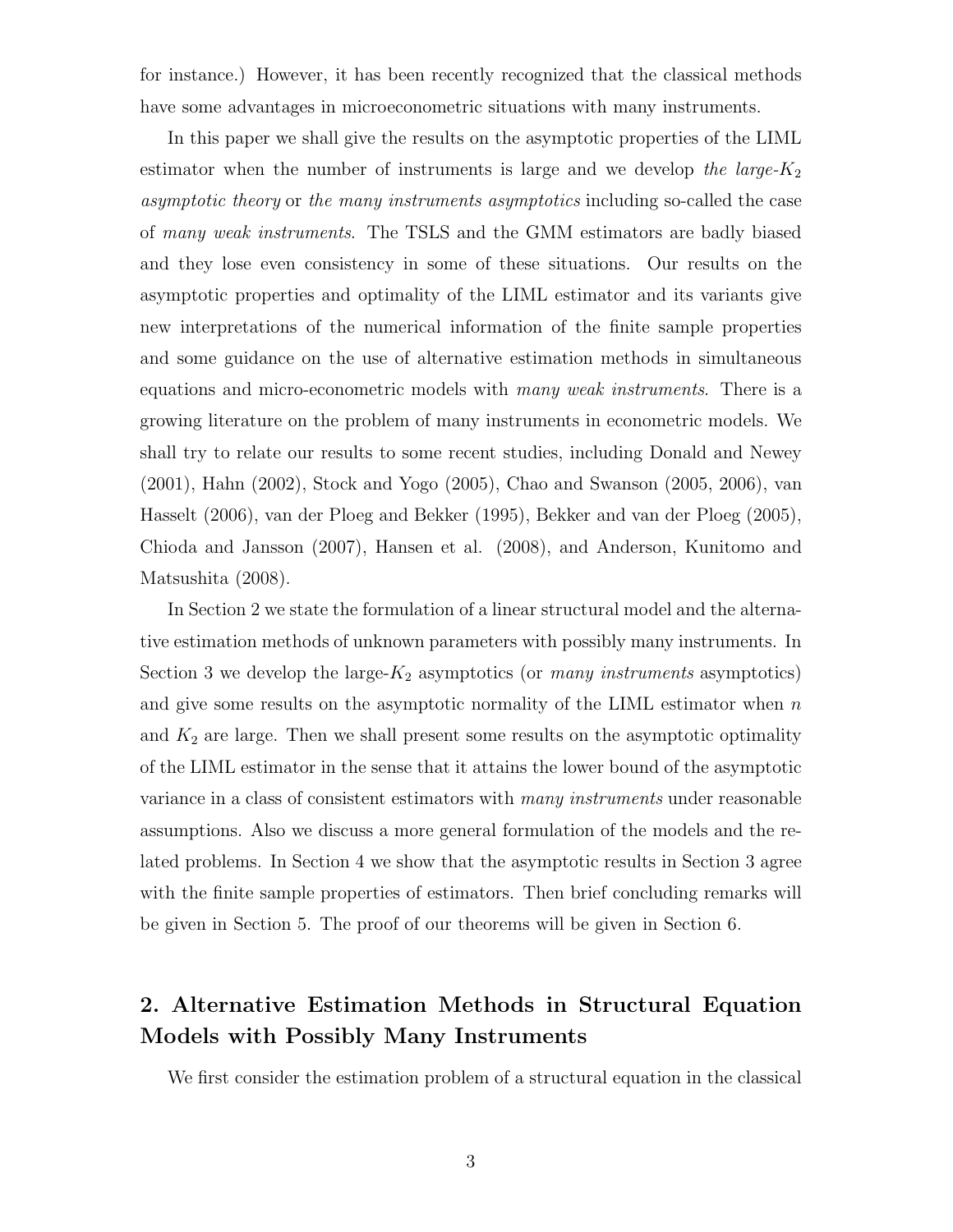linear simultaneous equations framework  $<sup>1</sup>$ . Let a single linear structural equation</sup> in an econometric model be

(2.1) 
$$
y_{1i} = \beta'_2 y_{2i} + \gamma'_1 z_{1i} + u_i \ \ (i = 1, \cdots, n),
$$

where  $y_{1i}$  and  $y_{2i}$  are a scalar and a vector of  $G_2$  endogenous variables,  $z_{1i}$  is a vector of  $K_1$  (included) exogenous variables in (2.1),  $\gamma_1$  and  $\beta_2$  are  $K_1 \times 1$  and  $G_2 \times 1$ vectors of unknown parameters, and  $u_1, \dots, u_n$  are independent disturbance terms with  $\mathcal{E}(u_i) = 0$  and  $\mathcal{E}(u_i^2) = \sigma^2$   $(i = 1, \dots, n)$ . We assume that  $(2.1)$  is one equation in a system of  $1 + G_2$  equations in  $1 + G_2$  endogenous variables  $\mathbf{y}'_i = (y_{1i}, \mathbf{y}'_{2i})'$ . The reduced form of the model is

$$
\mathbf{Y} = \mathbf{Z}\mathbf{\Pi}_n + \mathbf{V} \;,
$$

where  $\mathbf{Y} = (\mathbf{y}_i)$  is the  $n \times (1 + G_2)$  matrix of endogenous variables,  $\mathbf{Z} = (\mathbf{Z}_1, \mathbf{Z}_{2n}) =$  $(\mathbf{z}_i^{(n)})$  is the  $n \times K_n$  matrix of  $K_1 + K_{2n}$  instrumental vectors  $\mathbf{z}_i^{(n)} = (\mathbf{z}_{1i}', \mathbf{z}_{2i}^{(n)'})'$ ,  $\mathbf{V} = (\mathbf{v}_i)$  is the  $n \times (1 + G_2)$  matrix of disturbances,

$$
\bm{\Pi}_n = \left( \begin{array}{cc} \bm{\pi}_{11} & \bm{\Pi}_{12} \\ \bm{\pi}_{21}^{(n)} & \bm{\Pi}_{22}^{(n)} \end{array} \right)
$$

is the  $(K_1 + K_{2n}) \times (1 + G_2)$  matrix of coefficients, and

$$
\mathcal{E}(\mathbf{v}_i\mathbf{v}_i') = \mathbf{\Omega} = \left[ \begin{array}{cc} \omega_{11} & \omega_2' \\ \boldsymbol{\omega}_2 & \boldsymbol{\Omega}_{22} \end{array} \right]
$$

is a positive definite matrix. The vector of  $K_n$  (=  $K_1 + K_{2n}, n > 2$ ) instrumental variables  $\mathbf{z}_i^{(n)}$  satisfies the orthogonality condition  $\mathcal{E}[u_i \mathbf{z}_i^{(n)}] = \mathbf{0}$   $(i = 1, \dots, n)$ . The relation between  $(2.1)$  and  $(2.2)$  gives

(2.3) 
$$
\left(\begin{array}{cc} \pi_{11} & \Pi_{12} \\ \pi_{21}^{(n)} & \Pi_{22}^{(n)} \end{array}\right) \left(\begin{array}{c} 1 \\ -\beta_2 \end{array}\right) = \left(\begin{array}{c} \gamma_1 \\ 0 \end{array}\right),
$$

 $u_i = (1, -\boldsymbol{\beta}_2')\mathbf{v}_i = \boldsymbol{\beta}'\mathbf{v}_i$  and  $\sigma^2 = \boldsymbol{\beta}'\boldsymbol{\Omega}\boldsymbol{\beta}$  with  $\boldsymbol{\beta}' = (1, -\boldsymbol{\beta}_2').$ 

Let  $\Pi_{2n} = (\pi_{21}^{(n)}, \Pi_{22}^{(n)})$  be a  $K_{2n} \times (1 + G_2)$  matrix of coefficients. Define the  $(1+G_2)\times(1+G_2)$  matrices by

(2.4) 
$$
\mathbf{G} = \mathbf{Y}' \mathbf{Z}_{2.1} \mathbf{A}_{22.1}^{-1} \mathbf{Z}'_{2.1} \mathbf{Y} = \mathbf{P}'_2 \mathbf{A}_{22.1} \mathbf{P}_2,
$$

 $\frac{1}{1}$  We intentionally consider the standard classic situation and state our results mainly because they are clear. Nonetheless a generalization of the formulation and the corresponding results will be discussed in Section 3.3.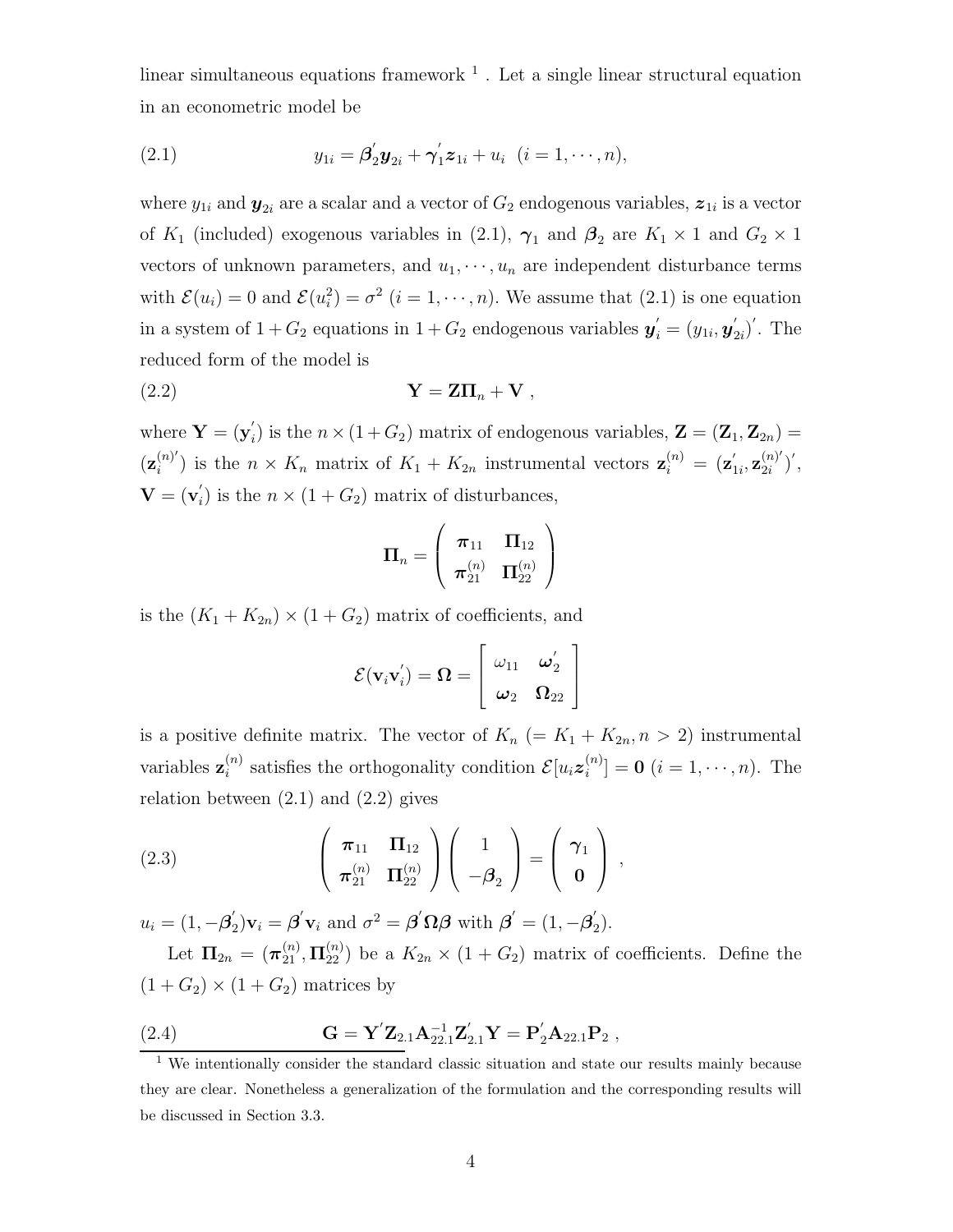and

(2.5) 
$$
\mathbf{H} = \mathbf{Y}' \left( \mathbf{I}_n - \mathbf{Z} (\mathbf{Z}' \mathbf{Z})^{-1} \mathbf{Z}' \right) \mathbf{Y} ,
$$

 $\mathbf{W} = \mathbf{A}_{22.1} = \mathbf{Z}_{2.1}' \mathbf{Z}_{2.1}, \ \mathbf{Z}_{2.1} = \mathbf{Z}_{2n} - \mathbf{Z}_1 \mathbf{A}_{11}^{-1} \mathbf{A}_{12}, \ \mathbf{P}_2 = \mathbf{A}_{22.1}^{-1} \mathbf{Z}_{2.1}' \mathbf{Y},$ 

(2.6) 
$$
\mathbf{Z}_1 = \begin{pmatrix} \mathbf{z}_{11}' \\ \vdots \\ \mathbf{z}_{1n}' \end{pmatrix}, \mathbf{Z}_{2n} = \begin{pmatrix} \mathbf{z}_{21}^{(n)'} \\ \vdots \\ \mathbf{z}_{2n}^{(n)'} \end{pmatrix},
$$

and

and  
(2.7) 
$$
\mathbf{A} = \begin{pmatrix} \mathbf{Z}'_1 \\ \mathbf{Z}'_{2n} \end{pmatrix} (\mathbf{Z}_1, \mathbf{Z}_{2n}) = \begin{pmatrix} \mathbf{A}_{11} & \mathbf{A}_{12} \\ \mathbf{A}_{21} & \mathbf{A}_{22} \end{pmatrix}
$$

is a nonsingular matrix (a.s.). Then the LIML estimator  $\hat{\beta}_{LI}$  of  $\beta = (1, -\beta_2')'$  is the solution of

(2.8) 
$$
(\frac{1}{n}\mathbf{G} - \frac{1}{q_n}\lambda_n\mathbf{H})\hat{\boldsymbol{\beta}}_{LI} = \mathbf{0},
$$

where  $q_n = n - K_n$   $(n > 2)$  and  $\lambda_n$   $(n > 2)$  is the smallest root of

(2.9) 
$$
|\frac{1}{n}\mathbf{G} - l\frac{1}{q_n}\mathbf{H}| = 0.
$$

The solution to (2.8) minimizes the variance ratio

$$
L_{1n} = \frac{\left[\sum_{i=1}^{n} \mathbf{z}_{i}^{(n)}(y_{1i} - \boldsymbol{\gamma}_{1}'\mathbf{z}_{1i} - \boldsymbol{\beta}_{2}'\mathbf{y}_{2i})\right]\left[\sum_{i=1}^{n} \mathbf{z}_{i}^{(n)}\mathbf{z}_{i}^{(n)'}\right]^{-1}\left[\sum_{i=1}^{n} \mathbf{z}_{i}^{(n)}(y_{1i} - \boldsymbol{\gamma}_{1}'\mathbf{z}_{1i} - \boldsymbol{\beta}_{2}'\mathbf{y}_{2i})\right]}{\sum_{i=1}^{n} (y_{1i} - \boldsymbol{\gamma}_{1}'\mathbf{z}_{1i} - \boldsymbol{\beta}_{2}'\mathbf{y}_{2i})^{2}}.
$$
\n(2.10)

The TSLS estimator  $\hat{\boldsymbol{\beta}}_{TS}$  (=  $(1, -\hat{\boldsymbol{\beta}}_{2,TS}')$ ) of  $\boldsymbol{\beta} = (1, -\boldsymbol{\beta}_2')'$  is given by

(2.11) 
$$
\mathbf{Y}_2' \mathbf{Z}_{2.1} \mathbf{A}_{22.1}^{-1} \mathbf{Z}_{2.1}' \mathbf{Y} \begin{pmatrix} 1 \\ -\hat{\boldsymbol{\beta}}_{2.TS} \end{pmatrix} = \mathbf{0},
$$

where  $Y_2 = (y_i)$  is an  $n \times G_2$  matrix. The TSLS estimator minimizes the numerator of the variance ratio (2.10). The LIML and the TSLS estimators of  $\gamma_1$  are

(2.12) 
$$
\hat{\gamma}_1 = (\mathbf{Z}_1' \mathbf{Z}_1)^{-1} \mathbf{Z}_1' \mathbf{Y} \hat{\boldsymbol{\beta}},
$$

where  $\hat{\boldsymbol{\beta}}$  is  $\hat{\boldsymbol{\beta}}_{LI}$  or  $\hat{\boldsymbol{\beta}}_{TS}$ , respectively. In this paper we shall discuss the asymptotic properties of  $\hat{\boldsymbol{\beta}}_2$  because of its simplicity although it is straightforward to extend to treat  $\sqrt{n}[\hat{\beta}'_2 - \hat{\beta}'_2, \hat{\gamma}'_1 - \gamma'_1]$  with some additional notations. The LIML and TSLS estimators and their properties in the general case were originally developed by Anderson and Rubin (1949, 1950). See also Anderson (2005).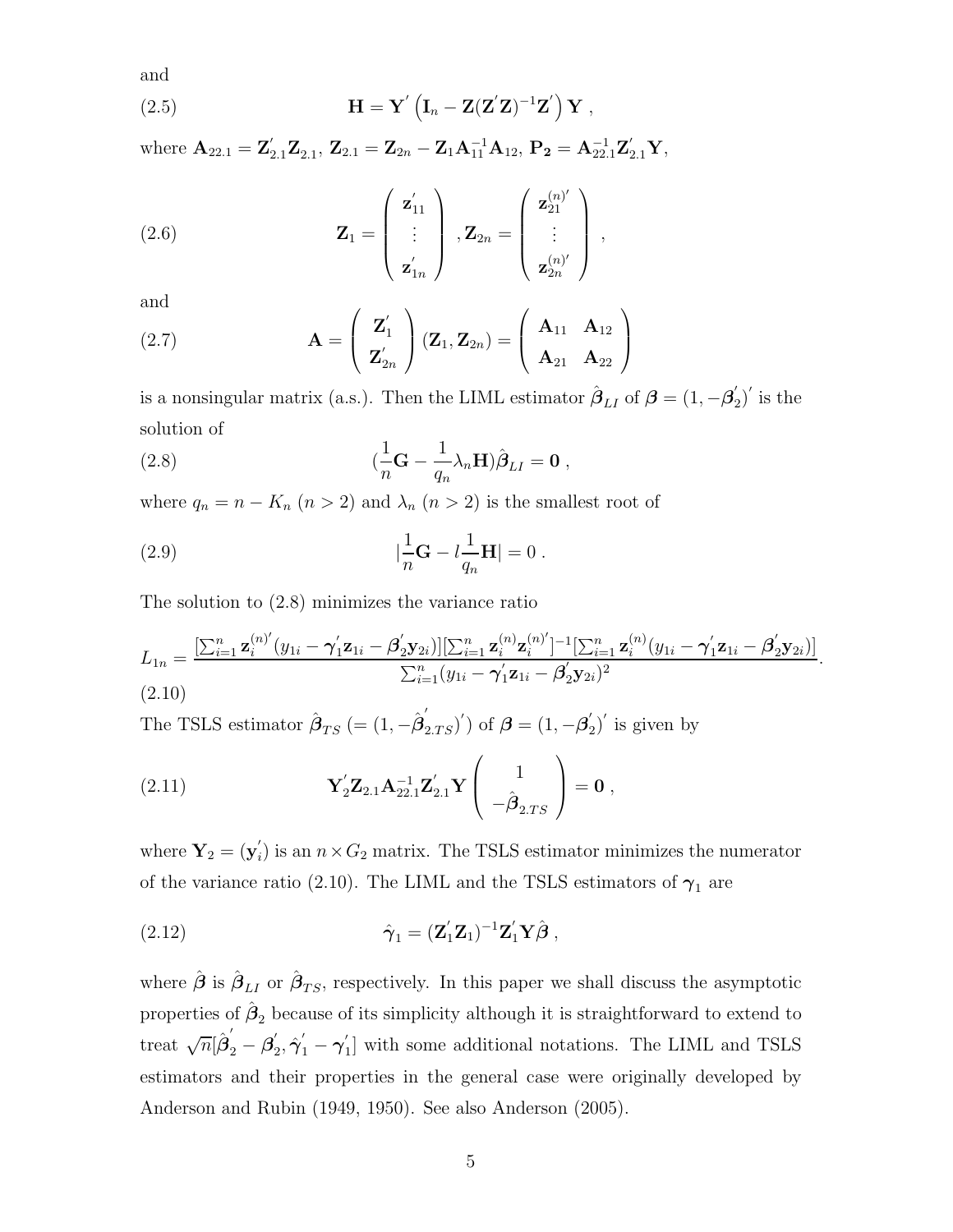# **3 On Asymptotic Optimality of the LIML Estimator**

#### **3.1 Asymptotic Normality of the LIML Estimator**

We state the limiting distribution of the LIML estimator under a set of alternative assumptions when  $K_{2n}$  and  $\Pi_{2n}$  can depend on n and  $n \to \infty$ . We first consider the case when

(1) 
$$
\frac{K_{2n}}{n} \longrightarrow c \ (0 \le c < 1),
$$

$$
\frac{1}{n} \Pi_{22}^{(n)'} \mathbf{A}_{22.1} \Pi_{22}^{(n)} \longrightarrow \Phi_{22.1} ,
$$

where  $\Phi_{22.1}$  is a nonsingular constant matrix.

Condition (I) implies that the number of coefficient parameters is proportional to the number of observations. Because we want to estimate the covariance matrix of  $\mathbf{v}_i^{(n)}$   $(i = 1, \dots, n)$ , we want  $c < 1$ . Then (I) implies  $q_n \longrightarrow \infty$  as  $n \longrightarrow$ ∞. Condition (II) controls the noncentrality (or concentration) parameter to be proportional to the sample size. Since  $K_{2n}$  grows, it is often called the case of *many instruments*. These conditions define the rates of growth of the number of incidental parameters. Condition (II) shall be weakened to Condition  $(II)'$  where  $K_{2n}$  increases with  $n$  but at a smaller rate as stated in Section 3.3, which is sometimes called the case of *many weak instruments* <sup>2</sup> .

We first summarize the basic results on the asymptotic distributions as Theorems. Although the present formulation and *Theorem 1* are similar to the corresponding results reported in van Hasselt (2006) and Hansen et al. (2008), we shall give the proofs in Section 6 because the method of our proof gives some insights on the underlying assumptions, its extensions and the asymptotic optimality.

To state our results conveniently we transform  $v_i$  to

(3.1) 
$$
\mathbf{w}_{2i} = (\mathbf{0}, \mathbf{I}_{G_2}) \left[ \mathbf{I}_{1+G_2} - \frac{1}{\sigma^2} \mathbf{\Omega} \boldsymbol{\beta} \boldsymbol{\beta}' \right] \mathbf{v}_i
$$

$$
= (\mathbf{0}, \mathbf{I}_{G_2}) \left[ \mathbf{v}_i - \frac{1}{\sigma^2} Cov(\mathbf{v}, u) u_i \right]
$$

and  $u_i = \boldsymbol{\beta}' \mathbf{v}_i$ . Then  $\mathcal{E}(\mathbf{w}_{2i}u_i) = \mathbf{0}$  and

(3.2) 
$$
\mathcal{E}(\mathbf{w}_{2i}\mathbf{w}_{2i}^{\prime}) = \frac{1}{\sigma^2} \left[\mathbf{\Omega}\sigma^2 - \mathbf{\Omega}\boldsymbol{\beta}\boldsymbol{\beta}^{\prime}\mathbf{\Omega}\right]_{22},
$$

<sup>2</sup> A referee has pointed out that Condition (II) is the case of *many strong instruments*.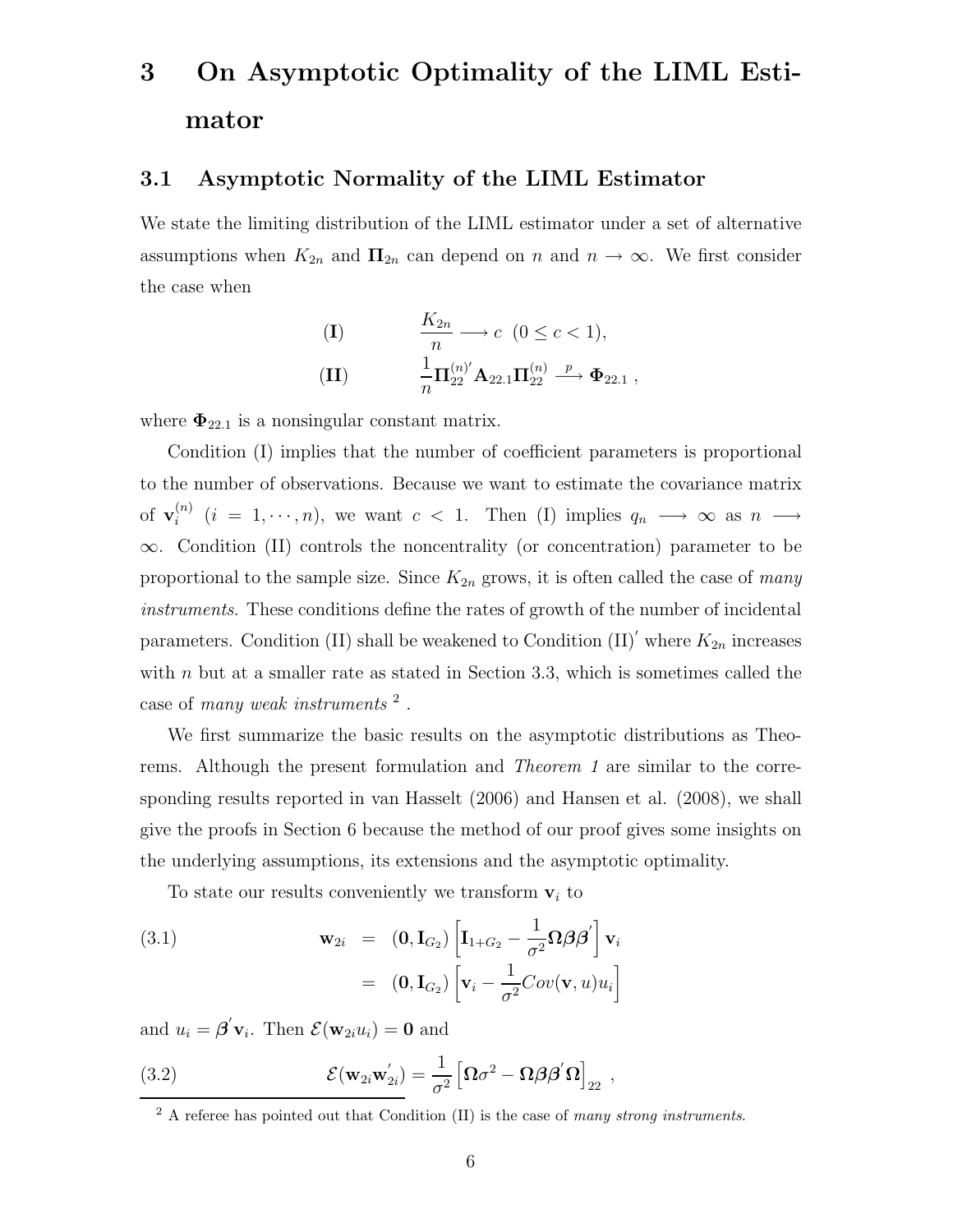where  $[\cdot]_{22}$  is the  $G_2 \times G_2$  lower right-hand corner of the matrix.

**Theorem 1** : Let  $\mathbf{z}_{i}^{(n)}$ ,  $i = 1, 2, \dots, n$ , be a set of  $K_n \times 1$  vectors  $(K_n = K_1 + K_{2n}, n >$ 2). Let  $\mathbf{v}_i, i = 1, 2, \dots, n$ , be a set of  $(1 + G_2) \times 1$  independent random vectors independent of  $\mathbf{z}_{1}^{(n)}, \dots, \mathbf{z}_{n}^{(n)}$  such that  $\mathcal{E}(\mathbf{v}_{i}) = \mathbf{0}$  and  $\mathcal{E}(\mathbf{v}_{i} \mathbf{v}_{i}') = \mathbf{\Omega}$  (a.s.). Suppose that (I) and (II) hold. In addition assume

(III) 
$$
\frac{1}{n} \max_{1 \le i \le n} \|\Pi_{22}^{(n)'} \mathbf{z}_{in}^* \|^2 \xrightarrow{p} 0,
$$

where  $\mathbf{z}_{in}^*$  is the *i*-th row vector of  $\mathbf{Z}_{2.1} = \mathbf{Z}_{2n} - \mathbf{Z}_1(\mathbf{Z}_1'\mathbf{Z}_1)^{-1}\mathbf{Z}_1'\mathbf{Z}_{2n}$ . (i) For  $c = 0$ , suppose that  $\mathcal{E}[\|\mathbf{v}_i\|^2]$  are bounded. Then

(3.3) 
$$
\sqrt{n}(\hat{\boldsymbol{\beta}}_{2.LI} - \boldsymbol{\beta}_2) \stackrel{d}{\longrightarrow} N(\mathbf{0}, \boldsymbol{\Psi}^*) ,
$$

where  $\Psi^* = \sigma^2 \Phi_{22.1}^{-1}$  and  $\sigma^2 = \beta' \Omega \beta$ .

(ii) For  $0 < c < 1$ , define  $\mathcal{E}(u^2 \mathbf{w}_2 \mathbf{w}_2') - \sigma^2 \mathcal{E}(\mathbf{w}_2 \mathbf{w}_2') = \mathbf{\Gamma}_{44.2}$  and assume that  $\mathcal{E}[\|\mathbf{v}_i\|^{4+\epsilon}] < \infty$  for some  $\epsilon > 0$  (and  $\mathcal{E}[\|\mathbf{\Pi}_{22}^{(n)'}\mathbf{z}_{in}^* \|^{2+\delta}] < \infty$  for some  $\delta > 0$  when  $\mathbf{z}_i^{(n)}$ i are stochastic)<sup>3</sup>. Suppose also that there exist limits

$$
\begin{aligned}\n\textbf{(IV)} \qquad & \Xi_{3.2} = \left[\frac{1}{1-c}\right] \min_{n \to \infty} \frac{1}{n} \Pi_{22}^{(n)'} \sum_{i=1}^{n} \mathbf{z}_{in}^* \left[p_{ii}^{(n)} - c\right] \mathcal{E}(u^2 \mathbf{w}_2'), \\
\textbf{(V)} \qquad & \eta = \left[\frac{1}{1-c}\right]^2 \min_{n \to \infty} \frac{1}{n} \sum_{i=1}^{n} \left[p_{ii}^{(n)} - c\right]^2,\n\end{aligned}
$$

where  $p_{ii}^{(n)} = (\mathbf{Z}_{2.1} \mathbf{A}_{22.1}^{-1} \mathbf{Z}_{2.1}')_{ii}$ . Then

(3.4) 
$$
\sqrt{n}(\hat{\boldsymbol{\beta}}_{2.LI} - \boldsymbol{\beta}_2) \stackrel{d}{\longrightarrow} N(\mathbf{0}, \boldsymbol{\Psi}^{**}),
$$

where

(3.5) 
$$
\Psi^{**} = \sigma^2 \Phi_{22.1}^{-1} + \Phi_{22.1}^{-1} \left\{ c_* \left[ \Omega \sigma^2 - \Omega \beta \beta' \Omega \right]_{22} + \left[ \left( \Xi_{3.2} + \Xi_{3.2}' \right) + \eta \Gamma_{44.2} \right] \right\} \Phi_{22.1}^{-1}
$$

and  $c_* = c/(1-c)$ . If  $G_2 = 1$ , then  $[\Omega \sigma^2 - \Omega \beta \beta' \Omega]_{22} = \omega_{11} \omega_{22} - \omega_{12}^2 = |\Omega|$ .

**Corollary 1** : When  $v_i$  (=  $(v_{ji})$ ) ( $i = 1, \dots, n; j = 1, \dots, G_2 + 1$ ) has an elliptically contoured (EC) distribution in *Theorem 1*, the fourth order moments  $\mathcal{E}(v_{ji}v_{ki}v_{li}v_{mi}) = (1 + \kappa/3)(\omega_{jk}\omega_{lm} + \omega_{jl}\omega_{km} + \omega_{jm}\omega_{kl})$  and  $\mathcal{E}[(\beta' \mathbf{v}_i)^2 \mathbf{v}_i \mathbf{v}_i'] = (1 + \kappa/3)(\omega_{jk}\omega_{lm} + \omega_{jl}\omega_{km} + \omega_{jm}\omega_{kl})$ 

<sup>&</sup>lt;sup>3</sup> We thank a referee for suggesting the possible improvements on the moment conditions in the previous version.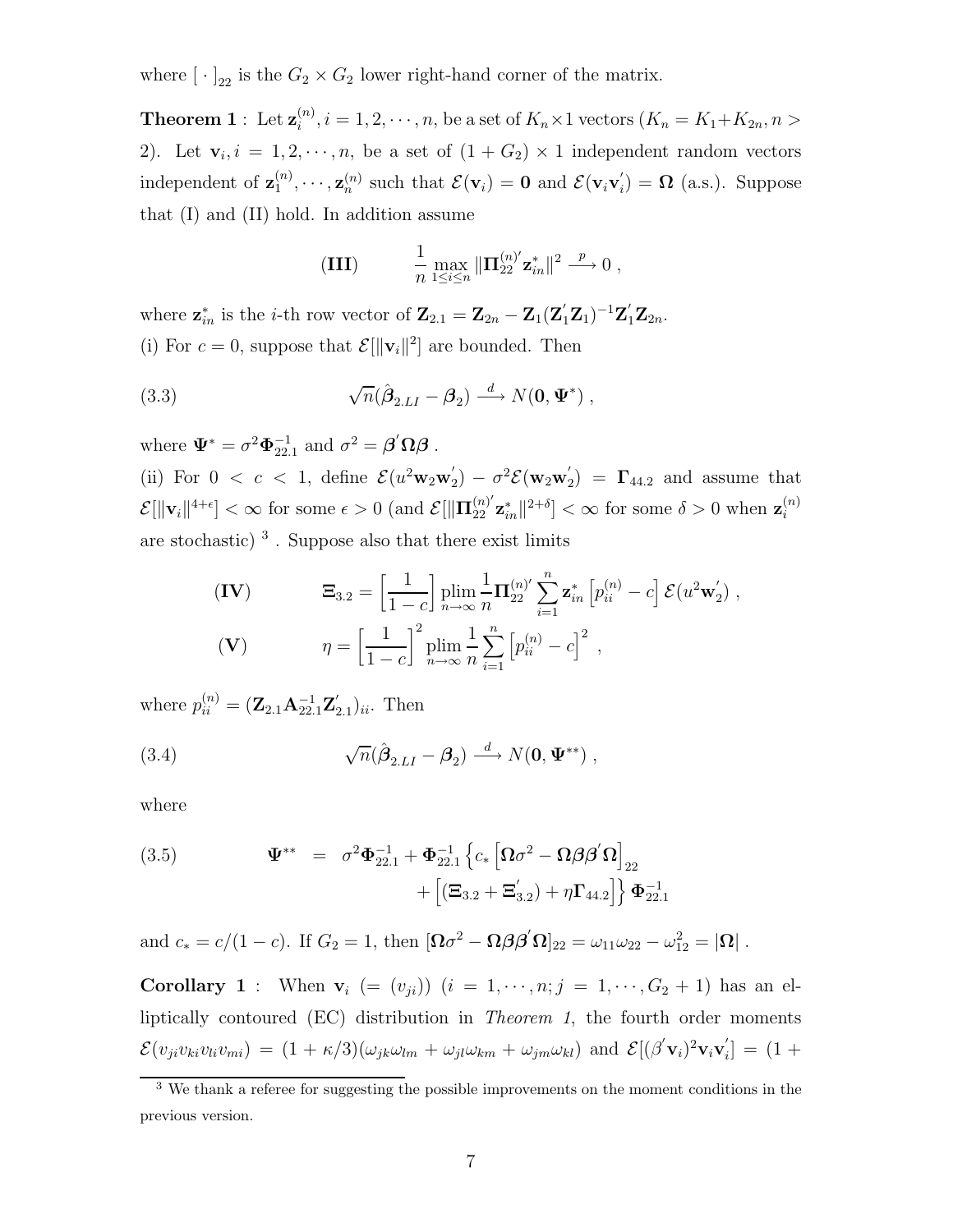$\kappa/3$ )( $\sigma^2 \Omega + 2\Omega\beta\beta' \Omega$ ), where  $\Omega = (\omega_{jk})$ ,  $\mathcal{E}(v_{ji}v_{ki}) = \omega_{jk}$  and  $\kappa$  is the kurtosis of  $EC(\Omega)$ <sup>4</sup>. Then  $\Gamma_{44.2} = (\kappa/3) \left[ \Omega \sigma^2 - \Omega \beta \beta' \Omega \right]_{22}$  and (3.5) is given by

(3.6) 
$$
\mathbf{\Psi}^{**} = \sigma^2 \mathbf{\Phi}_{22.1}^{-1} + (c_* + \frac{1}{3} \eta \kappa) \mathbf{\Phi}_{22.1}^{-1} \left[ \mathbf{\Omega} \sigma^2 - \mathbf{\Omega} \beta \mathbf{\beta}^{\'} \mathbf{\Omega} \right]_{22} \mathbf{\Phi}_{22.1}^{-1}.
$$

Instead of making an assumption on the distribution of disturbance terms except the existence of their moments, alternatively we assume

(VI) 
$$
\lim_{n \to \infty} \frac{1}{n} \sum_{i=1}^{n} [p_{ii}^{(n)} - c]^{2} = 0.
$$

A simple example for Condition (VI) is the case when we normalize  $(1/n)$ **A**<sub>22.1</sub> ∼  $\mathbf{I}_{K_{2n}}$  and  $\mathbf{z}_{in}^* \sim N(\mathbf{0}, \mathbf{I}_{K_{2n}})$ . Condition (VI) is the same as  $\eta = 0$  in Condition (V), which in turn implies  $\Xi_{3,2} = \mathbf{O}$  in Condition (IV) by the Cauchy-Schwarz inequality. These consequences of Condition (VI) imply the following theorem :

**Theorem 2** : For  $0 \leq c < 1$  assume Conditions (I), (II), (III), (VI) and assume that  $\mathcal{E}[\|\mathbf{v}_i\|^{2+\epsilon}] < \infty$  for some  $\epsilon > 0$  (and  $\mathcal{E}[\|\mathbf{\Pi}_{22}^{(n)'}\mathbf{z}_{in}^* \|^{2+\delta}] < \infty$  for some  $\delta > 0$  when  $\mathbf{z}_i^{(n)}$  are stochastic). Then

(3.7) 
$$
\sqrt{n}(\hat{\boldsymbol{\beta}}_{2.LI} - \boldsymbol{\beta}_2) \stackrel{d}{\longrightarrow} N(\mathbf{0}, \boldsymbol{\Psi}^{**}),
$$

where

(3.8) 
$$
\Psi^{**} = \sigma^2 \Phi_{22.1}^{-1} + c_* \Phi_{22.1}^{-1} \left[ \Omega \sigma^2 - \Omega \beta \beta' \Omega \right]_{22} \Phi_{22.1}^{-1}
$$

and  $c_* = c/(1 - c)$ .

The asymptotic properties of the LIML estimator hold when  $K_{2n}$  increases as  $n \to \infty$  and  $K_{2n}/n \to 0$ . In this case the limiting distribution of the LIML estimator can be different from that of the TSLS estimator. (The proof of Theorem 3 will be given in Section 6.)

**Theorem 3** : Let  $\{v_i, z_i^{(n)}; i = 1, \dots, n\}$  be a set of independent random vectors. Assume that (2.1) and (2.2) hold with  $\mathcal{E}(\mathbf{v}_i|\mathbf{z}_i) = \mathbf{0}$  (a.s.) and  $\mathcal{E}(\mathbf{v}_i\mathbf{v}_i'|\mathbf{z}_i^{(n)}) =$  $\mathbf{\Omega}_i^{(n)}$  (*a.s.*) is a function of  $\mathbf{z}_i^{(n)}$ , say,  $\mathbf{\Omega}_i[n, \mathbf{z}_i^{(n)}]$ . The further assumptions on  $(\mathbf{v}_i, \mathbf{z}_i^{(n)})$  $(\mathbf{v}_i = (v_{ji}))$  are that  $\mathcal{E}(v_{ji}^4|\mathbf{z}_i^{(n)})$  are bounded, there exists a constant matrix  $\mathbf{\Omega}$  such

<sup>&</sup>lt;sup>4</sup> The precise definition of elliptically contoured (EC) distribution has been given by Section 2.7 of Anderson (2003).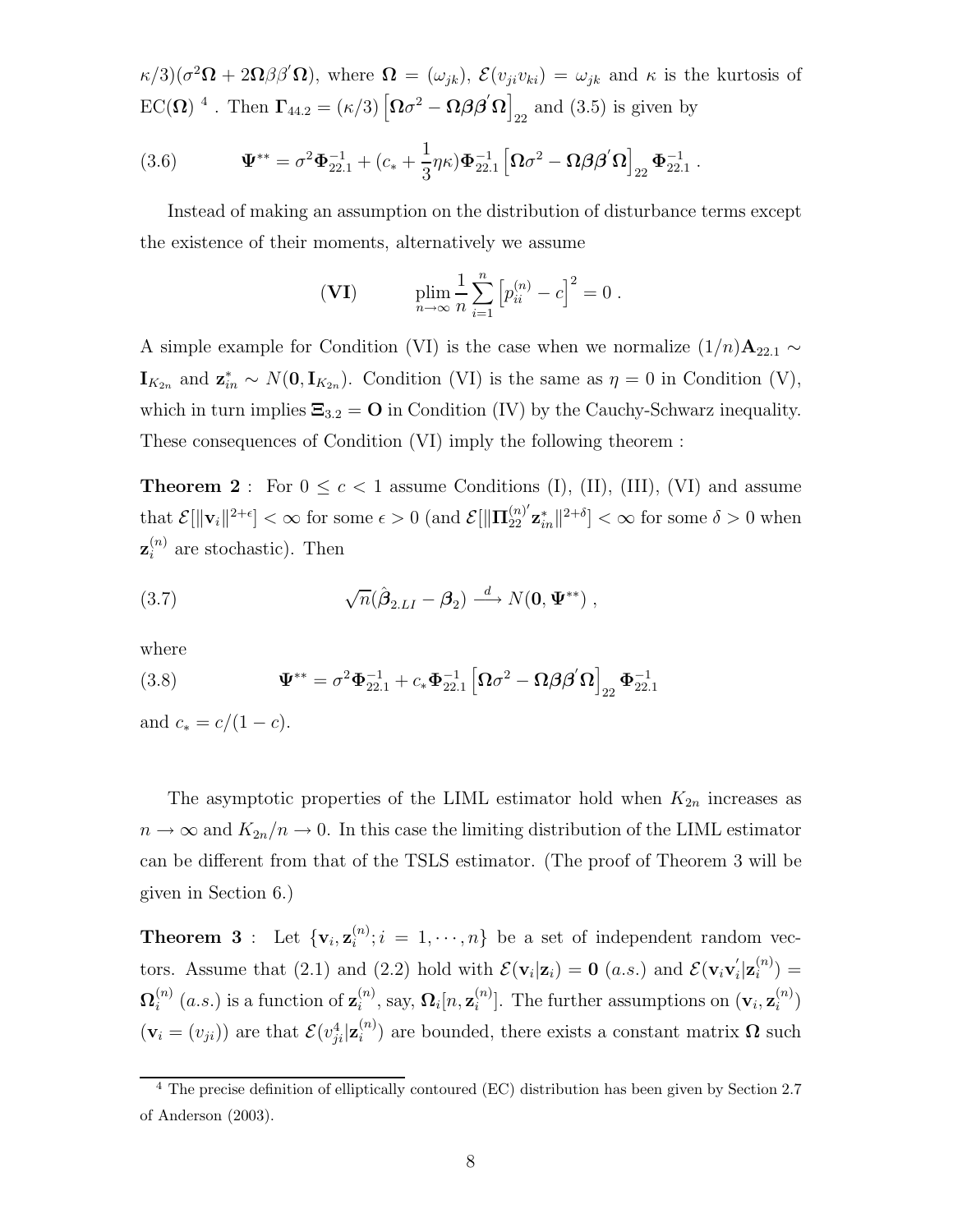that  $\sqrt{n} \|\mathbf{\Omega}_i^{(n)} - \mathbf{\Omega}\|$  is bounded and  $\sigma^2 = \boldsymbol{\beta}' \mathbf{\Omega} \boldsymbol{\beta} > 0$ . Suppose

(II) 
$$
\frac{K_{2n}}{n^{\eta}} \longrightarrow c \ (0 \leq \eta < 1, \ 0 < c < \infty),
$$
\n(III) 
$$
\frac{1}{n} \Pi_{22}^{(n)'} \mathbf{A}_{22.1} \Pi_{22}^{(n)} \xrightarrow{p} \Phi_{22.1},
$$
\n(III) 
$$
\frac{1}{n} \max_{1 \leq i \leq n} \|\Pi_{22}^{(n)'} \mathbf{z}_{in}^{*}\|^2 \xrightarrow{p} 0,
$$

where  $\Phi_{22.1}$  is a nonsingular constant matrix.

(i) Then for the LIML estimator when  $0 \leq \eta < 1$ ,

(3.9) 
$$
\sqrt{n}(\hat{\boldsymbol{\beta}}_{2.LI} - \boldsymbol{\beta}_2) \stackrel{d}{\longrightarrow} N(\mathbf{0}, \sigma^2 \boldsymbol{\Phi}_{22.1}^{-1}),
$$

where  $\sigma^2 = \boldsymbol{\beta}' \boldsymbol{\Omega} \boldsymbol{\beta}$ .

(ii) For the TSLS estimator when  $1/2 < \eta < 1$ ,

(3.10) 
$$
n^{1-\eta}(\hat{\boldsymbol{\beta}}_{2.TS} - \boldsymbol{\beta}_2) \xrightarrow{p} \Phi_{22.1}^{-1} c(\boldsymbol{\omega}_{21}, \Omega_{22}) \boldsymbol{\beta},
$$

when  $\eta = 1/2$ ,

(3.11) 
$$
\sqrt{n}(\hat{\boldsymbol{\beta}}_{2,TS} - \boldsymbol{\beta}_2) \stackrel{d}{\longrightarrow} N\left[c\Phi_{22.1}^{-1}(\boldsymbol{\omega}_{21},\boldsymbol{\Omega}_{22})\boldsymbol{\beta},\sigma^2\Phi_{22.1}^{-1}\right],
$$

where  $(\omega_{21}, \Omega_{22})$  is the  $G_2 \times (1 + G_2)$  lower submatrix of  $\Omega$ . When  $0 \leq \eta < 1/2$ ,

(3.12) 
$$
\sqrt{n}(\hat{\boldsymbol{\beta}}_{2,TS} - \boldsymbol{\beta}_2) \stackrel{d}{\longrightarrow} N(\mathbf{0}, \sigma^2 \boldsymbol{\Phi}_{22.1}^{-1}).
$$

It is possible to interpret the standard large sample theory as a special case of *Theorem 3*. The asymptotic properties of the LIML and TSLS estimators for  $\gamma_1$  can be derived from *Theorem 1*. Donald and Newey (2001) (in their *Lemma A.6*) has investigated the asymptotic properties of the LIML estimator when  $K_{2n}/n \longrightarrow 0$ . Also Stock and Yogo (2005) have discussed the asymptotic properties of the GMM estimators in some cases of the large- $K_2$  theory when  $0 < \eta < 1/2$ . In this case, the asymptotic lower bound of the covariance matrix is the same as in the case of the large sample asymptotic theory although there are incidental parameters (the number of parameters is growing with the sample size). Chao and Swanson (2005) have considered the consistency of some estimators when  $K_{2n}$  is dependent on n and the disturbances are not necessarily normally distributed. Hansen et al. (2008) have obtained the limiting distribution of the LIML estimator for a more general model with non-normal disturbances and different assumptions.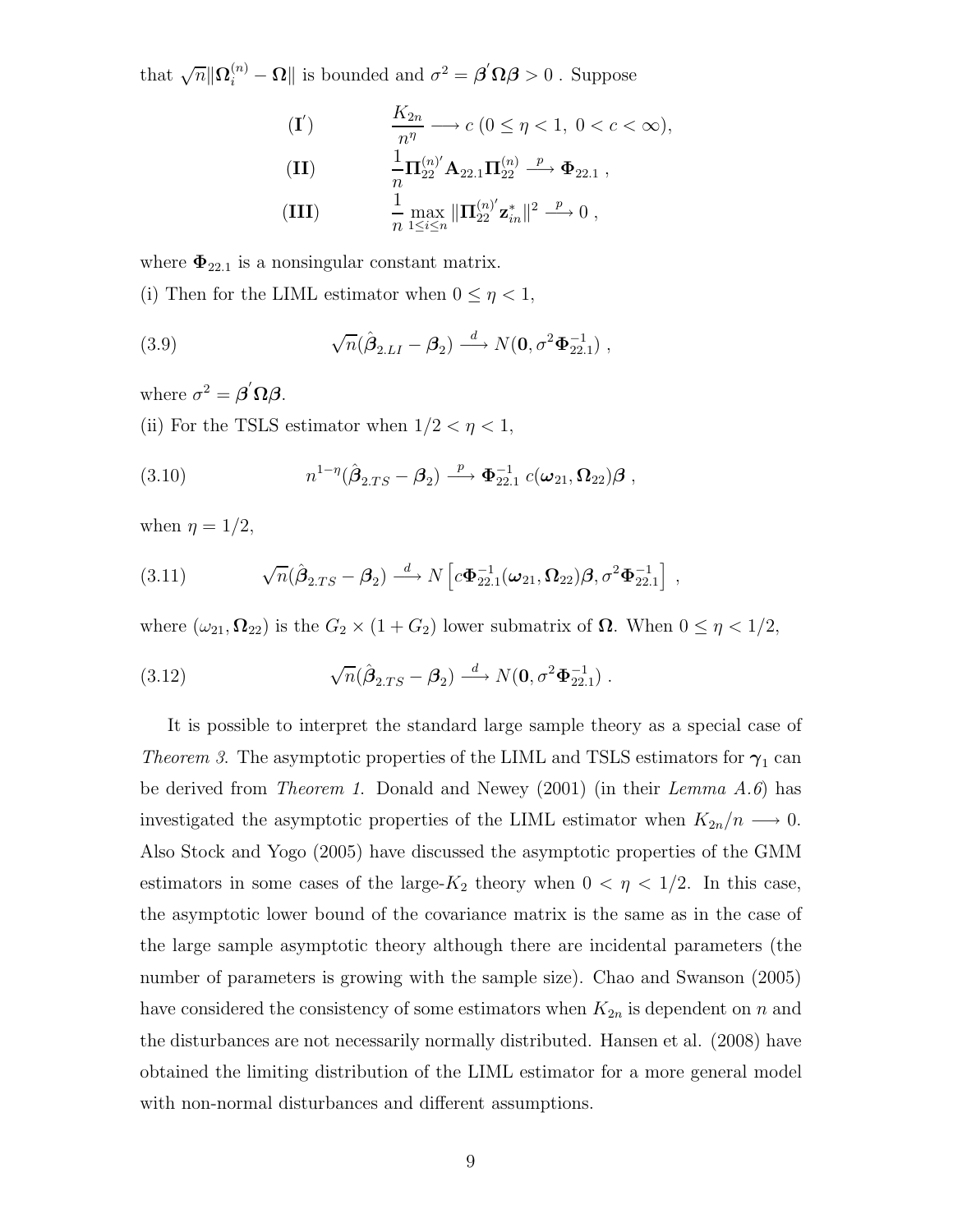### **3.2 Asymptotic Optimality with Many Instruments**

For the estimation of the vector of structural parameters  $\beta$ , it seems natural to consider procedures based on the two  $(1 + G_2) \times (1 + G_2)$  matrices **G** and **H**, which are sufficient statistics in the classical standard situation. We shall consider a class of estimators which are functions of these matrices. The typical examples of this class are the OLS estimator, the TSLS estimator, and the LIML estimator. It contains the modified versions and the combined versions of these estimators including the one proposed by Fuller (1977). (It also includes other estimators which are asymptotically equivalent to these estimators.) Then we have a basic result on the asymptotic optimality of the LIML estimator and its (asymptotically equivalent) modifications, which attains the lower bound of the asymptotic covariance under alternative assumptions in most cases. The proof will be given in Section 6.

**Theorem 4** : Assume that (2.1) and (2.2) hold. Define a class of consistent estimators for  $\beta_2$  by

(3.13) 
$$
\hat{\boldsymbol{\beta}}_2 = \phi(\mathbf{G}, \mathbf{H}),
$$

where  $\phi$  is continuously differentiable and its derivatives are bounded at the probability limits of  $(1/n)\mathbf{G}$  and  $(1/q_n)\mathbf{H}$  as  $K_{2n} \to \infty$  and  $n \to \infty$  and  $0 \leq c < 1$ . Then under the assumptions of the case (i) of *Theorem 1*, *Corollary 1*, *Theorem 2* or *Theorem 3*,

(3.14) 
$$
\mathcal{AE}\left[n(\hat{\boldsymbol{\beta}}_2-\boldsymbol{\beta}_2)(\hat{\boldsymbol{\beta}}_2-\boldsymbol{\beta}_2)'\right] \geq \Psi^* \text{ (or } \Psi^{**}\text{)},
$$

and  $\Psi^*$  (or  $\Psi^{**}$ ) is given by (3.3), (3.6), (3.8) or (3.9), where the right-hand side of (3.14) is the covariance matrix of the limiting distribution of the normalized estimator  $\sqrt{n}(\hat{\beta}_2 - \beta_2)$  for the class of (3.13).

This is the basic result on the asymptotic optimality of the LIML estimator when there are many instruments. When the distribution of **V** is normal  $N(\mathbf{0}, \mathbf{\Omega})$  and **Z** is exogenous,  $P = (Z'Z)^{-1}Z'Y$  and  $H = Y'[I_n - Z(Z'Z)^{-1}Z']Y$  are a sufficient set of statistics for  $\Pi_n$  and  $\Omega$ , the parameters of a model. When  $K_n$  is fixed, it is known that of all consistent estimators of  $\beta_2$  the LIML estimator suitably normalized has the minimum asymptotic variance and the optimality of  $\hat{\beta}_{2,LI}$  extends to the class of all consistent estimators not only the form of  $(3.13)$ . When  $K_n$  is dependent on  $n$ , however, there is a further problem with (many) incidental parameters.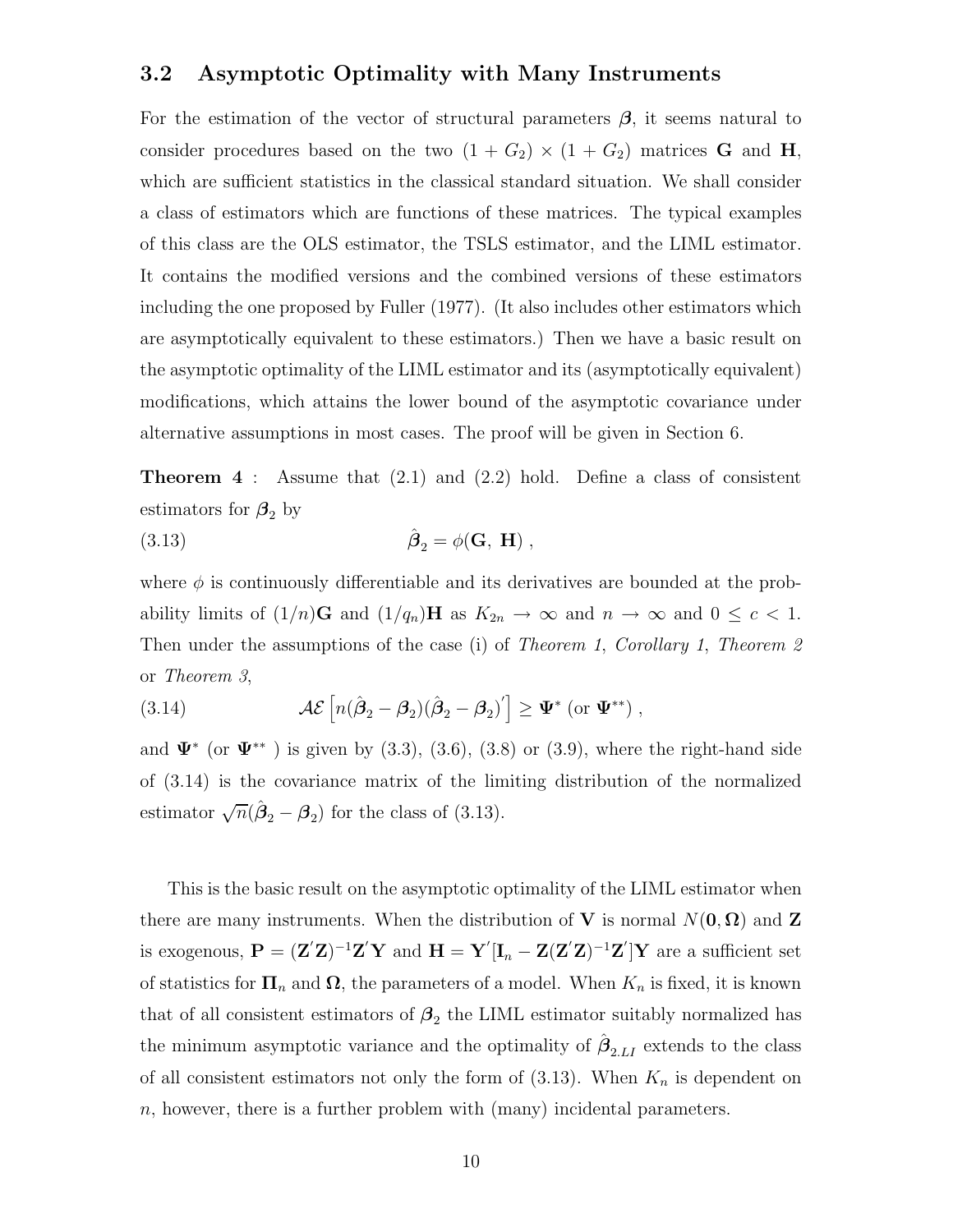The above theorems are the generalized versions of the eariler results given by Kunitomo (1981, 1982, 1987) because they assumed that the disturbances are normally distributed. Furthermore, Kunitomo (1987) has investigated the higher order efficiency property of the LIML estimator when  $G_2 = 1, 0 \le c < 1$ . In the large- $K_2$ asymptotic theory with  $0 < c < 1$ , the LIML estimator is asymptotically efficient and attains the lower bound of the variance-covariance matrix, which is strictly larger than the information matrix and the asymptotic Cramér-Rao lower bound under a set of assumptions, while both the TSLS and the GMM estimators are inconsistent. This is a non-regular situation because the number of incidental parameters increases as  $K_{2n}$  increases in the simultaneous equation models  $^5$  .

There are further comments on recent studies. Bekker (1994) derived the approximate distributions of the TSLS and LIML estimators under the normal disturbances. van der Ploeg and Bekker (1995) and Bekker and van der Ploeg (2005) considered the asymptotic distributions and the asymptotic bound when the data have a group structure with a fixed number  $m$  groups and the disturbances are normally distributed. Chioda and Jansson (2007) obtained an asymptotic optimality of the LIML estimator under the normal disturbances when  $G_2 = 1$ .

Furthermore, Hahn (2002) has derived an asymptotic lower bound when  $G_2$  =  $1, K_1 = 0$  and the disturbances are normally distributed. It is the same as the asymptotic Cram´er-Rao lower bound, which can be smaller than **Ψ**∗∗ under some conditions on the incidental parameters. The trivial case which satisfies such condition is the case when a  $K_{2n} \times G_1$  matrix  $\Pi_{22}^{(n)}$  has non-zero finite components. Another example is Condition 1 of Hahn (2002), which corresponds to the case of  $0 \leq \eta < 1/2$  in our Theorem 3. These cases could be reduced to the case when  $c = 0$ in Theorem 4 and there is no contradiction with our results. The main difference in two approaches come from the fact that we have pursued the asymptotic bound and optimality over the incidental parameters uniformly in some sense  $^6\;$  and we do

<sup>&</sup>lt;sup>5</sup> As a non-trivial example, we take the bias-adjusted TSLS estimator by setting  $\lambda_n = K_{2n}/n$  in (2.8) and denote  $\hat{\boldsymbol{\beta}}_{2,BTS}$ . Then the asymptotic variance of  $\hat{\boldsymbol{\beta}}_{2,BTS}$  is greater than  $\boldsymbol{\Phi}^*$  in *Theorem*  $\beta$  if  $0 < c < 1$  and  $\left[\Omega \beta \beta \right] \Omega$  $_{22} \geq 0.$ 

<sup>&</sup>lt;sup>6</sup> If we assume the normal disturbances with  $\mathbf{\Omega} = \omega^2 \mathbf{I}$ , the dummy instruments and the j-th row of  $\Pi_n$  (j = 1, ···,  $K_n$ ) as  $\pi_j \sim N_{1+G_1}(0, \Omega_\pi)$ , for instance, we have (so-called) a structural relationship model (see Anderson (1984) for instance). Then the asymptotic bound of estimators is similar to ours. A referee also pointed out the problem of *quality of instruments*, which is certainly related to the problem of choosing instruments. Since the related discussion on the incidental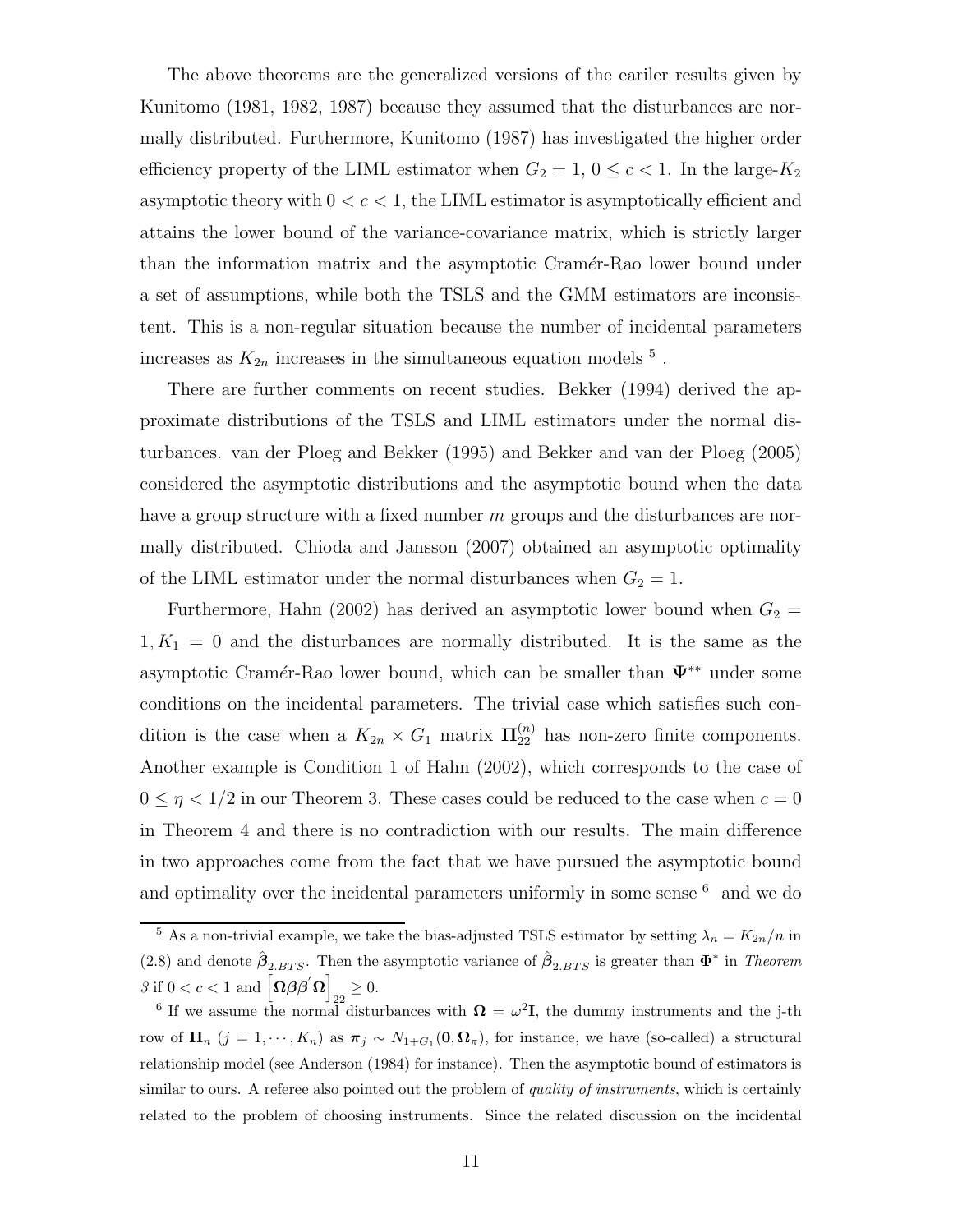not have any particular condition on the incidental parameters except (I) and (II). Since we often do not have a prior information on the reduced form coefficients in applications, it may be natural to derive the asymptotic bound with some uniformity condition over the space of reduced form coefficients.

## **3.3 General formulations of the asymptotic optimality**

We can generalize the asymptotic optimality of LIML in several directions. We consider (2.1) and a nonlinear replacement  $\frac{7}{1}$  for the last  $G_2$  columns of the reduced form  $(2.2)$ . We treat  $(2.1)$  and

(3.15) 
$$
\mathbf{Y}_2 = \mathbf{\Pi}_{2Z}^{(n)} + \mathbf{V}_2 ,
$$

where  $\Pi_{2Z}^{(n)} = (\pi'_{2i}(\mathbf{z}_i^{(n)}))$  is an  $n \times G_2$  matrix, the i-th row of which  $\pi'_{2i}(\mathbf{z}_i^{(n)})$  depends on the  $K_n \times 1$  vector  $\mathbf{z}_i^{(n)}$   $(i = 1, \dots, n)$ ,  $\mathbf{V}_2$  is a  $n \times G_2$  matrix,  $\mathbf{v}_1 = \mathbf{u} + \mathbf{V}_2 \boldsymbol{\beta}_2$ , and  $\mathbf{V} = (\mathbf{v}_1, \mathbf{V}_2)$ . When the reduced form equations (3.15) are linear, (2.1) and (3.15) has a representation  $(2.2)$ . In this formulation, Condition (II) is replaced by

$$
(\textbf{II}') \qquad \qquad \frac{1}{d_n^2} \textbf{\Pi}_{2Z}^{(n)'} \textbf{Z}_{2.1} \textbf{A}_{22.1}^{-1} \textbf{Z}_{2.1}' \textbf{\Pi}_{2Z}^{(n)} \xrightarrow{p} \Phi_{22.1} ,
$$

where  $d_n^2 = \text{tr}(\mathbf{\Pi}_{2Z}^{(n)'}\mathbf{Z}_{2.1}\mathbf{A}_{22.1}^{-1}\mathbf{Z}_{2.1}'\mathbf{\Pi}_{2Z}^{(n)}), \mathbf{\Phi}_{22.1}$  is a positive (constant) definite matrix and  $d_n \stackrel{p}{\rightarrow} \infty$  as  $n \rightarrow \infty$ . We replace (III) by

$$
\left(\mathbf{III}\right)' \qquad \frac{1}{d_n^2} \max_{1 \leq i \leq n} \|\boldsymbol{\pi}_{2i}(\mathbf{z}_i^{(n)})\|^2 \xrightarrow{p} 0.
$$

A possible additional condition (due to nonlinearilty in (3.15)) is

$$
\textbf{(VII)} \qquad \quad \frac{1}{q_n} \mathbf{\Pi}_{2Z}^{(n)'} \left[\mathbf{I}_n - \mathbf{Z} (\mathbf{Z}'\mathbf{Z})^{-1} \mathbf{Z}'\right] \mathbf{\Pi}_{2Z}^{(n)} \stackrel{p}{\longrightarrow} \mathbf{O} \; .
$$

Condition (VII) is automatically satisfied in the linear case. It is possible to weaken this condition such that the probability limit of (VII) is  $\Phi_3$ , say. Then we need some additional notations to re-express *Theorem 1*-*Theorem 4* without changing their essential results. (See Section 3 of Kunitomo (2008).)

Three cases can be considered. We have already investigated the first case of  $d_n = O_p(n^{1/2})$  and  $K_{2n} = O(n)$ . The asymptotic covariance of the LIML estimator parameters problem and the related issues, which are important, is far beyond the scope of the present paper, we omit the details.

<sup>&</sup>lt;sup>7</sup> This model is very similar to the one studied by Hansen et al.  $(2008)$ , which has generalized some results of Anderson et al. (2005).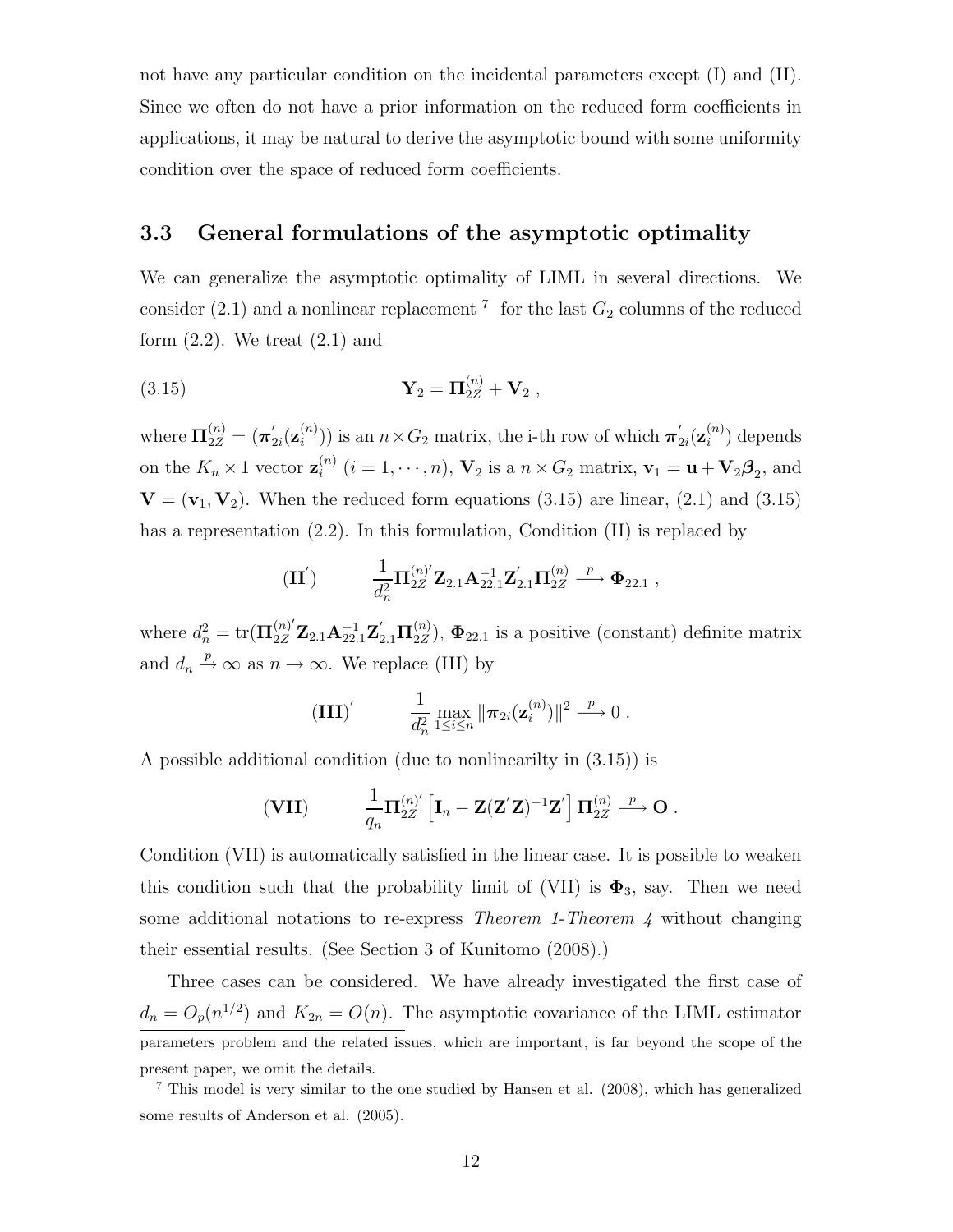is given by (3.5) in *Theorem 1* or (3.8) in *Theorem 2* under alternative assumptions with  $(II)'$  instead of  $(II)$ . The second case is the standard large sample asymptotics, which corresponds to the cases of  $d_n = O_p(n^{1/2+\delta})$  ( $\delta > 0$ ), or  $d_n = O_p(n^{1/2})$  and  $K_{2n}/n = o(1)$ . In this case

(3.16) 
$$
d_n(\hat{\boldsymbol{\beta}}_{2.LI} - \boldsymbol{\beta}_2) \stackrel{d}{\longrightarrow} N(\mathbf{0}, \sigma^2 \boldsymbol{\Phi}_{22.1}^{-1}).
$$

*Theorem 3* is one result in this case, which can be extended directly to the nonlinear model of (2.1) and (3.15).

The third case occurs when  $d_n = o_p(n^{1/2})$  and  $\sqrt{n}/d_n^2 \to 0$ , which may correspond to one case in Hansen et al. (2008) with slightly different normalization and assumptions. The next result is an extension of *Theorem 4* and it could be interepreted as an asymptotic optimality of the LIML estimator for *many weak instruments*. The variance (3.19) below is simpler than (3.5) and (3.8) because the effects of n dominate the first, the third and the fourth terms of (3.5) in *Theorem 1*.

**Theorem 5**: Assume Conditions  $(II)'$ ,  $(III)'$  and  $(VII)$  with  $d_n = o_p(n^{1/2})$  and  $\sqrt{n}/d_n^2 \to 0$  in *Theorem 2* and *Theorem 4* instead of Conditions (II) and (III). Then

(3.17) 
$$
\left[\frac{d_n^2}{\sqrt{n}}\right](\hat{\boldsymbol{\beta}}_{2.LI} - \boldsymbol{\beta}_2) \stackrel{d}{\longrightarrow} N(\mathbf{0}, \boldsymbol{\Psi}^{***})
$$

and

(3.18) 
$$
\mathcal{AE}\left[\left(\frac{d_n^2}{\sqrt{n}}\right)^2(\hat{\boldsymbol{\beta}}_2-\boldsymbol{\beta}_2)(\hat{\boldsymbol{\beta}}_2-\boldsymbol{\beta}_2)'\right] \geq \Psi^{***},
$$

where the right-hand side of (3.18) is the covariance matrix of the limiting distribution of the normalized estimator  $\left[d_n^2/\sqrt{n}\right](\hat{\beta}_2 - \beta_2)$  for the class of (3.13) and

(3.19) 
$$
\mathbf{\Psi}^{***} = \mathbf{\Phi}_{22.1}^{-1} \left\{ c_* \left[ \mathbf{\Omega} \sigma^2 - \mathbf{\Omega} \boldsymbol{\beta} \boldsymbol{\beta}' \mathbf{\Omega} \right]_{22} \right\} \mathbf{\Phi}_{22.1}^{-1} .
$$

is the covariance matrix of the limiting distribution of the LIML estimator.

### **3.4 Heteroscedasticity and the asymptotic properties**

Recently, there has been some interest on the role of heteroscedasticity with many instruments. Let  $\mathbf{\Omega}_i = \mathcal{E}(\mathbf{v}_i \mathbf{v}_i' | \mathbf{z}_i^{(n)})$  be the conditional covariance matrix and we assume

(VIII) 
$$
\frac{1}{n} \sum_{i=1}^{n} \Omega_i \stackrel{p}{\longrightarrow} \Omega ,
$$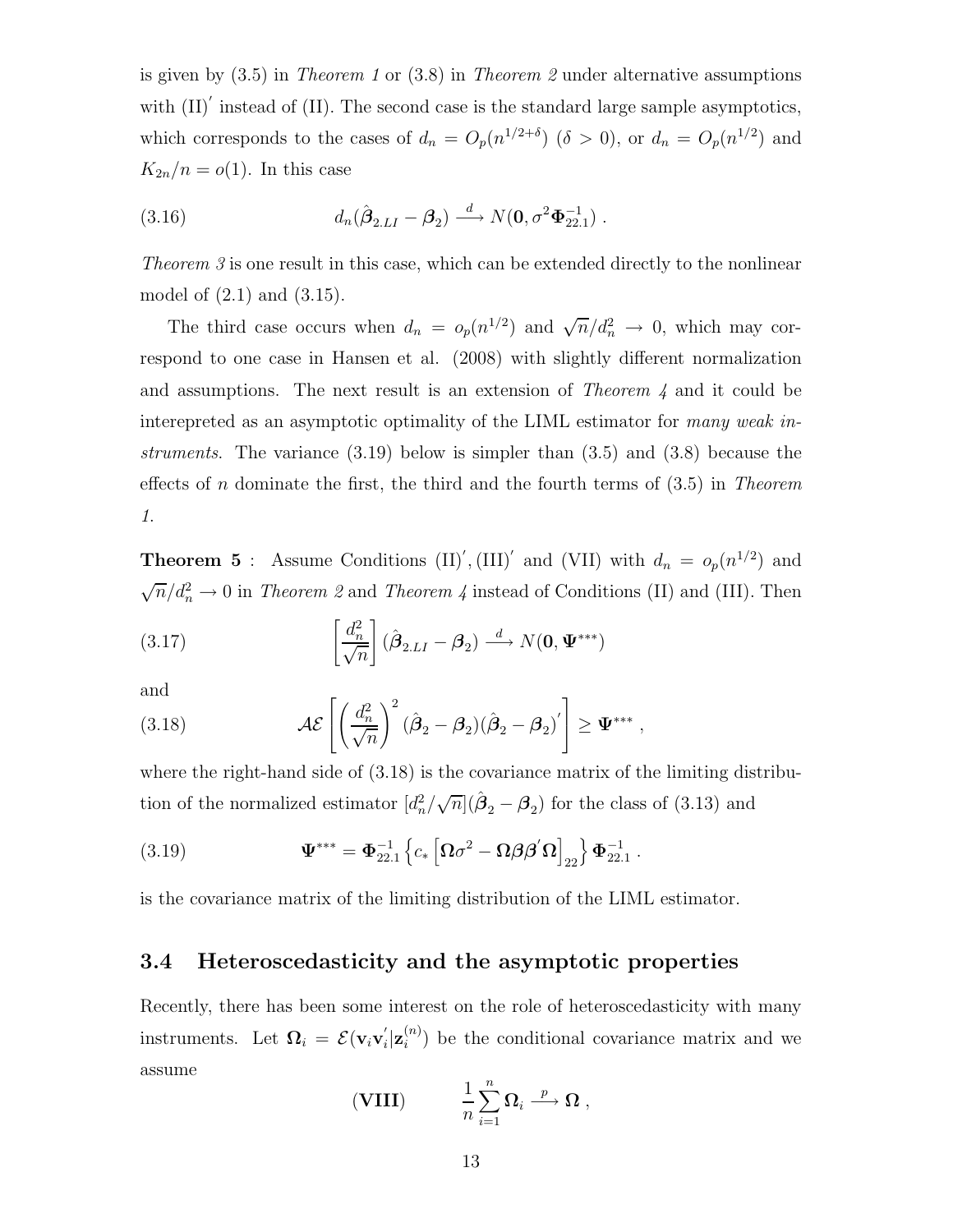where  $\Omega$  is a positive definite (constant) matrix. Then in the case when both Conditions (VI) and (VIII) hold, the LIML estimator has still some desirable asymptotic properties.

In the more general cases, the distribution of the LIML estimator could be significantly affected by the presence of heteroscedasticity of disturbance terms with many instruments. On this issue, however, there are alternative ways to improve the LIML estimation. Chao and Swanson (2004) has investigated the JIVE estimation method, and Hausman, J., W. Newey, T. Woutersen, J. Chao and N. Swanson (2007) have proposed the HLIM estimation method. Kunitomo (2008) has also considered the class of MLIML estimators and investigated the problem of asymptotic optimality under heteroscedasticity conditions <sup>8</sup> . The details of these issues shall be discussed in an another occasion.

# **4 Discussions on Asymptotic Properties and Finite Sample Properties**

It is important to investigate the finite sample properties of estimators partly because they are not necessarily similar to their asymptotic properties. One simple example would be the fact that the exact moments of some estimators do not necessarily exist. (In that case it is meaningless to compare the exact MSEs of alternative estimators and their Monte Carlo analogues.) Although we discuss the asymptotic properties of the LIML estimator, we need to investigate their relevance for practical applications.

There is a notable difference between the results in *Theorem 1* and *Theorem 2*, that is, the asymptotic variance depends on the 3rd and 4th order moments of the disturbance terms in the former. The finite sample properties of the LIML estimator have been investigated by Anderson, Kunitomo and Matsushita (2005, 2008) in a systematic way. As typical examples we present only six figures (Figures 1A-6A) in Appendix when  $\alpha = 0.5, 1.0$  and  $G_2 = 1$ . We have used the numerical estimation of the cumulative distribution function (cdf) of the LIML estimator based on the simulation and we have enough numerical accuracy in most cases.

<sup>8</sup> It includes an extensition of Sections 3.2 and 3.3 of this paper with the definitions of *weak heteroscedasticity* and *persistent heteroscedasticity*.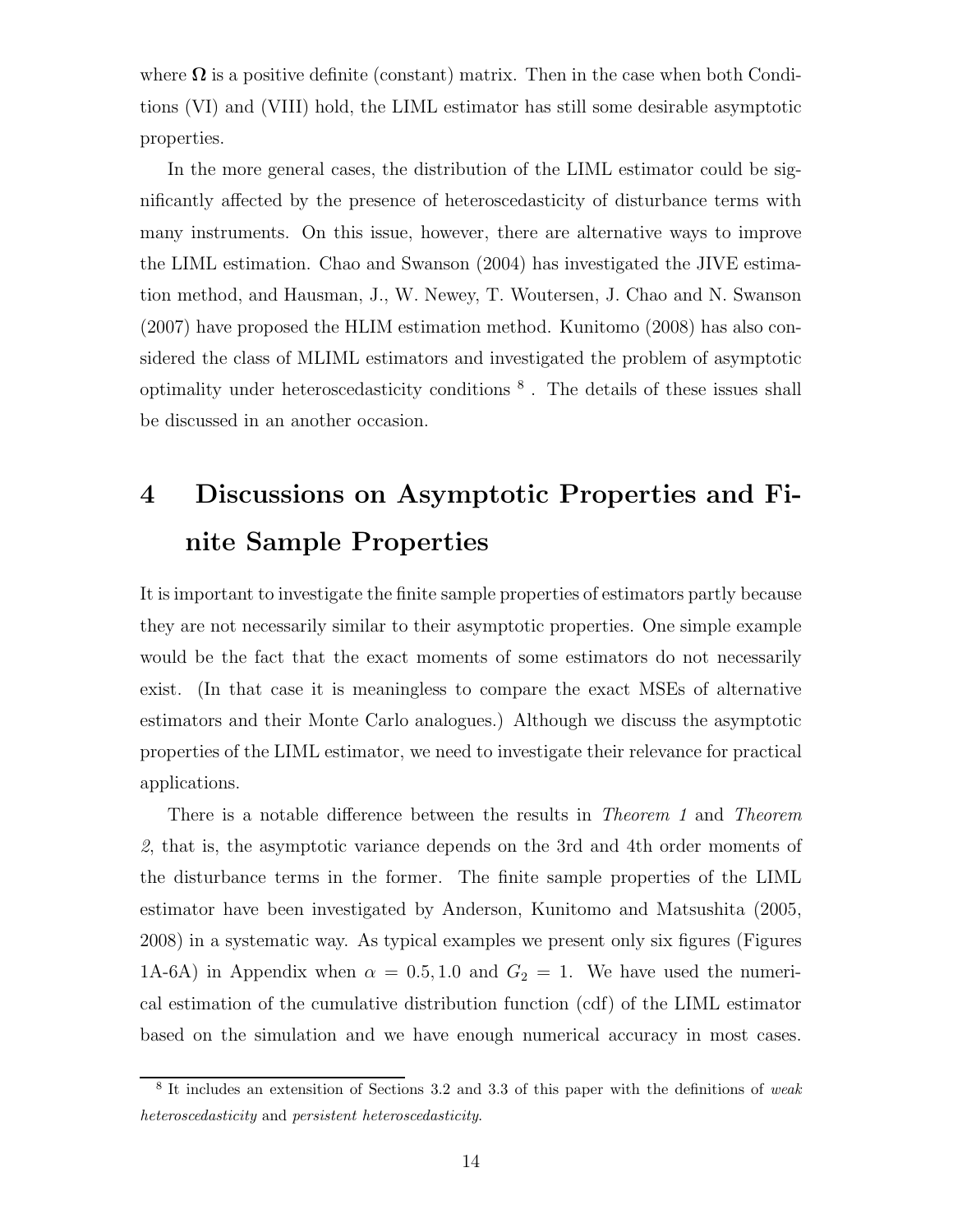The key parameters in figures and tables are  $K_2$  (or  $K_{2n}$ ),  $n - K$  (or  $n - K_n$ ),  $\alpha = [\omega_{22}/|\mathbf{\Omega}|^{1/2}](\beta_2 - \omega_{12}/\omega_{22}) \; (\mathbf{\Omega} = (\omega_{ij})) \text{ and } \delta^2 = \mathbf{\Pi}_{22}^{(n)'} \mathbf{A}_{22.1} \mathbf{\Pi}_{22}^{(n)}/\omega_{22}.$  In addition to the LIML estimator, we have added the distribution functions of the TSLS and OLS(ordinary least squares) estimators for comparisons in some cases. (See Anderson et al. (2008) for the details.) The figures (Figures 1A-6A) show the estimated cdf of alternative estimators in the standard form, that is,

(4.1) 
$$
\frac{\sqrt{n}}{\sigma} \mathbf{\Phi}_{22.1}^{1/2} (\hat{\beta}_2 - \beta_2) .
$$

By using (3.3) the limiting distributions of the LIML and TSLS estimators are  $N(0, 1)$  in the large sample asymptotics and they are denoted by "o". By using (3.8) the corresponding limiting distributions of the LIML estimators in the large K<sub>2</sub> asymptotics are  $N(0, a)$  ( $a = \Psi^{*-1}\Psi^{**}, a \ge 1$ ), which are denoted by *large*-*K-normal* in Figures 1A-6A, and they are traced by the dashed curves. In some figures we also have the approximations based on the variance formula (3.5) with the third and fourth order moments of disturbance terms, which are denoted by *large-K-nonnormal* and traced by "x".

From these figures we have found that the effects of many instruments on the cdfs of the estimators are significant and the approximations based on the large sample asymptotics are often inferior. At the same time we also have found that the effects of non-normality of disturbance terms on the cdf of the LIML estimator are often very small. (The dashed curves and x are almost identical.) The distributions of the TSLS and OLS estimators have significant bias with many instruments.

One important application of the asymptotic variance is to construct a t-ratio for testing a hypothesis on the coefficients. We can use the asymptotic variance of the LIML estimator given by (3.5) or (3.8) replaced by its estimator. (We have used **P**<sub>2</sub> for  $\Pi_{2n}$ ,  $(1/q_n)$ **H** for  $\Omega$  and the sample moments from residuals for  $\sigma^2$  and  $\mathcal{E}(u^2w_2)$ , for instance.) We have investigated this problem and as a typical example we give Table 1A on the cdf of t-ratio

(4.2) 
$$
t(\hat{\beta}_{2.LI}) = \frac{\sqrt{n}(\hat{\beta}_{2.LI} - \beta_2)}{s(\hat{\beta}_{2.LI})},
$$

which is constructed by the LIML estimation, where  $s^2(\hat{\beta}_{2.L})$  is the estimator of the variance. The formulas  $(3.3)$ ,  $(3.4)$ ,  $(3.5)$ ,  $(3.6)$  and  $(3.8)$  are used. (Matsushita (2006) has investigated the finite sample properties of t-ratios and derived their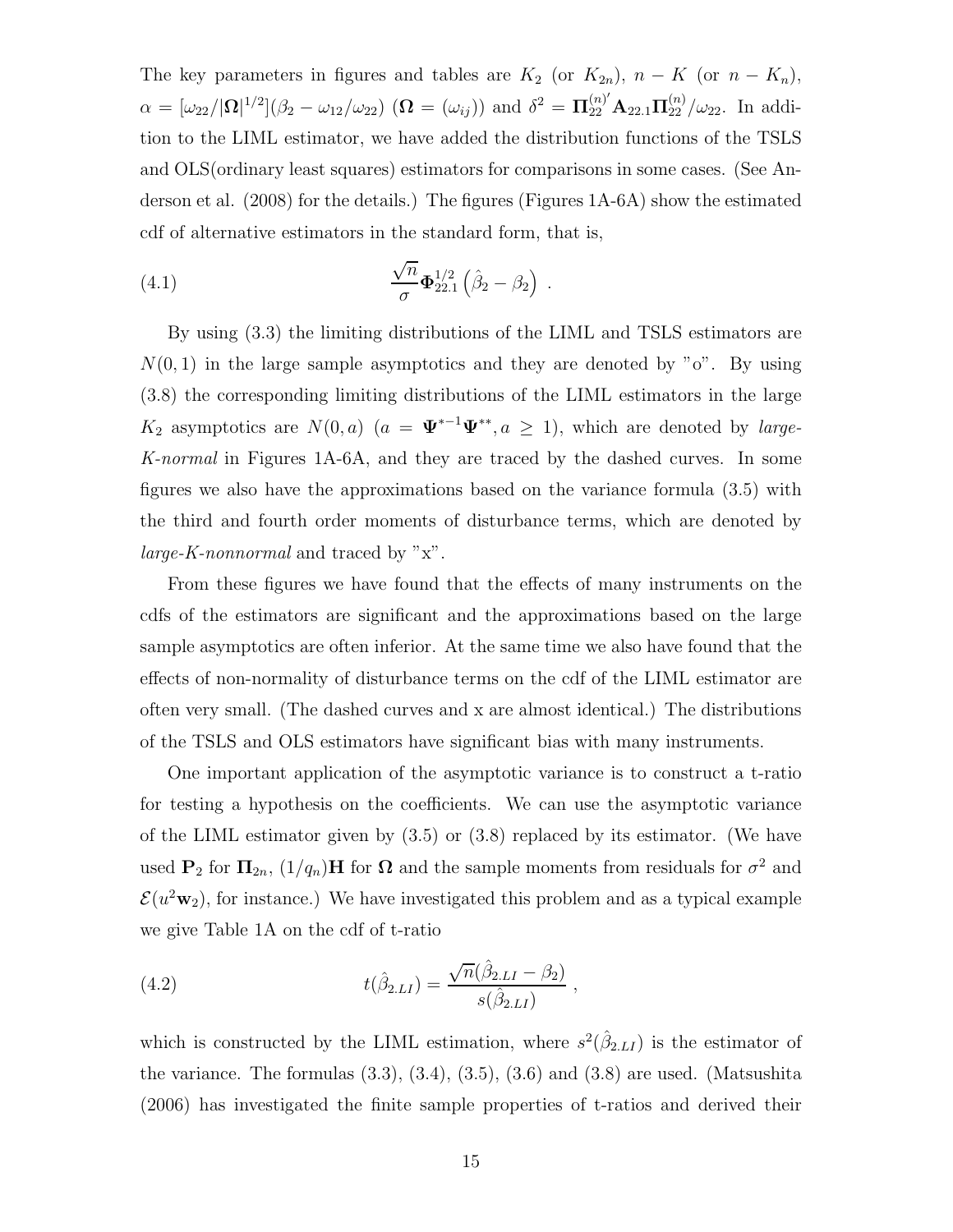asymptotic expansions of their distribution functions in a systematic way.) We can see that the effects of many instruments on the cdf of the null distributions of t-ratios are often significant while the approximations based on the large sample asymptotics are often inferior. At the same time we also have found that the effects of non-normality of disturbance terms on the null-distributions of the t-ratios are often small, that is, the differences among the effects of (3.5) in *Theorem 1* are not substaitial for practical purposes.

Bekker (1994) derived the asymptotic variance formula (3.8) for the LIML estimator under the condition that the disturbance terms are normally distributed. It is identical to the asymptotic covariance matrix of the LIML estimator in the large- $K_2$ asymptotics reported by Kunitomo (1981, 1982). From our investigations it may be advisable to use (3.8) for statistical inferences on the structural coefficients even under the cases when the disturbances are not normally distributed for practical purposes. These observations agree with the recent studies reported by Kunitomo and Matsushita (2008), Hansen et al. (2008) and Anderson et al. (2005, 2008).

### **5. Concluding Remarks**

In this paper, we have discussed the asymptotic optimality when the number of instruments is large in a structural equation of the simultaneous equations system. Although the limited information maximum likelihood (LIML) estimator and the two stage-least squares (TSLS) estimator are asymptotically equivalent in the standard large sample theory, they are asymptotically quite different in the large- $K_2$ asymptotics with *many instruments* or *many weak instruments*. In some recent microeconometric models and models on panel data, it is often a common feature that  $K_2$  is fairly large and this asymptotic theory has some practical relevance. (See Hsiao and Tahmiscioglu (2008), for instance.) We have shown that the LIML estimator and its variants have often the asymptotic optimality with many instruments.

In practical applications it is often not easy to identify whether many instruments are *weak* or *strong* such as Conditions (II) or Condition (II)'. The TSLS estimator (and hence the GMM method) crucially depends on whether there are many instruments or not in any forms, while the LIML estimator does not. The only additional cost is that we need to use the asymptotic covariance, which can be slightly larger than the standard one. In this sense the LIML estimator has some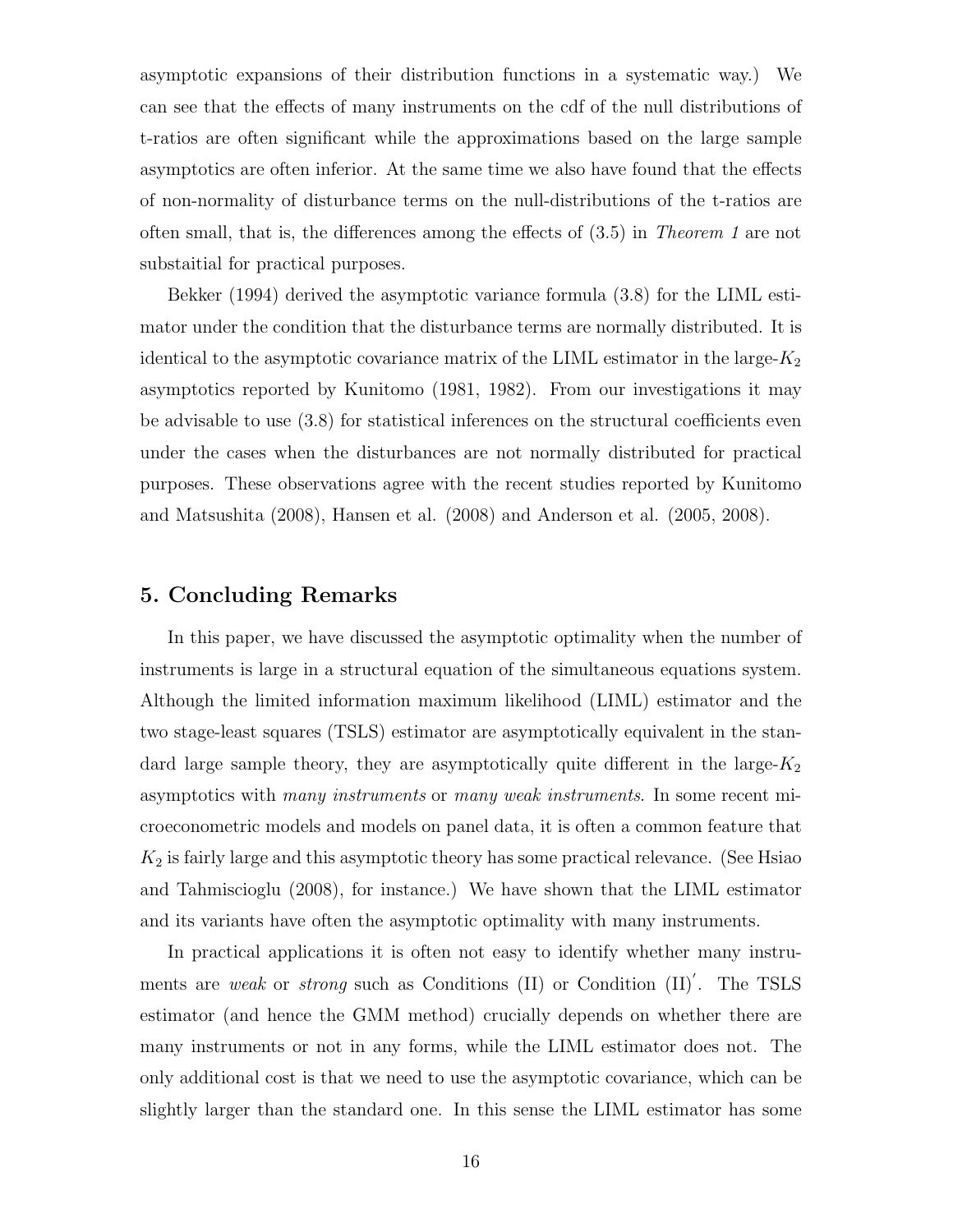asymptotic robustness.

The asymptotic optimality results in this paper give some further reasons why we have the finite sample properties of the alternative estimation methods including the classical LIML and TSLS estimators. The LIML estimator is also quite attractive over the semi-parametric estimation methods of the generalized method of moments (GMM) and the empirical likelihood (EL) estimators in the situations with *many instruments* or *many weak instruments*.

# **6 Proof of Theorems**

In this section we give the proofs of *Theorems* and the mathematical derivation in Section 3.

**Proof of Theorem 1** : Substitution of (2.2) into (2.4) yields

$$
G = (\Pi'_{n} \mathbf{Z}' + \mathbf{V}') \mathbf{Z}_{2.1} \mathbf{A}_{22.1}^{-1} \mathbf{Z}'_{2.1} (\mathbf{Z} \Pi_{n} + \mathbf{V})
$$
  
=  $\Pi'_{2n} \mathbf{A}_{22.1} \Pi_{2n} + \mathbf{V}' \mathbf{Z}_{2.1} \mathbf{A}_{22.1}^{-1} \mathbf{Z}'_{2.1} \mathbf{V} + \Pi'_{2n} \mathbf{Z}'_{2.1} \mathbf{V} + \mathbf{V}' \mathbf{Z}_{2.1} \Pi_{2n}.$ 

Then

(6.1) 
$$
\mathbf{G} - [\mathbf{\Pi}_{2n}' \mathbf{A}_{22.1} \mathbf{\Pi}_{2n} + K_{2n} \mathbf{\Omega}]
$$

$$
= \mathbf{\Pi}_{2n}' \mathbf{Z}_{2.1}' \mathbf{V} + \mathbf{V}' \mathbf{Z}_{2.1} \mathbf{\Pi}_{2n} + [\mathbf{V}' \mathbf{Z}_{2.1} \mathbf{A}_{22.1}^{-1} \mathbf{Z}_{2.1}' \mathbf{V} - K_{2n} \mathbf{\Omega}].
$$

Condition (II) implies that as  $n \longrightarrow \infty$ 

(6.2) 
$$
\frac{1}{n} \mathbf{\Pi}_{2n}' \mathbf{Z}_{2.1}' \mathbf{V} \stackrel{p}{\longrightarrow} \mathbf{O} ,
$$

and

(6.3) 
$$
\frac{1}{n} \left[ \mathbf{V}' \mathbf{Z}_{2.1} \mathbf{A}_{22.1}^{-1} \mathbf{Z}'_{2.1} \mathbf{V} - K_{2n} \mathbf{\Omega} \right] \stackrel{p}{\longrightarrow} \mathbf{O}.
$$

Then as  $n \longrightarrow \infty$ ,

(6.4) 
$$
\frac{1}{n}\mathbf{G} \stackrel{p}{\longrightarrow} \mathbf{G}_0 = \begin{bmatrix} \boldsymbol{\beta}_2' \\ \mathbf{I}_{G_2} \end{bmatrix} \boldsymbol{\Phi}_{22.1}(\boldsymbol{\beta}_2, \mathbf{I}_{G_2}) + c \boldsymbol{\Omega}
$$

and

(6.5) 
$$
\frac{1}{q_n} \mathbf{H} \xrightarrow{p} \mathbf{\Omega} .
$$

Then  $\hat{\boldsymbol{\beta}}_{LI} \stackrel{p}{\rightarrow} \boldsymbol{\beta}$  and  $\lambda_n \stackrel{p}{\rightarrow} c$  as  $n \rightarrow \infty$ .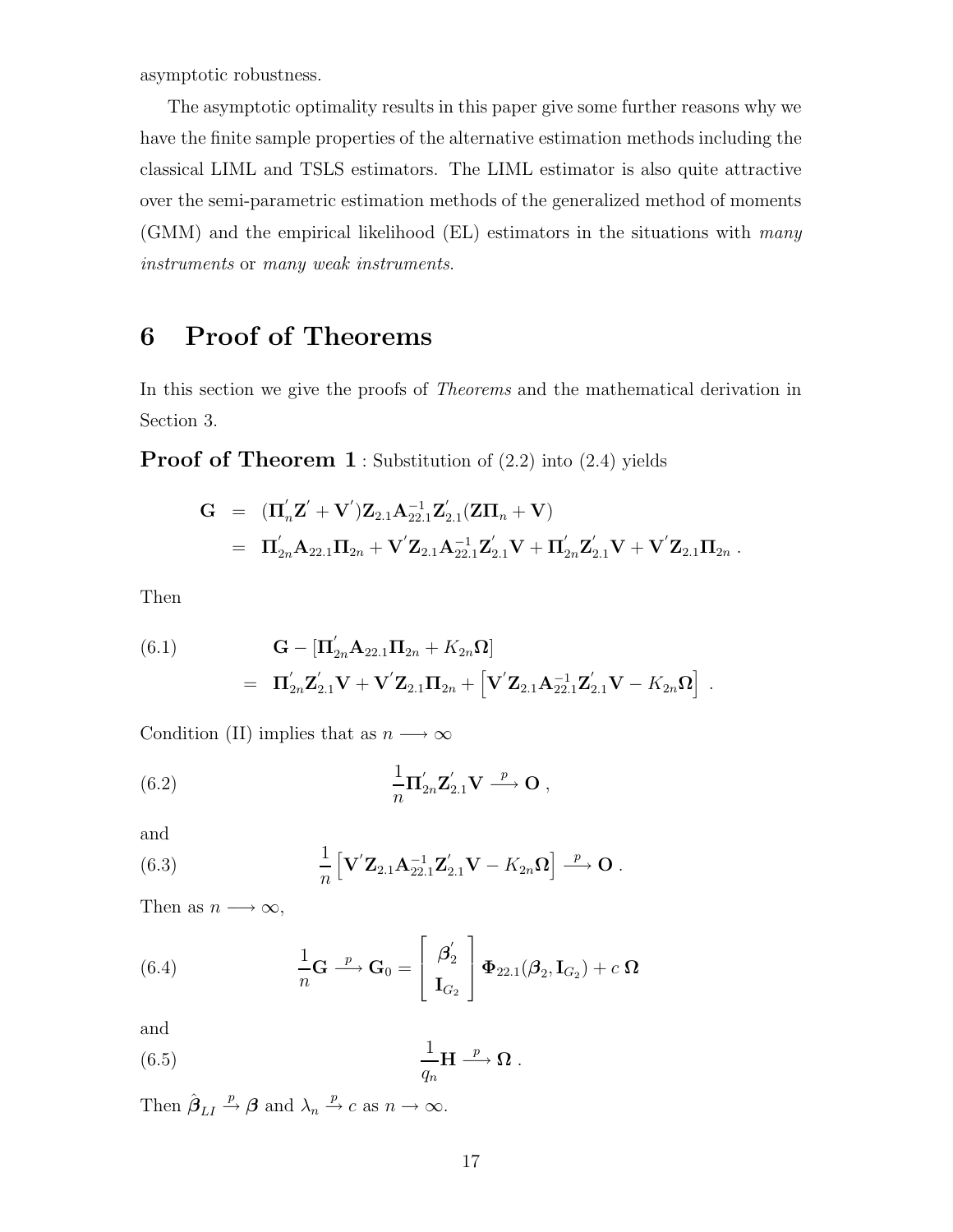Define  $\mathbf{G}_1$ ,  $\mathbf{H}_1$ ,  $\lambda_{1n}$ , and  $\mathbf{b}_1$  by  $\mathbf{G}_1 = \sqrt{n}(\frac{1}{n}\mathbf{G} - \mathbf{G}_0)$ ,  $\mathbf{H}_1 = \sqrt{q_n}(\frac{1}{q_n}\mathbf{H} - \mathbf{\Omega})$ ,  $\lambda_{1n} = \sqrt{n}(\lambda_n - c)$ ,  $\mathbf{b}_1 = \sqrt{n}(\hat{\boldsymbol{\beta}}_{LI} - \boldsymbol{\beta})$ . From (2.8),

$$
[\mathbf{G}_0 - c \,\Omega]\boldsymbol{\beta} + \frac{1}{\sqrt{n}}[\mathbf{G}_1 - \lambda_{1n}\Omega]\boldsymbol{\beta} + \frac{1}{\sqrt{n}}[\mathbf{G}_0 - c \,\Omega]\mathbf{b}_1 + \frac{1}{\sqrt{q_n}}[-c\mathbf{H}_1]\boldsymbol{\beta}
$$
  
=  $o_p(\frac{1}{\sqrt{n}})$ .

Since  $(\mathbf{G}_0 - c \mathbf{\Omega})\boldsymbol{\beta} = \mathbf{0}$  and  $\hat{\boldsymbol{\beta}}'_{LI} = (1, -\hat{\boldsymbol{\beta}}'_{2.L})$ , (2.8) gives

(6.6) 
$$
\begin{bmatrix} \beta_2' \\ \mathbf{I}_{G_2} \end{bmatrix} \Phi_{22.1} \sqrt{n} (\hat{\boldsymbol{\beta}}_{2.LI} - \boldsymbol{\beta}_2) = (\mathbf{G}_1 - \lambda_{1n} \boldsymbol{\Omega} - \sqrt{cc_*} \mathbf{H}_1) \boldsymbol{\beta} + o_p(1) .
$$

Multiplication of (6.6) on the left by  $\boldsymbol{\beta}' = (1, -\boldsymbol{\beta}'_2)$  yields

(6.7) 
$$
\lambda_{1n} = \frac{\beta'(\mathbf{G}_1 - \sqrt{cc_*}\mathbf{H}_1)\boldsymbol{\beta}}{\beta'\Omega\boldsymbol{\beta}} + o_p(1) .
$$

Also multiplication of (6.6) on the left by  $(0, I_{G_2})$  and substitution for  $\lambda_{1n}$  from (6.7) yields

$$
(6.8)\sqrt{n}(\hat{\beta}_{2.LI} - \beta_2) = \Phi_{22.1}^{-1}(0, \mathbf{I}_{G_2}) (\mathbf{G}_1 - \lambda_{1n}\Omega - \sqrt{cc_*}\mathbf{H}_1)\beta + o_p(1)
$$
  
=  $\Phi_{22.1}^{-1}(0, \mathbf{I}_{G_2}) [\mathbf{I}_{G_2+1} - \frac{\Omega\beta\beta'}{\beta'\Omega\beta}](\mathbf{G}_1 - \sqrt{cc_*}\mathbf{H}_1)\beta + o_p(1).$ 

By using the relation  $\mathbf{V}\boldsymbol{\beta} = \mathbf{u}$ , we obtain

(6.9)  
\n
$$
= \frac{1}{\sqrt{n}} \mathbf{I}_{2n}' \mathbf{Z}_{2.1}' \mathbf{u} + \sqrt{c} \frac{1}{\sqrt{K_{2n}}} \left[ \mathbf{V}' \mathbf{Z}_{2.1} \mathbf{A}_{22.1}^{-1} \mathbf{Z}_{2.1}' \mathbf{u} - K_{2n} \Omega \boldsymbol{\beta} \right]
$$
\n
$$
- \sqrt{cc_*} \frac{1}{\sqrt{q_n}} \left[ \mathbf{V}' (\mathbf{I}_n - \mathbf{Z} (\mathbf{Z}' \mathbf{Z})^{-1} \mathbf{Z}') \mathbf{u} - q_n \Omega \boldsymbol{\beta} \right],
$$

where  $K_n + q_n = n$ . Since we have the conditional expectation given **Z** as

$$
\mathcal{E}\left[\Pi_{2n}^{\prime}\mathbf{Z}_{2.1}^{\prime}\mathbf{V}\boldsymbol{\beta}\boldsymbol{\beta}^{\prime}\mathbf{V}^{\prime}\mathbf{Z}_{2.1}\Pi_{2n}|\mathbf{Z}\right]=\sigma^2\Pi_{2n}^{\prime}\mathbf{A}_{22.1}\Pi_{2n},
$$

we apply the central limit theorem with Lindeberg condition to the first term of (6.9). (See *Theorem 1* of Anderson and Kunitomo (1992) for instance). Conditions (II) and (III) imply that  $\left(1/\sqrt{n}\right)\Pi_{22}^{(n)}$  $\mathbf{Z}_{22}^{\left(n\right)}\mathbf{Z}_{2.1}^{\prime}\mathbf{u}$  has a limiting normal distribution with covariance matrix  $\sigma^2 \Phi_{22.1}$ . This proves (i) of *Theorem 1*.

Next we shall consider (ii) of *Theorem 1*. We need to prove that the limiting distribution of  $T_n = T_{1n} + \sqrt{c}T_{2n} - \sqrt{c c_*}T_{3n}$  is normal by applying a central limit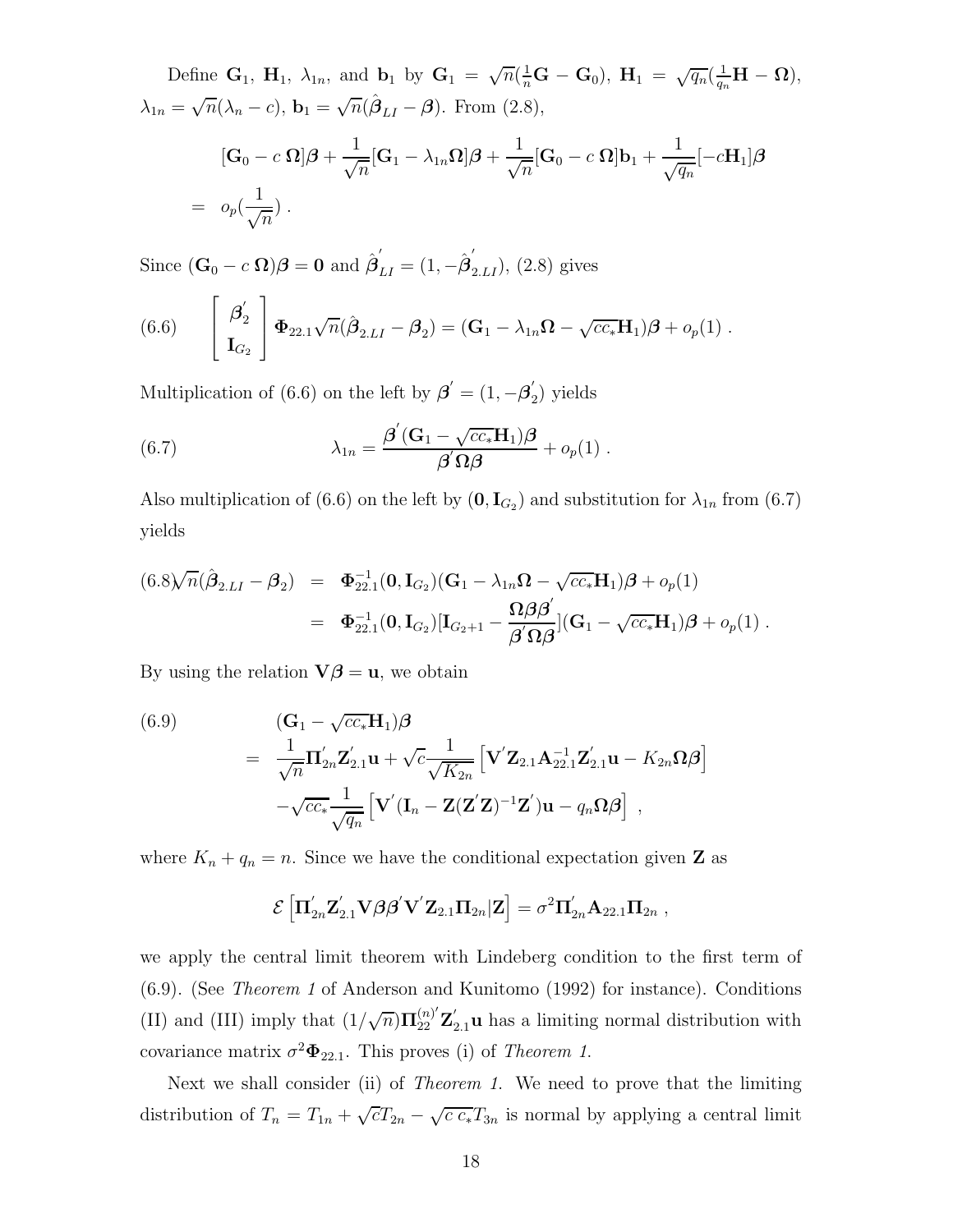theorem, where  $T_{1n} = \mathbf{a}'(1/\sqrt{n})\mathbf{\Pi}_{22}^{(n)'}$  $\mathbf{z}_{22}^{(n)'}\mathbf{Z}_{2.1}'\mathbf{u}, T_{2n} = \mathbf{a}'(1/\sqrt{K_{2n}})\mathbf{W}'_{2n}$  $\mathbf{Z}_2' \mathbf{Z}_{2.1} \mathbf{A}_{22.1}^{-1} \mathbf{Z}_{2.1}' \mathbf{u},$  $T_{3n}=\mathbf{a}^{'}(1/\sqrt{q_{n}})\mathbf{W}^{'}_{2}$  $\mathbf{Z}_2'(\mathbf{I}_n - \mathbf{Z}(\mathbf{Z}'\mathbf{Z})^{-1}\mathbf{Z}')\mathbf{u}$  for any constant vector **a** and

$$
\mathbf{W}^{'}_2=(\mathbf{0},\mathbf{I}_{G_2})[\mathbf{I}_{G_2+1}-\frac{\mathbf{\Omega}\boldsymbol{\beta}\boldsymbol{\beta}^{'}}{\boldsymbol{\beta}^{'}\boldsymbol{\Omega}\boldsymbol{\beta}}]\mathbf{V}^{'}\;.
$$

For the second and third terms on the right-hand side of (6.9), we notice that each row vector of  $W_2$  ( $w_{2i} = (0, I_{G_2})(v_i - u_i \text{Cov}(v_i^{(n)} u_i))/\sigma^2)$ ) and  $u_i$  ( $i = 1, \dots, n$ ) are uncorrelated and  $\mathcal{E}[\mathbf{w}_{2i}\mathbf{w}_{2i}'] = (1/\sigma^2)[\sigma^2\mathbf{\Omega} - \mathbf{\Omega}\boldsymbol{\beta}\boldsymbol{\beta}'\mathbf{\Omega}]_{22}$ . Thus

(6.10) 
$$
\begin{aligned} \text{(6.10)} \qquad & (\mathbf{0}, \mathbf{I}_{G_2})[\mathbf{I}_{G_2+1} - \frac{\mathbf{\Omega}\boldsymbol{\beta}\boldsymbol{\beta}'}{\boldsymbol{\beta}'\mathbf{\Omega}\boldsymbol{\beta}}] \frac{1}{\sqrt{K_{2n}}} \left[ \mathbf{V}'\mathbf{Z}_{2.1}\mathbf{A}_{22.1}^{-1}\mathbf{Z}_{2.1}'\mathbf{u} - K_{2n}\mathbf{\Omega}\boldsymbol{\beta} \right] \\ &= \frac{1}{\sqrt{K_{2n}}} \sum_{i,j=1}^n \mathbf{w}_{2i} u_j p_{ij}^{(n)} \end{aligned}
$$

and

(6.11) 
$$
\begin{aligned} \text{(0, I}_{G_2})[\mathbf{I}_{G_2+1}-\frac{\mathbf{\Omega}\boldsymbol{\beta}\boldsymbol{\beta}'}{\boldsymbol{\beta}'\mathbf{\Omega}\boldsymbol{\beta}}]\frac{1}{\sqrt{q_n}}\left[\mathbf{V}'(\mathbf{I}_n-\mathbf{Z}(\mathbf{Z}'\mathbf{Z})^{-1}\mathbf{Z}')\mathbf{u}-q_n\mathbf{\Omega}\boldsymbol{\beta}\right] \\ = \frac{1}{\sqrt{q_n}}\sum_{i,j=1}^n \mathbf{w}_{2i}u_j[\delta_i^j-q_{ij}^{(n)}], \end{aligned}
$$

where  $p_{ij}^{(n)} = \mathbf{z}_{in}^{*'} \left[ \sum_{k=1}^{n} \mathbf{z}_{kn}^{*} \mathbf{z}_{kn}^{*'} \right]^{-1} \mathbf{z}_{jn}^{*}, q_{ij}^{(n)} = \mathbf{z}_{i}^{(n)'} \left[ \sum_{k=1}^{n} \mathbf{z}_{k}^{(n)} \mathbf{z}_{k}^{(n)'} \right]^{-1} \mathbf{z}_{j}^{(n)}$  and  $\delta_{i}^{i} =$  $1, \delta_i^j = 0$   $(i \neq j)$ . Then the variances of  $T_{2n}$  and  $T_{3n}$  are

$$
\frac{1}{K_{2n}} \mathcal{E}\{[\mathbf{a}'(\sum_{i=1}^n \mathbf{w}_{2i} u_i p_{ii}^{(n)} + \sum_{i \neq j} \mathbf{w}_{2i} u_j p_{ij}^{(n)})]^2 | \mathbf{Z}\}\
$$
\n
$$
= \frac{1}{K_{2n}} \sum_{i=1}^n \mathcal{E}[u_i^2 \mathbf{a}' \mathbf{w}_{2i} \mathbf{w}_{2i}' \mathbf{a} p_{ii}^{(n)}] + \frac{1}{K_{2n}} \sum_{i \neq j} \mathcal{E}(u_j^2) \mathcal{E}(\mathbf{a}' \mathbf{w}_{2i} \mathbf{w}_{2i}' \mathbf{a}) p_{ij}^{(n)2} ,
$$

and

$$
\frac{1}{q_n} \mathcal{E}\{[\mathbf{a}'(\sum_{i=1}^n \mathbf{w}_{2i} u_i(1-q_{ii}^{(n)}) - \sum_{i \neq j} \mathbf{w}_{2i} u_j q_{ij}^{(n)}]^2 | \mathbf{Z}\}\n= \frac{1}{q_n} \sum_{i=1}^n \mathcal{E}[u_i^2 \mathbf{a}' \mathbf{w}_{2i} \mathbf{w}'_{2i} \mathbf{a}](1-2q_{ii}^{(n)} + q_{ii}^{(n)2}) + \frac{1}{q_n} \sum_{i \neq j} \mathcal{E}(u_j^2) \mathcal{E}(\mathbf{a}' \mathbf{w}_{2j} \mathbf{w}'_{2i} \mathbf{a}) q_{ij}^{(n)2}.
$$

By using the relations  $\sum_{i,j=1}^n p_{ij}^{(n)2} = K_{2n}, \sum_{i,j=1}^n q_{ij}^{(n)2} = K_n$  and  $\sum_{i=1}^n (1 - 2q_{ii}^{(n)} +$  $q_{ii}^{(n)2}$  +  $\sum_{i \neq j} q_{ij}^{(n)2} = q_n$ , the limiting variances of  $T_{2n}$  and  $T_{3n}$  are the limits of

(6.12) 
$$
\frac{1}{K_{2n}} \mathbf{a}' \left[ K_{2n} \sigma^2 \mathcal{E}(\mathbf{w}_{2i} \mathbf{w}_{2i}') + \sum_{i=1}^n p_{ii}^{(n)2} \mathbf{\Gamma}_{44.2} \right] \mathbf{a}
$$

and

(6.13) 
$$
\frac{1}{q_n} \mathbf{a}' \left[ q_n \sigma^2 \mathcal{E}(\mathbf{w}_{2i} \mathbf{w}'_{2i}) + (n - 2K_n + \sum_{i=1}^n q_{ii}^{(n)2}) \mathbf{\Gamma}_{44.2} \right] \mathbf{a}.
$$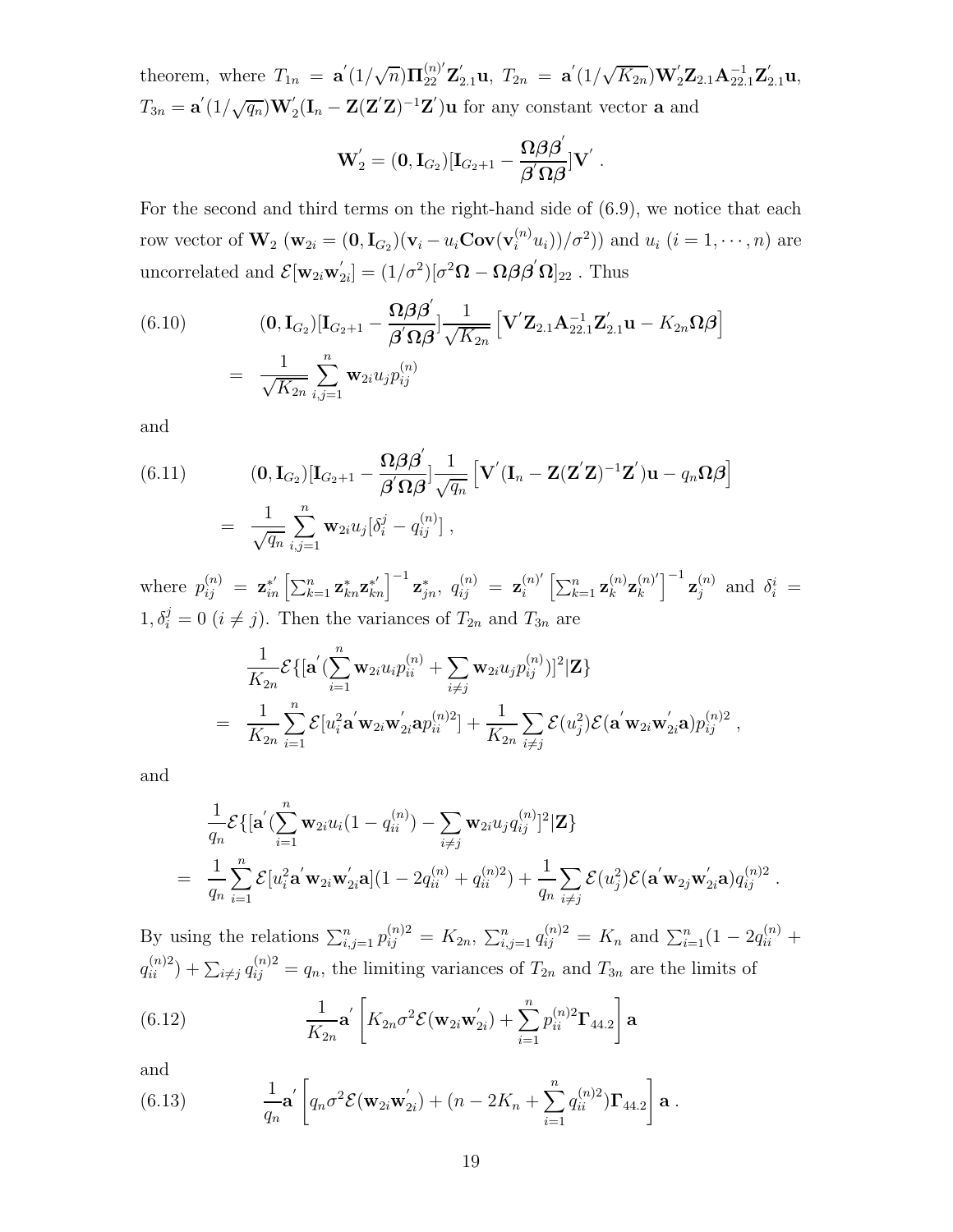In order to evaluate the covariances of three terms of  $T_n$ , we first notice

(6.14) 
$$
\mathcal{E}\{[\frac{1}{\sqrt{n}}\mathbf{\Pi}_{22}^{(n)'}\mathbf{Z}_{2.1}']\mathbf{u}][\frac{1}{\sqrt{n}}\mathbf{W}_{2}'\left(\mathbf{Z}_{2.1}\mathbf{A}_{22.1}^{-1}\mathbf{Z}_{2.1}' - c_{*}(\mathbf{I}_{n} - \mathbf{Z}(\mathbf{Z}'\mathbf{Z})^{-1}\mathbf{Z}')\right)\mathbf{u}']|\mathbf{Z}\}
$$

$$
= \frac{1}{n}\sum_{i=1}^{n}\mathbf{\Pi}_{22}^{(n)'}\mathbf{z}_{in}^{*}\left(p_{ii}^{(n)} - c_{*}(1 - q_{ii}^{(n)})\right)\mathcal{E}(u^{2}\mathbf{w}_{2}') = \mathbf{\Xi}_{3.2}^{(n)}(say).
$$

Second,

$$
\mathcal{E}\{[\frac{1}{\sqrt{n}}\mathbf{W}_{2}'\mathbf{Z}_{2.1}\mathbf{A}_{22.1}^{-1}\mathbf{Z}_{2.1}'\mathbf{u}][\frac{1}{\sqrt{n}}\mathbf{W}_{2}'(\mathbf{I}_{n}-\mathbf{Z}(\mathbf{Z}'\mathbf{Z})^{-1}\mathbf{Z}')\mathbf{u}]'|\mathbf{Z}\}
$$
\n
$$
= \frac{1}{n}\sum_{i=1}^{n}\mathcal{E}(u_{i}^{2}\mathbf{w}_{2i}\mathbf{w}_{2i}')p_{ii}^{(n)}[1-q_{ii}^{(n)}] + \frac{1}{n}\sum_{i\neq j}^{n}\sigma^{2}\mathcal{E}(\mathbf{w}_{2i}\mathbf{w}_{2i}')p_{ij}^{(n)}[\delta_{i}^{j}-q_{ij}^{(n)}]
$$
\n
$$
= \frac{1}{n}[K_{2n}-\sum_{i=1}^{n}p_{ii}^{(n)}q_{ii}^{(n)}]\mathbf{\Gamma}_{44.2}
$$

by using the relations that  $\sum_{i,j=1}^n p_{ij}^{(n)} \delta_i^j = K_{2n}$  and  $\sum_{i,j=1}^n p_{ij}^{(n)} q_{ji}^{(n)} = K_{2n}$ . Hence we have evaluated each term

$$
\mathcal{E}(T_n^2) = \mathcal{E}(T_{1n}^2) + c\mathcal{E}(T_{2n}^2) + cc_*\mathcal{E}(T_{3n}^2)
$$
  
+2\sqrt{c}\mathcal{E}(T\_{1n}T\_{2n}) - 2\sqrt{cc\_\*}\mathcal{E}(T\_{1n}T\_{3n}) - 2c\sqrt{c\_\*}\mathcal{E}(T\_{2n}T\_{3n}).

Then we use the relation  $c(1+c_*)=c_*$  for the coefficients of two terms of  $\mathcal{E}(u_i^2 \mathbf{w}_{2i} \mathbf{w}'_{2i})$ . Also by using the relation  $cc_*(1 - c_*) - 2cc_* = -c_*^2$  for the coefficients of  $\Gamma_{44,2}$ , we find that

$$
\lim_{n \to \infty} \left[ c \frac{n}{K_{2n}} \frac{1}{n} \sum_{i=1}^{n} p_{ii}^{(n)} + cc_* \frac{1}{q_n} (n - 2K_n + \sum_{i=1}^{n} q_{ii}^{(n)} ) - 2c \sqrt{c_* \frac{n}{K_{2n}} \frac{n}{q_n}} \frac{1}{n} (K_{2n} - \sum_{i=1}^{n} p_{ii}^{(n)} q_{ii}^{(n)}) \right]
$$
\n
$$
= \lim_{n \to \infty} \eta_n ,
$$

where  $\eta_n = (1/n) \sum_{i=1}^n [p_{ii}^{(n)} + c_* q_{ii}^{(n)}]^2 - c_*^2$ . By using (6.14), the limiting covariance matrix of  $\sqrt{n}(\hat{\boldsymbol{\beta}}_{2,LI} - \boldsymbol{\beta}_2)$  is (3.5).

Finally, by using the central limit theorem (CLT) in *Lemma 3* below for every constant vector **a**, we have the asymptotic normality of (3.4) with the asymptotic covariance matrix **Ψ**∗∗ and it proves (ii) of *Theorem 1*. **Q.E.D**

The next two lemmas are the results of straightforward evaluations on projection matrices, and we have omitted their derivations.

**Lemma 1** : Assume Condition (VI) and  $c = \lim_{n \to \infty} K_{2n}/n$ . Then

$$
(6.15) \quad \lim_{n \to \infty} \frac{1}{n} \sum_{i=1}^{n} [p_{ii}^{(n)} + c_* q_{ii}^{(n)}]^2 - c_*^2 = \lim_{n \to \infty} \frac{1}{n} \sum_{i=1}^{n} [p_{ii}^{(n)} - c_* (1 - q_{ii}^{(n)})]^2 = 0,
$$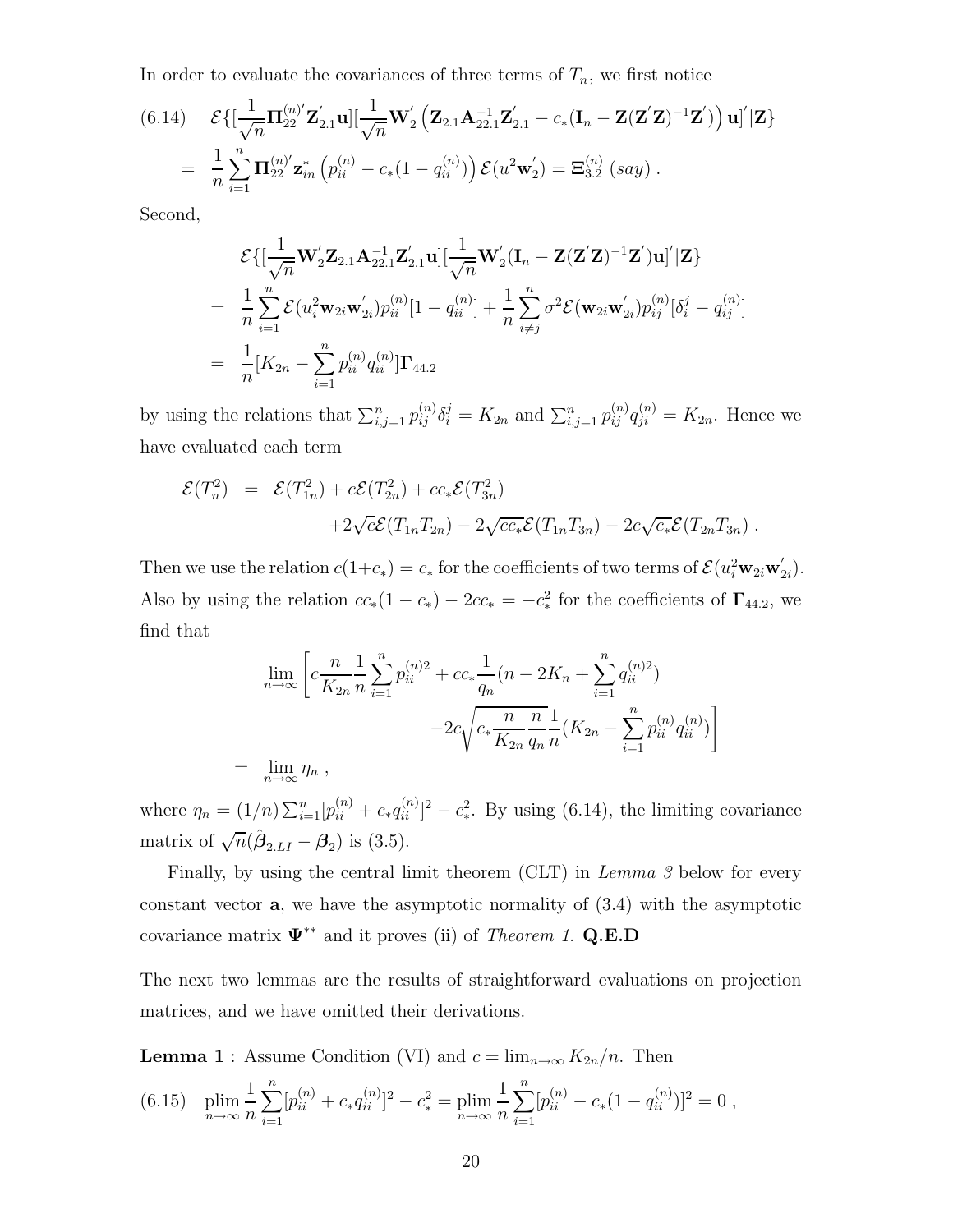where 
$$
c_* = c/(1 - c)
$$
,  $p_{ij}^{(n)} = (\mathbf{Z}_{2.1} \mathbf{A}_{22.1}^{-1} \mathbf{Z}_{2.1}')_{ij}$  and  $q_{ij}^{(n)} = (\mathbf{Z} \mathbf{A}^{-1} \mathbf{Z}')_{ij}$ .

**Lemma 2** : Let an  $n \times n$  matrix  $P = (p_{ij})$  satisfying  $P^2 = P = P'$  and rank(P) =  $r \leq n$ . Then n

(6.16) 
$$
\sum_{i,j=1}^{n} p_{ii} p_{jj} p_{ij} \leq r.
$$

Let also

(6.17) 
$$
\mathbf{B} = (b_{ij}) = \mathbf{Z}_{2.1}(\mathbf{Z}_{2.1}'\mathbf{Z}_{2.1})^{-1}\mathbf{Z}_{2.1}' - c_*[\mathbf{I}_n - \mathbf{Z}(\mathbf{Z}'\mathbf{Z})^{-1}\mathbf{Z}'].
$$

Then

(6.18) 
$$
\sum_{i,j=1}^{n} b_{ii}b_{jj}b_{ij} = O(n) .
$$

**Lemma 3** : Let  $t_{1i}^{(n)} = \mathbf{a}' \mathbf{\Pi}_{22}^{(n)'} \mathbf{z}_{in}^*$  and  $t_{2i}^{(n)} = \mathbf{a}' \mathbf{w}_{2i}$   $(i = 1, \dots, n)$  for any (non-zero) constant vector **a**. As  $n \to \infty$ ,

(6.19) 
$$
T_n = \frac{1}{\sqrt{n}} \sum_{i=1}^n t_{1i}^{(n)} u_i + \frac{1}{\sqrt{n}} \sum_{i,j=1}^n t_{2i}^{(n)} u_j \left[ p_{ij}^{(n)} - c_*(\delta_i^j - q_{ij}^{(n)}) \right]
$$

$$
\xrightarrow{d} N(0, \Delta) ,
$$

where  $\Delta = \mathbf{a}' \mathbf{\Phi}_{22.1} \mathbf{\Psi}^* \mathbf{\Phi}_{22.1} \mathbf{a}$  or  $\Delta = \mathbf{a}' \mathbf{\Phi}_{22.1} \mathbf{\Psi}^{**} \mathbf{\Phi}_{22.1} \mathbf{a}$  in Theorems 1 and 2.

**Proof of Lemma 3** : We first consider the case when  $z_i^{(n)}$  are the sequence of non-stochastic variables.

Set  $s_{1i}^{(n)} = (1/\sqrt{n})t_{1i}^{(n)}u_i$ ,  $s_{2i}^{(n)} = (1/\sqrt{n})t_{2i}^{(n)}u_ib_i$ ,  $s_{3i}^{(n)} = (1/\sqrt{n})u_i\sum_{j=1}^{i-1}t_{2j}^{(n)}b_{ji}$ ,  $s_{4i}^{(n)} = (1/\sqrt{n})t_{2i}^{(n)}$  $\sum_{i=1}^{(n)} \sum_{j=1}^{i-1} u_j b_{ij}$  and  $b_{ij} = p_{ij}^{(n)} - c_*(\delta_i^j - q_{ij}^{(n)})$   $(i, j = 1, \dots, n)$ . Let  $\mathcal{F}_{n,i}$ be the  $\sigma$ −field generated by the random variables  $u_j$ ,  $\mathbf{v}_j$  ( $j \leq i, i \leq n$ ) and  $\mathcal{F}_{n,0}$  be the initial  $\sigma$ -field. Then  $T_n = \sum_{i=1}^n X_{ni}$  can be decomposed  $X_{ni} = s_{1i}^{(n)} + s_{2i}^{(n)} + s_{3i}^{(n)} + s_{4i}^{(n)}$ 4i and  $\mathcal{E}[X_{ni}|\mathcal{F}_{n,i-1}]=0$   $(i = 1, \cdots, n)$ . Since each term  $X_{ni}$   $(i = 1, \cdots, n)$  are martingale difference sequences, by direct calculations we find

$$
\mathcal{E}\left[X_{ni}^{2}|\mathcal{F}_{n,i-1}\right] = \frac{1}{n}[t_{1i}^{(n)}]^{2}\sigma^{2} + \frac{1}{n}b_{ii}^{2}\mathcal{E}[t_{2i}^{(n)}u_{i}]^{2} + \frac{1}{n}\sigma^{2}[\sum_{j=1}^{i-1}b_{ij}t_{2j}]^{2} + \frac{1}{n}\mathcal{E}(t_{2i}^{2})[\sum_{j=1}^{i-1}b_{ij}u_{j}]^{2} + \frac{2}{n}t_{1i}^{(n)}b_{ii}\mathcal{E}[t_{2i}^{(n)}u_{i}^{2}] + \frac{2}{n}\sigma^{2}t_{1i}^{(n)}\sum_{j=1}^{i-1}b_{ij}t_{2j} + \frac{2}{n}\mathcal{E}(u_{i}^{2}t_{2i})b_{ii}\sum_{j=1}^{i-1}b_{ij}u_{j}.
$$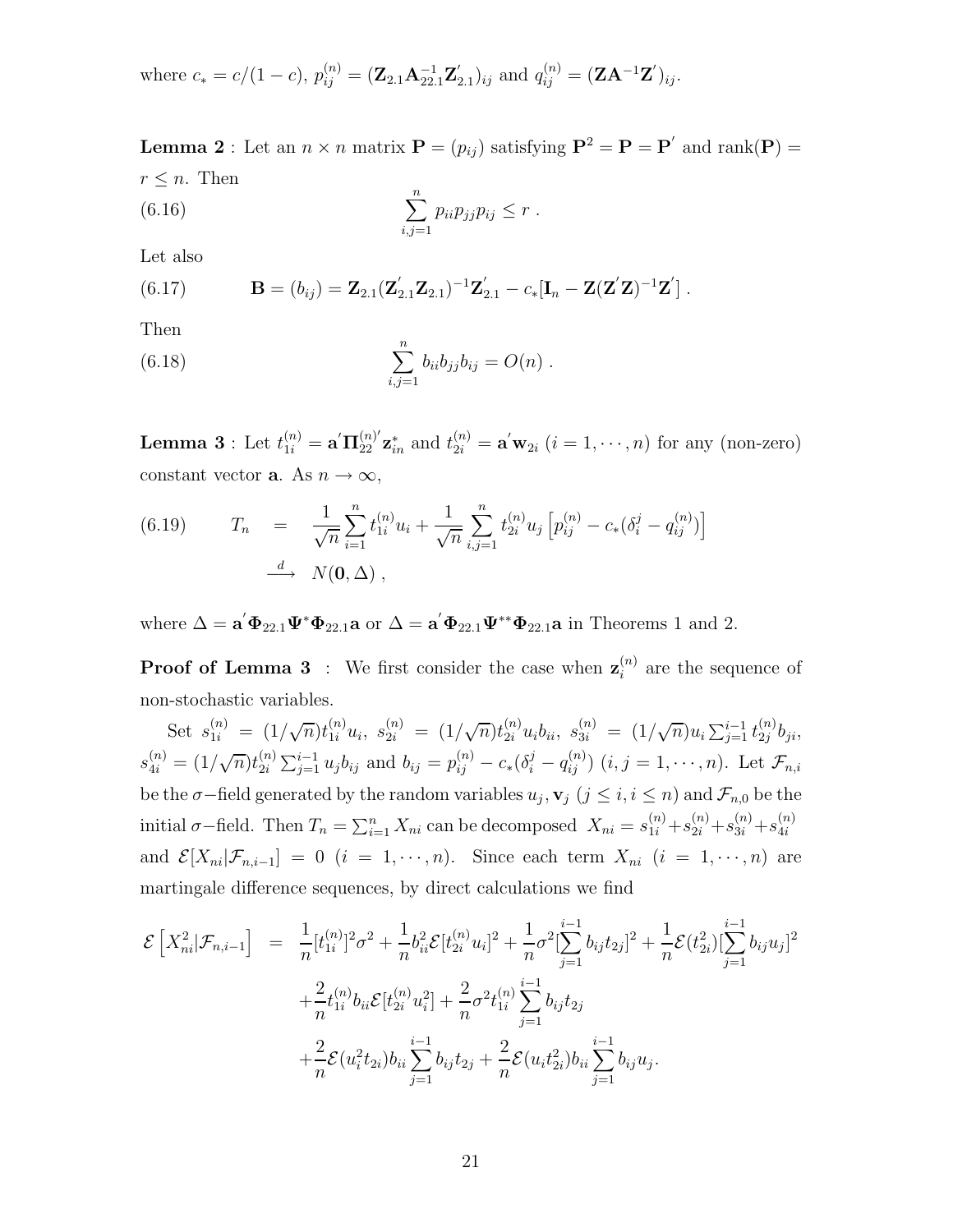Then we apply a martingale central limit theorem to  $T_n = \sum_{i=1}^n X_{ni}$ . The most important step is to show

(6.20) 
$$
\frac{1}{n}\sum_{i=2}^{n}\left[\left(\sum_{j=1}^{i-1}b_{ij}t_{2j}\right)^{2}-\mathcal{E}\left(\sum_{j=1}^{i-1}b_{ij}t_{2j}\right)^{2}\right]\xrightarrow{p} 0,
$$

(6.21) 
$$
\frac{1}{n}\sum_{i=2}^{n}\left[\mathcal{E}(t_{2i}^2)(\sum_{j=1}^{i-1}b_{ij}u_j)^2-\mathcal{E}(t_{2i}^2)\mathcal{E}(\sum_{j=1}^{i-1}b_{ij}u_j)^2\right] \xrightarrow{p} 0,
$$

(6.22) 
$$
\frac{1}{n}\sum_{i=1}^{n} \left[t_{1i}^{(n)}b_{ii}\mathcal{E}(t_{2i}^{(n)}u_i^2) - \mathbf{a}'\mathbf{\Xi}_{3,2}\mathbf{a}\right] \stackrel{p}{\to} 0,
$$

and

(6.23) 
$$
\frac{1}{n} \sum_{i=2}^{n} \sigma^2 t_{1i}^{(n)} \sum_{j=1}^{i-1} b_{ij} t_{2j} \xrightarrow{p} 0 ,
$$

(6.24) 
$$
\frac{1}{n}\sum_{i=2}^{n} \mathcal{E}(u_i^2 t_{2i}) b_{ii} \sum_{j=1}^{i-1} b_{ij} t_{2j} \stackrel{p}{\to} 0,
$$

(6.25) 
$$
\frac{1}{n} \sum_{i=2}^{n} \mathcal{E}(u_i t_{2i}^2) b_{ii} \sum_{j=1}^{i-1} b_{ij} u_j \xrightarrow{p} 0.
$$

Under the assumptions in Theorem 1, it is straightforward but tedious to show these relations by using Lemma 2. We only give an illustration. We evaluate

$$
\mathcal{E}\left[\frac{1}{n}\sum_{i=2}^{n}t_{1i}\left(\sum_{j=i-1}^{n}b_{ij}t_{2i}\right)\right]^2 \leq \left(\frac{1}{n}\right)^2 \mathcal{E}\left[\sum_{i,i'=2}^{n}t_{1i}t'_{1i}\sum_{j=1}^{n}b_{ij}b_{i'j}\right] \mathcal{E}(t_{2i}^2)
$$

$$
= \left(\frac{1}{n}\right)^2 \mathcal{E}\left[\sum_{i,i'=2}^{n}t_{1i}t_{1i'}b_{ii'}\right] \mathcal{E}(t_{2i}^2)
$$

because we can utilize  $\mathbf{Z}_{2.1}(\mathbf{I}_n - \mathbf{Z}(\mathbf{Z}'\mathbf{Z})^{-1}\mathbf{Z}) = \mathbf{O}$ . Then we have (6.23).

Finally, we apply the martingale CLT as Theorem 3.5 of Hall and Heyde (1980). We set  $V_n = \sum_{i=1}^n \mathcal{E}[X_{ni}^2 | \mathcal{F}_{n,i-1}]$ . Then by utilizing that for any  $\xi > 0$  and  $\nu > 0$ ,  $\sum_{i=1}^n \mathcal{E}[(X_{ni})^2 I(|X_{ni}| \geq \xi)] \leq (1/\xi)^{\nu} \sum_{i=1}^n \mathcal{E}[X_{ni}^{2+\nu}]$ , we can show their (3.33), (3.34) and (3.36) under Assumptions of Theorem 1. Thus we have the result by using the moment condition  $\mathcal{E}[\Vert \mathbf{v}_i \Vert^{4+\epsilon}] < \infty$ . When Condition (VI) holds, we only need  $\mathcal{E}[\Vert \mathbf{v}_i \Vert^{2+\epsilon}] < \infty$  because  $\sum_{i=1}^n s_{2i}^{(n)}$  $2i$  $\stackrel{p}{\rightarrow}$  0. When  $\mathbf{z}_i^{(n)}$  are stochastic, we utilize the additional moment condition to show the conditions of Theorem 3.5 of Hall and Heyde (1980). **Q.E.D.**

**Proof of Theorem 3** : (i) We make use of the fact that  $\mathbf{Z}(\mathbf{Z}'\mathbf{Z})^{-1}\mathbf{Z}'$  and  $\mathbf{Z}_{2,1}(\mathbf{Z}_{2,1}^{\prime}\mathbf{Z}_{2,1})^{-1}\mathbf{Z}_{2,1}^{\prime}$  are idempotent of rank  $K_n$  and  $K_{2n}$ , respectively, and that the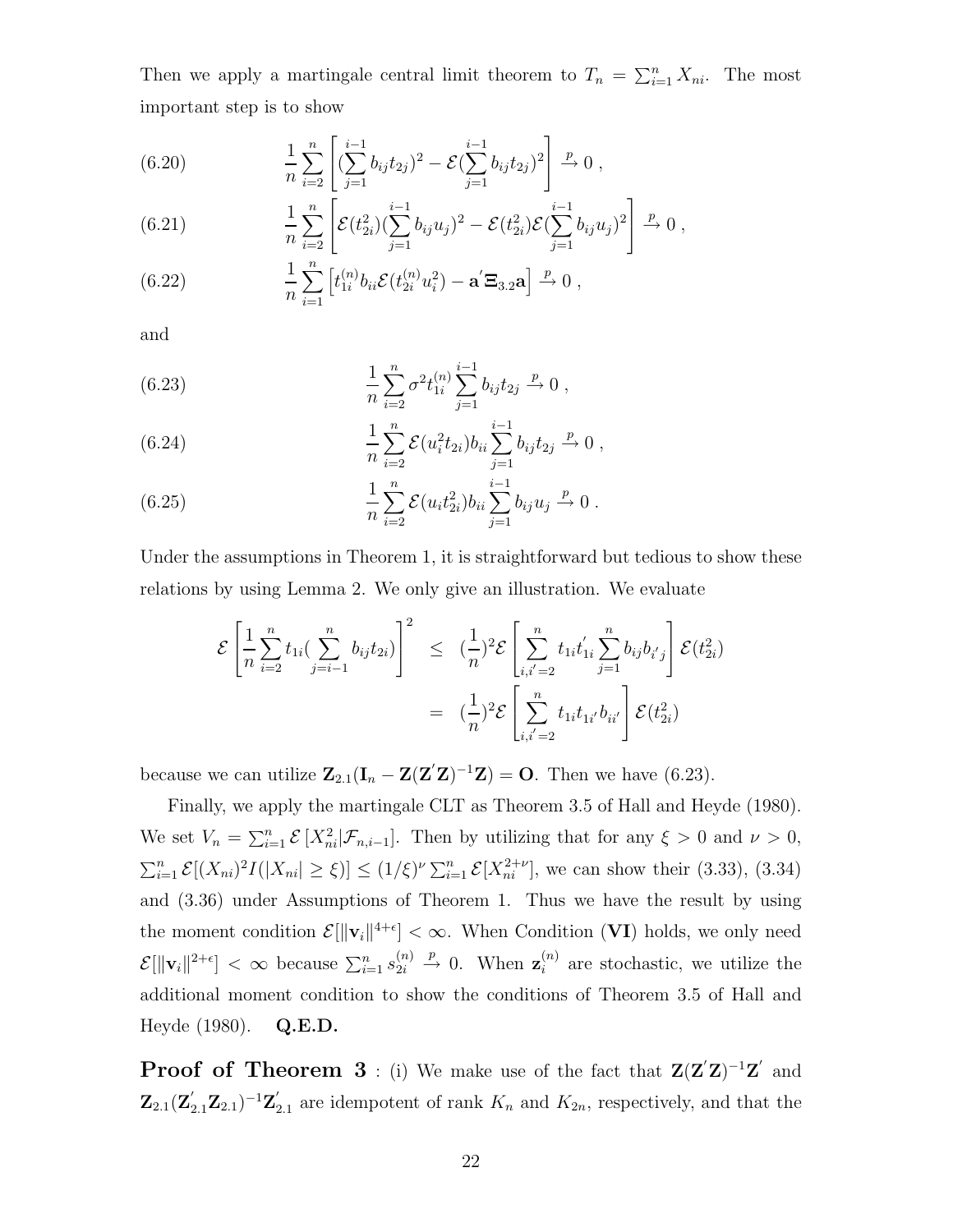boundedness of  $\mathbf{E}[v_{ji}^4|\mathbf{z}_i^{(n)}]$  implies a Lindeberg condition  $\sup_{1 \leq i \leq n} \mathcal{E}\left[\mathbf{v}_i' \mathbf{v}_i \mathbf{I}(\mathbf{v}_i' \mathbf{v}_i > a) | \mathbf{z}_1^{(n)}, \cdots, \mathbf{z}_n^{(n)}\right] \stackrel{p}{\longrightarrow} 0 \ \ (a \to \infty)$ . Let  $G_1^* = \sqrt{n} \left[ \frac{1}{n} \right]$  $\frac{1}{n}$ **G** –  $\frac{1}{n}$  $\Pi_{2n}^{'}\mathbf{A}_{22.1}\Pi_{2n}]$  $= \frac{1}{2}$  $\frac{1}{\sqrt{n}}\mathbf{\Pi}_{2n}^{'}\mathbf{Z}_{2.1}^{'}\mathbf{V}+\frac{1}{\sqrt{n}}$  $\frac{1}{\sqrt{n}}\mathbf{V}'\mathbf{Z}_{2.1}\mathbf{\Pi}_{2n} + \frac{1}{\sqrt{n}}$ (6.26)  $= \frac{1}{\sqrt{n}} \Pi'_{2n} \mathbf{Z}'_{2.1} \mathbf{V} + \frac{1}{\sqrt{n}} \mathbf{V}' \mathbf{Z}_{2.1} \Pi_{2n} + \frac{1}{\sqrt{n}} \mathbf{V}' \mathbf{Z}_{2.1} \mathbf{A}_{22.1}^{-1} \mathbf{Z}'_{2.1} \mathbf{V} .$ 

Since the matrix  $\mathbf{V}'\mathbf{Z}_{2.1}\mathbf{A}_{22.1}^{-1}\mathbf{Z}_{2.1}'\mathbf{V}$  is positive definite and  $\mathcal{E}[\mathbf{v}_i^{(n)}\mathbf{v}_i^{(n)'}|z_i^{(n)}]$  is bounded, there is a (constant)  $\Omega$  such that

(6.27) 
$$
\mathcal{E}[\frac{1}{\sqrt{n}}\mathbf{V}'\mathbf{Z}_{2.1}\mathbf{A}_{22.1}^{-1}\mathbf{Z}'_{2.1}\mathbf{V}] = \mathcal{E}[\frac{1}{\sqrt{n}}\sum_{i=1}^{n}\mathbf{\Omega}_{i}^{(n)}p_{ii}^{(n)}] \leq \frac{K_{2n}}{\sqrt{n}}\bar{\mathbf{\Omega}} \longrightarrow \mathbf{O}
$$

when  $0 < \eta < 1/2$ . Then

(6.28) 
$$
\mathbf{G}_{1}^{*}\boldsymbol{\beta} - \frac{1}{\sqrt{n}} \mathbf{\Pi}_{2n}' \mathbf{Z}_{2.1}' \mathbf{V} \boldsymbol{\beta} = \frac{1}{\sqrt{n}} \mathbf{V}' \mathbf{Z}_{2.1} \mathbf{A}_{22.1}^{-1} \mathbf{Z}_{2.1}' \mathbf{V} \boldsymbol{\beta} \xrightarrow{p} \mathbf{0}.
$$

For the LIML estimator (2.8) implies

(6.29) 
$$
(0, I_{G_2}) \left[ \frac{1}{n} \Pi'_{2n} A_{22.1} \Pi_{2n} + \frac{1}{\sqrt{n}} G_1^* - \lambda_n \frac{1}{q_n} H \right] \begin{pmatrix} 1 \\ -\hat{\boldsymbol{\beta}}_{2.LI} \end{pmatrix} = 0.
$$

By using the facts that  $(1/\sqrt{n})\mathbf{G}_1^*$  $\stackrel{p}{\to}$  **O**,  $\lambda_n \stackrel{p}{\to} 0$  and  $[1/q_n]$ **H**  $\stackrel{p}{\to} \Omega$ , we have

$$
\Phi_{22.1}(\boldsymbol{\beta}_2, \mathbf{I}_{G_2}) \text{plim}_{n \to \infty} \left( \begin{array}{c} 1 \\ -\hat{\boldsymbol{\beta}}_{2.LI} \end{array} \right) = \mathbf{0} ,
$$

which implies  $\text{plim}_{n\to\infty}\hat{\beta}_{2,LI} = \beta_2$  because  $\Phi_{22,1}$  is positive definite. Then again (2.8) implies

(6.30) 
$$
\sqrt{n}\left[\frac{1}{n}\Pi'_{2n}\mathbf{A}_{22.1}\Pi_{2n}+\frac{1}{\sqrt{n}}\mathbf{G}_1^*-\lambda_n\frac{1}{q_n}\mathbf{H}\right]\left[\boldsymbol{\beta}+(\hat{\boldsymbol{\beta}}_{LI}-\boldsymbol{\beta})\right]=\mathbf{0}.
$$

**Lemma 4** : Let  $\lambda_n$  ( $n > 2$ ) be the smallest root of (2.9). (i) For  $0 < \nu < 1 - \eta$  and  $0\leq\eta<1$  ,

$$
(6.31) \t\t n^{\nu} \lambda_n \xrightarrow{p} 0
$$

as  $n \to \infty$ . (ii) For  $0 \leq \eta < 1$ ,

(6.32) 
$$
\sqrt{n}\left[\lambda_n - \frac{K_{2n}}{n}\right] \xrightarrow{p} 0
$$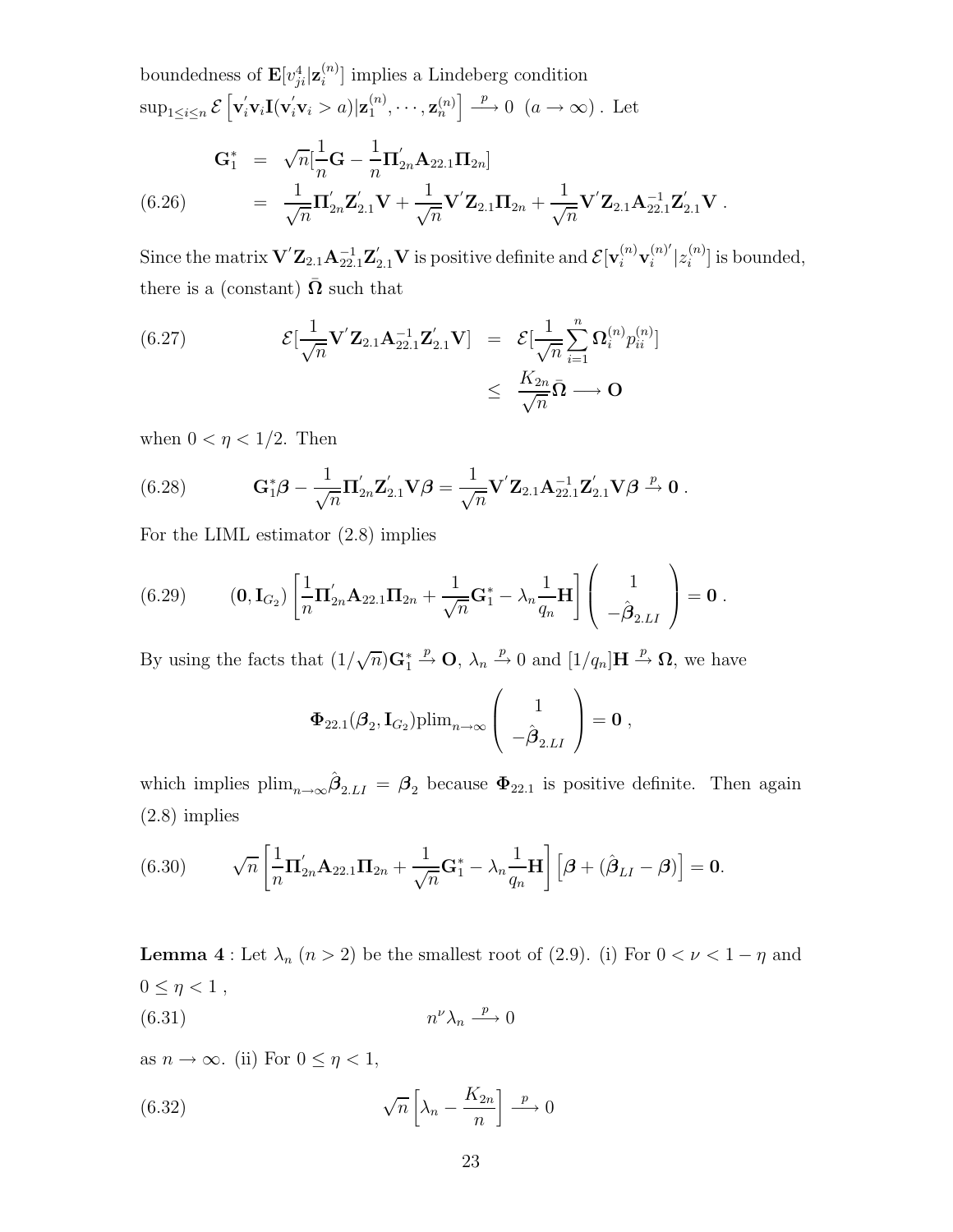as  $n \longrightarrow \infty$ .

#### **Proof of Lemma 4** : Write

(6.33) 
$$
\lambda_n = \min_{\mathbf{b}} \frac{\mathbf{b}' \frac{1}{n} \mathbf{G} \mathbf{b}}{\mathbf{b}' \frac{1}{q_n} \mathbf{H} \mathbf{b}} \leq \frac{q_n}{n} \frac{\boldsymbol{\beta}' \mathbf{G} \boldsymbol{\beta}}{\boldsymbol{\beta}' \mathbf{H} \boldsymbol{\beta}} = \frac{q_n}{n} \frac{\boldsymbol{\beta}' \mathbf{V}' \mathbf{Z}_{2.1} \mathbf{A}_{22.1}^{-1} \mathbf{Z}'_{2.1} \mathbf{V} \boldsymbol{\beta}}{\boldsymbol{\beta}' \mathbf{V}' (\mathbf{I}_n - \mathbf{Z} (\mathbf{Z}' \mathbf{Z})^{-1} \mathbf{Z}') \mathbf{V} \boldsymbol{\beta}}.
$$

By using the boundedness of the fourth order moments of  $\mathbf{v}_i$ , we have

(6.34) 
$$
\frac{1}{n} \sum_{i=1}^{n} \mathbf{v}_i \mathbf{v}_i' \xrightarrow{p} \mathbf{\Omega} .
$$

Also  $n^{-(1-\nu)}\mathbf{V}'\mathbf{Z}_{2.1}\mathbf{A}_{22.1}^{-1}\mathbf{Z}_{2.1}'\mathbf{V} \stackrel{p}{\rightarrow} \mathbf{O}$  by using the similar arguments as (6.28). Then

(6.35) 
$$
n^{\nu}\lambda_n \leq \left[\frac{q_n}{n}\right] \frac{n^{-(1-\nu)}\beta' \mathbf{V}'\mathbf{Z}_{2.1}\mathbf{A}_{2.1}^{-1}\mathbf{Z}_{2.1}'\mathbf{V}\beta}{n^{-1}\beta' \mathbf{V}'(\mathbf{I}_n - \mathbf{Z}(\mathbf{Z}'\mathbf{Z})^{-1}\mathbf{Z}')\mathbf{V}\beta} \xrightarrow{p} 0
$$

as  $n \to \infty$ . The result (ii) follows from (6.31), (6.34) and  $\sigma^2 = \beta' \Omega \beta > 0$ . Q.E.D.

Due to *Lemma 4*,  $\sqrt{n} \lambda_n \stackrel{p}{\rightarrow} 0$  when  $0 \leq \eta < 1/2$  (and the asymptotic distributions of the LIML and TSLS estimators are equivalent). Then

(6.36) 
$$
(0,\mathbf{I}_{G_2})\frac{1}{n}\Pi'_{2n}\mathbf{A}_{22.1}\Pi_{22}^{(n)}\sqrt{n}(\hat{\boldsymbol{\beta}}_{2.LI}-\boldsymbol{\beta}_2)-(0,\mathbf{I}_{G_2})\mathbf{G}_1^*\boldsymbol{\beta}\overset{p}{\to}\mathbf{0}.
$$

We notice that

$$
\begin{aligned} &\frac{1}{n}\sum_{i=1}^n {\bm{\Omega}}_i^{(n)} \otimes {\bm{\Pi}}_{22}^{(n)'} {\bm{z}}^*_{in} {\bm{z}}^{*'}_{in} {\bm{\Pi}}_{22}^{(n)} - {\bm{\Omega}} \otimes {\bm{\Phi}}_{22.1} \\ & = \ \ \frac{1}{n}\sum_{i=1}^n ({\bm{\Omega}}_i^{(n)} - {\bm{\Omega}}) \otimes {\bm{\Pi}}_{22}^{(n)'} {\bm{z}}^*_{in} {\bm{z}}^{*'}_{in} {\bm{\Pi}}_{22}^{(n)} \\ & \quad + \frac{1}{n}\sum_{i=1}^n {\bm{\Omega}} \otimes \left[ {\bm{\Pi}}_{22}^{(n)'} {\bm{z}}^*_{in} {\bm{z}}^{*'}_{in} {\bm{\Pi}}_{22}^{(n)} - {\bm{\Phi}}_{22.1} \right] \stackrel{p}{\longrightarrow} {\bm{\mathsf{O}}} \end{aligned}
$$

because Condition (II<sup>'</sup>) the conditions imposed on  $\Omega_i^{(n)}$  ( $i = 1, \dots, n$ ). Then by applying CLT to  $(1/\sqrt{n})\Pi_{22}^{(n)}$  $\sum_{22}^{(n)} \mathbf{Z}_{2.1}' \mathbf{V} \boldsymbol{\beta}$ , we obtain the limiting normal distribution  $N(\mathbf{0}, \sigma^2 \mathbf{\Phi}_{22.1})$ . This proves (i) of *Theorem 3* for  $0 \le \eta < 1/2$ .

(ii) We consider the asymptotic distribution of the LIML estimator when  $1/2 \leq$  $\eta$  < 1. By using the argument of (6.29) and the fact that  $\lambda_n \stackrel{p}{\longrightarrow} 0$ , we have  $\hat{\boldsymbol{\beta}}_{2.LI} - \boldsymbol{\beta}_2 \stackrel{p}{\longrightarrow} 0$ . By multiplying  $\boldsymbol{\beta}'$  from the left to (6.30), we have

$$
\beta' \left\{ \sqrt{n} \left[ \frac{K_{2n}}{n} - \lambda_n \right] \Omega + \frac{1}{\sqrt{n}} \mathbf{V}' \mathbf{Z}_{2.1} \mathbf{\Pi}_{2n} + \frac{1}{\sqrt{n}} [\mathbf{V}' \mathbf{Z}_{2.1} \mathbf{A}_{22.1}^{-1} \mathbf{Z}'_{2.1} \mathbf{V} - K_{2n} \Omega] - \lambda_n \sqrt{\frac{n}{q_n}} \mathbf{H}_1 \right\} \times \left[ \beta + (\hat{\boldsymbol{\beta}}_{LI} - \boldsymbol{\beta}) \right] = \mathbf{0} .
$$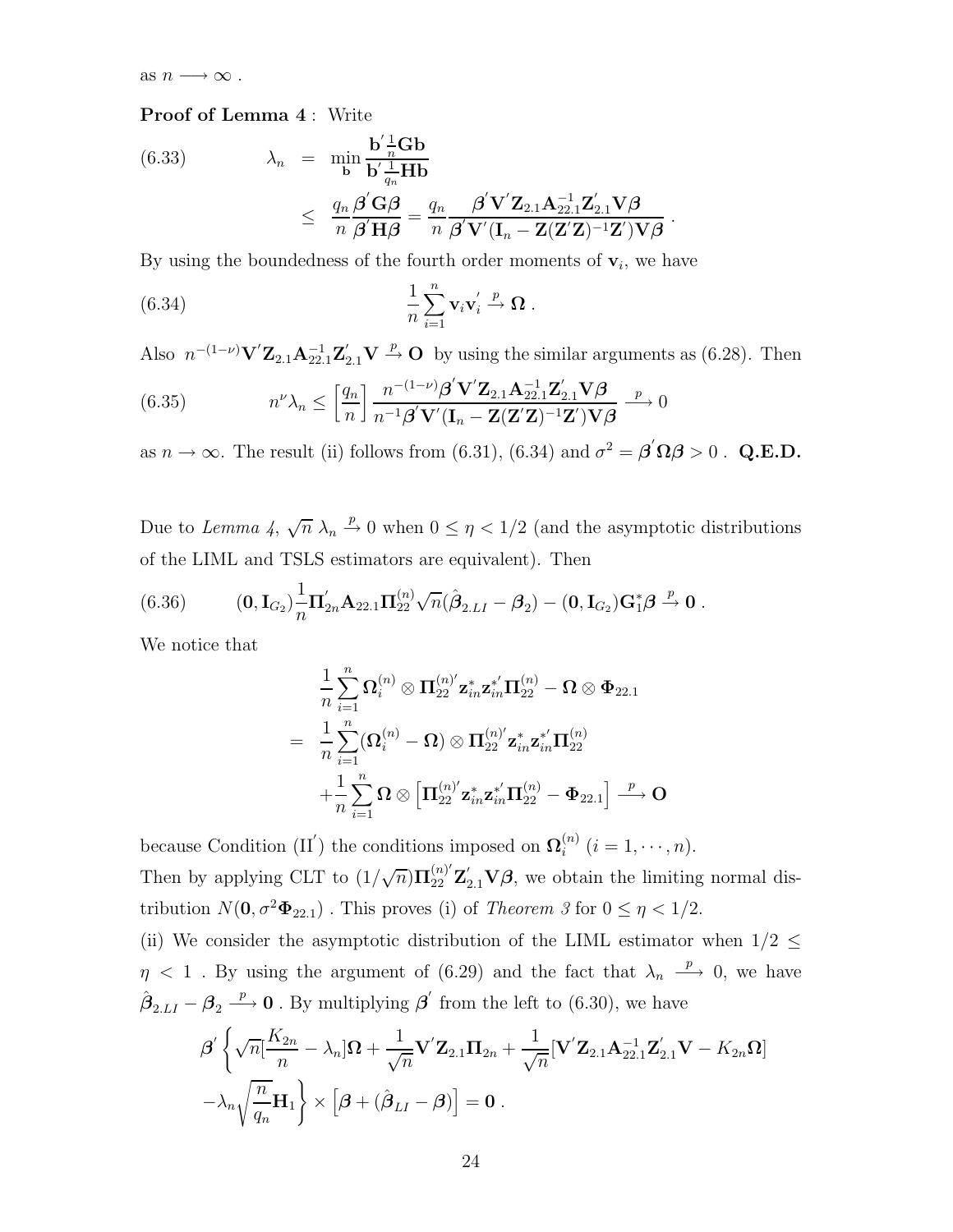Multiply (6.30) on the left by  $(0, I_{G_2})$  to obtain

$$
(0, I_{G_2})\sqrt{n}\left\{\left[\frac{1}{n}\Pi'_{2n}A_{22.1}\Pi_{2n} + \frac{K_{2n}}{n}\Omega\right] + \frac{1}{\sqrt{n}}\left[\frac{1}{\sqrt{n}}\Pi'_{2n}\mathbf{Z}_{2.1}'\mathbf{V} + \frac{1}{\sqrt{n}}\mathbf{V}'\mathbf{Z}_{2.1}\Pi_{2n} + \frac{1}{\sqrt{n}}(\mathbf{V}'\mathbf{Z}_{2.1}\mathbf{A}_{22.1}'\mathbf{Z}_{2.1}'\mathbf{V} - K_{2n})\Omega)\right] - \lambda_n\frac{1}{q_n}\mathbf{H}\right\} \times \left[\boldsymbol{\beta} + (\hat{\boldsymbol{\beta}}_{LI} - \boldsymbol{\beta})\right] = \mathbf{0}.
$$

We consider the asymptotic behavior of the quadratic term

$$
\frac{1}{\sqrt{n}}[\mathbf{V}'\mathbf{Z}_{2.1}\mathbf{A}_{22.1}^{-1}\mathbf{Z}_{2.1}'\mathbf{V}-K_{2n}\mathbf{\Omega}] = \frac{1}{\sqrt{n}}[\sum_{i,j=1}^{n}p_{ij}^{(n)}(\mathbf{v}_{i}\mathbf{v}_{j}'-\delta_{i}^{j}\mathbf{\Omega}_{i}^{(n)})]+\frac{1}{\sqrt{n}}[\sum_{i=1}^{n}p_{ii}^{(n)}(\mathbf{\Omega}_{i}^{(n)}-\mathbf{\Omega})],
$$

where  $\delta_i^j$  is the indicator function  $(\delta_i^i = 1 \text{ and } \delta_i^j = 0 \text{ } (i \neq j)).$  For any constant vectors **a** and **b**, there exists a positive constant  $M_1$  such that

$$
\frac{1}{n} \mathcal{E} \left[ \sum_{i,j=1}^n p_{ij}^{(n)} \times \mathbf{a}'(\mathbf{v}_i^{(n)} \mathbf{v}_j^{(n)'} - \delta_i^j \Omega_i^{(n)}) \mathbf{b} \right]^2
$$
\n
$$
= \frac{1}{n} \mathcal{E} \left[ \sum_{i=1}^n p_{ii}^{(n)2} [\mathbf{a}'(\mathbf{v}_i \mathbf{v}_i' - \Omega_i^{(n)}) \mathbf{b}]^2 + \sum_{i \neq j} p_{ij}^{(n)2} [\mathbf{a}'\mathbf{v}_i \mathbf{v}_j \mathbf{b}]^2 + \sum_{i \neq j} p_{ij}^{(n)2} [\mathbf{a}'\mathbf{v}_i \mathbf{v}_j' \mathbf{b} \mathbf{a}'\mathbf{v}_j \mathbf{v}_i' \mathbf{b}] \right]
$$
\n
$$
\leq M_1 \frac{K_{2n}}{n} \longrightarrow 0
$$

because the conditional moments of  $v_{ji}^4$  are bounded,  $\sum_{i=1}^n p_{ii}^{(n)} = K_{2n}$  and  $\sum_{i=1}^n p_{ii}^{(n)2} \leq K_{2n}$ . Then we find

(6.37) 
$$
\frac{1}{\sqrt{n}} \left[ \mathbf{V}' \mathbf{Z}_{2.1} \mathbf{A}_{22.1}^{-1} \mathbf{Z}'_{2.1} \mathbf{V} - K_{2n} \mathbf{\Omega} \right] \stackrel{p}{\longrightarrow} \mathbf{O}
$$

when  $0 \leq \eta < 1$  . We can use (6.30) and the fact that

$$
\left[\frac{1}{n}\Pi'_{2n}\mathbf{A}_{22.1}\Pi_{2n}+\frac{K_{2n}}{n}\mathbf{\Omega}-\lambda_n\frac{1}{q_n}\mathbf{H}\right]\boldsymbol{\beta}=o_p(\frac{1}{\sqrt{n}}).
$$

By multiplying the preceding equation out to separate the terms with factor *β* and with the factor  $\sqrt{n} (\hat{\beta}_{LI} - \beta)$ , we have

(6.38) 
$$
(0, I_{G_2}) \left[ \frac{1}{n} \Pi'_{2n} A_{22.1} \Pi_{2n} \sqrt{n} (\hat{\boldsymbol{\beta}}_{LI} - \boldsymbol{\beta}) + \frac{1}{\sqrt{n}} \Pi'_{2n} \mathbf{Z}'_{2.1} \mathbf{V} \boldsymbol{\beta} \right] \stackrel{p}{\rightarrow} 0,
$$

which is equivalent to  $\Phi_{22.1} \sqrt{n}(\hat{\beta}_{2.LI} - \beta_2) - \frac{1}{\sqrt{n}} \Pi_{22}^{(n)'} \mathbf{Z}'_{2.1} \mathbf{V} \beta \stackrel{p}{\rightarrow} 0$ . By applying the CLT to the second term, we complete the proof of (i) of *Theorem 3* for the LIML estimator of  $\beta$  when  $1/2 \leq \eta < 1$ .

(iii) Next, we shall investigate the asymptotic property of the TSLS estimator. If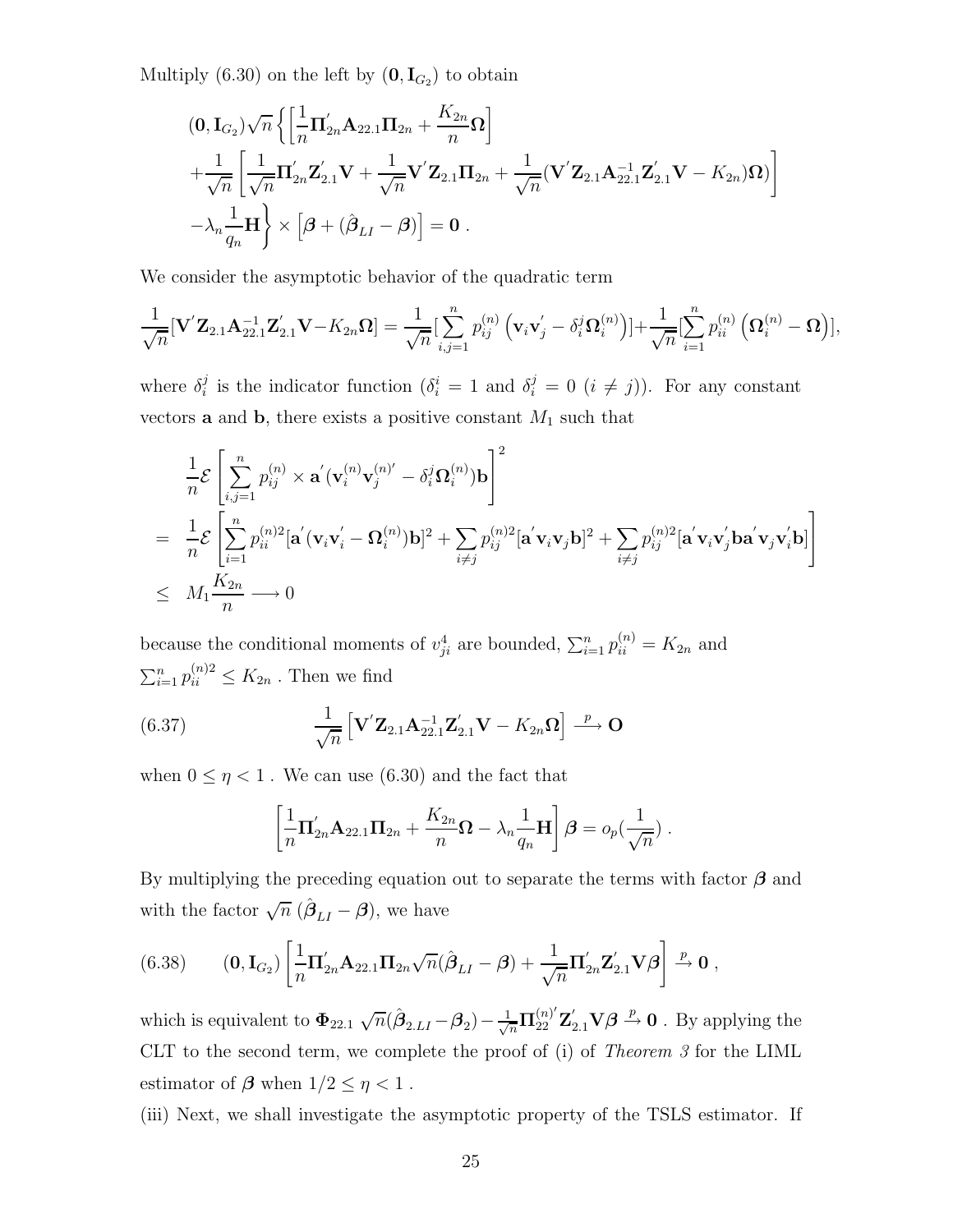we substitute  $\lambda_n$  for 0 in (2.8), we have the TSLS estimator. Then we find that the limiting distribution of the TSLS estimator is the same as the LIML estimator when  $0 \leq \eta < 1/2$ . When  $\eta = 1/2$ , however, we have

(6.39) 
$$
\mathbf{G}_{1}^{*}\boldsymbol{\beta} - \left[c\boldsymbol{\Omega}\boldsymbol{\beta} + \frac{1}{\sqrt{n}}\boldsymbol{\Pi}_{2n}^{\prime}\mathbf{Z}_{2.1}^{\prime}\mathbf{V}\boldsymbol{\beta}\right] \stackrel{p}{\longrightarrow} \mathbf{O}.
$$

We set  $\hat{\boldsymbol{\beta}}'_{TS} = (1, -\hat{\boldsymbol{\beta}}'_{2,TS})$ , which is the solution of (2.11). By evaluating each term of

$$
(\mathbf{0},\mathbf{I}_{G_2})\sqrt{n}\left[\frac{1}{n}\Pi'_{2n}\mathbf{A}_{22.1}\Pi_{2n}+\frac{1}{\sqrt{n}}\mathbf{G}_1^*\right]\left[\boldsymbol{\beta}+(\hat{\boldsymbol{\beta}}_{TS}-\boldsymbol{\beta})\right]=\mathbf{0},
$$

we have

(6.40) 
$$
\left[\frac{1}{n}\Pi_{22}^{(n)'}\mathbf{A}_{22.1}\Pi_{2n}\right]\sqrt{n}(\hat{\boldsymbol{\beta}}_{TS}-\boldsymbol{\beta})-(\mathbf{0},\mathbf{I}_{G_2})\mathbf{G}_1^*\boldsymbol{\beta}=o_p(1).
$$

Then the limiting distribution of  $\sqrt{n}(\hat{\boldsymbol{\beta}}_{2.TS} - \boldsymbol{\beta}_2)$  is the same as that of  $\Phi_{22.1}^{-1}(\mathbf{0}, \mathbf{I}_{G_2})\mathbf{G}_1^*\boldsymbol{\beta}$ . By using  $(1/\sqrt{n})\mathbf{V}'$  $Z_{2,1}\mathbf{A}_{2,1}^{-1}\mathbf{Z}_{2,1}'\mathbf{V}\boldsymbol{\beta} \stackrel{p}{\rightarrow} c\mathbf{\Omega}\boldsymbol{\beta}$  and applying the CLT as (i), we have the result for the TSLS estimator of  $\beta$  when  $\eta = 1/2$ .

When  $1/2 < \eta < 1$ , we notice

(6.41) 
$$
n^{1-\eta} \left[ \frac{1}{n} \mathbf{G} - \frac{1}{n} \mathbf{\Pi}_{2n}' \mathbf{A}_{22.1} \mathbf{\Pi}_{2n} \right] \boldsymbol{\beta} = \frac{K_{2n}}{n^{\eta}} \Omega \boldsymbol{\beta} + \frac{1}{n^{\eta}} \mathbf{\Pi}_{2n}' \mathbf{Z}_{2.1}' \mathbf{V} \boldsymbol{\beta} + \frac{1}{n^{\eta}} \left[ \mathbf{V}' \mathbf{Z}_{2.1} \mathbf{A}_{22.1}^{-1} \mathbf{Z}_{2.1}' \mathbf{V} - K_{2n} \Omega \right] \boldsymbol{\beta}.
$$

Because the last two terms of the right-hand side of (6.41) except the first term are of the order  $o_p(n^{-\eta})$ , we have

(6.42) 
$$
n^{1-\eta} \left[ \frac{1}{n} \mathbf{G} - \frac{1}{n} \mathbf{\Pi}_{2n}' \mathbf{A}_{22.1} \mathbf{\Pi}_{2n} \right] \boldsymbol{\beta} \stackrel{p}{\longrightarrow} c\Omega \boldsymbol{\beta}
$$

as  $n \longrightarrow \infty$ . Hence by using the similar arguments as (i),

$$
(6.43) \qquad (\mathbf{0}, \mathbf{I}_{G_2})\frac{1}{n}\mathbf{\Pi}_{2n}'\mathbf{A}_{22.1}\mathbf{\Pi}_{22}^{(n)} \times n^{1-\eta}(\hat{\boldsymbol{\beta}}_{2.TS} - \boldsymbol{\beta}_2) - (\mathbf{0}, \mathbf{I}_{G_2})c\Omega\boldsymbol{\beta} \xrightarrow{p} \mathbf{0}
$$

and we complete the proof of (ii) of *Theorem 3* for the TSLS estimator when  $1/2 \leq$  $\eta < 1$ . **Q.E.D.** 

**Proof of Theorem 4**: We set the vector of true parameters  $\boldsymbol{\beta}' = (1, -\boldsymbol{\beta}'_2) =$  $(1, -\beta_2, \cdots, -\beta_{1+G_2})$ . We write

(6.44) 
$$
\hat{\beta}_k = \phi_k(\frac{1}{n}\mathbf{G}, \frac{1}{q_n}\mathbf{H}) \ \ (k = 2, \cdots, 1 + G_2) \ .
$$

For the estimator to be consistent we need the conditions

(6.45) 
$$
\beta_k = \phi_k \left[ \begin{pmatrix} \beta'_2 \\ \mathbf{I}_{G_2} \end{pmatrix} \boldsymbol{\Phi}_{22.1} (\boldsymbol{\beta}_2, \mathbf{I}_{G_2}) + c \boldsymbol{\Omega}, \boldsymbol{\Omega} \right] (k = 2, \dots, 1 + G_2)
$$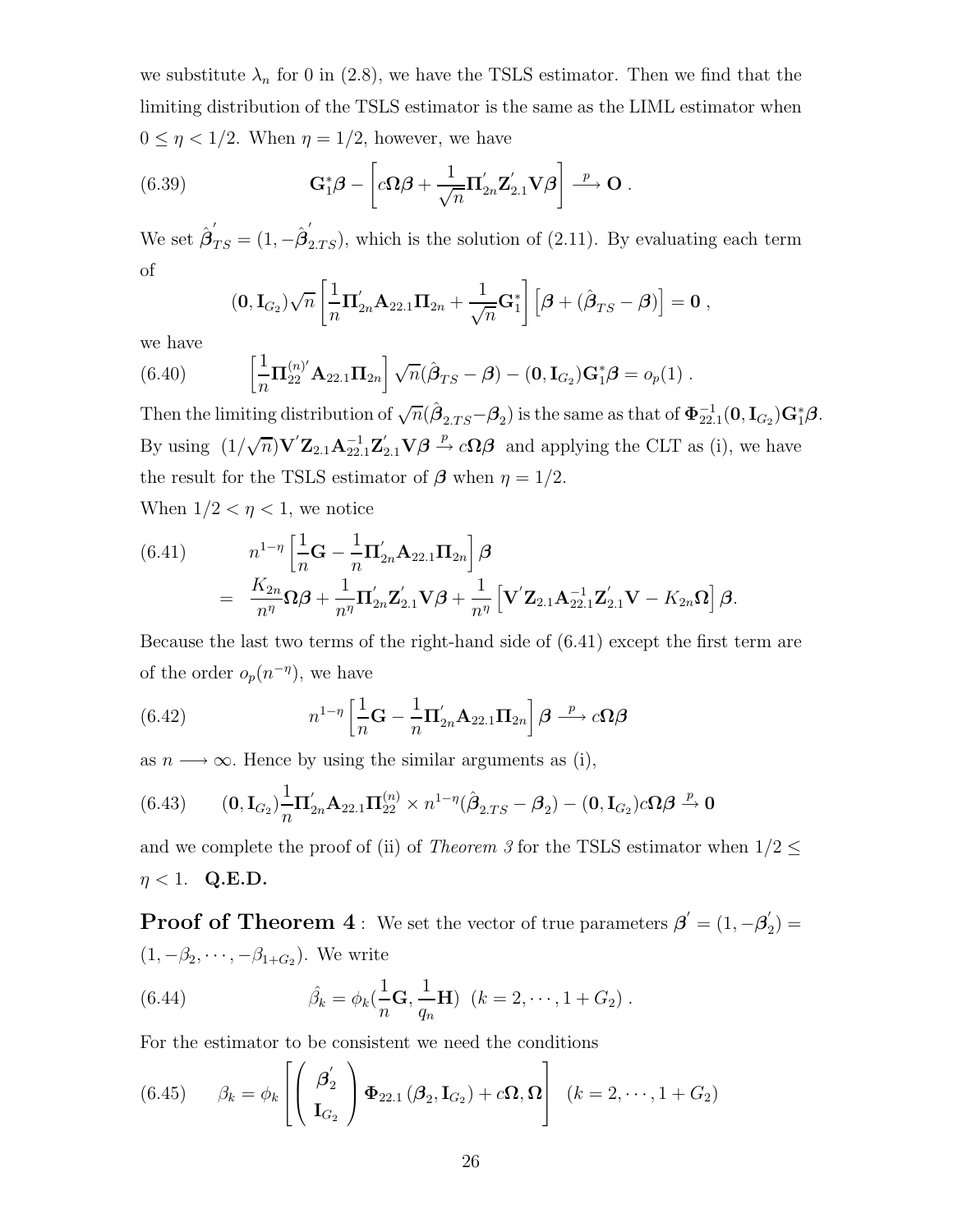as identities in  $\beta_2$ ,  $\Phi_{22.1}$ , and  $\Omega$ . Let a  $(1+G_2) \times (1+G_2)$  matrix

(6.46) 
$$
\mathbf{T}^{(k)} = \left(\frac{\partial \phi_k}{\partial g_{ij}}\right) = (\tau_{ij}^{(k)}) \ (k = 2, \cdots, 1 + G_2; i, j = 1, \cdots, 1 + G_2)
$$

evaluated at the probability limits of (6.45). We write a  $(1+G_2) \times (1+G_2)$  matrix  $\mathbf{\Theta}$  (=  $(\theta_{ij})$ )

$$
\boldsymbol{\Theta} = \left(\begin{array}{c} \boldsymbol{\beta}_2'\\ \mathbf{I}_{G_2} \end{array}\right) \boldsymbol{\Phi}_{22.1}\left(\boldsymbol{\beta}_2,\mathbf{I}_{G_2}\right) = \left[\begin{array}{cc} \boldsymbol{\beta}_2'\boldsymbol{\Phi}_{22.1}\boldsymbol{\beta}_2 & \boldsymbol{\beta}_2'\boldsymbol{\Phi}_{22.1}\\ \boldsymbol{\Phi}_{22.1}\boldsymbol{\beta}_2 & \boldsymbol{\Phi}_{22.1} \end{array}\right] \ ,
$$

where  $\Phi_{22.1} = (\rho_{m,l}) (m, l = 2, \dots, 1 + G_2), (\Phi_{22.1} \beta_2)_l = \sum_{j=2}^{1+G_2} \beta_j \rho_{lj} (l = 2, \dots, 1 + G_2)$  $G_2$ ),  $(\beta'_2 \Phi_{22.1})_m = \sum_{i=2}^{1+G_2} \beta_i \rho_{im}$   $(m = 2, \dots, 1+G_2)$ , and  $\beta'_2 \Phi_{22.1} \beta_2 = \sum_{i,j=2}^{1+G_2} \rho_{ij} \beta_i \beta_j$ . By differentiating each components of  $\Theta$  with respect to  $\beta_j$  ( $j = 1, \dots, G_2$ ), we have

(6.47) 
$$
\frac{\partial \Theta}{\partial \beta_j} = \left(\frac{\partial \theta_{lm}}{\partial \beta_j}\right),
$$

where  $\frac{\partial \theta_{11}}{\partial \beta_j} = 2 \sum_{i=2}^{1+G_2} \rho_{ji} \beta_i$  (j = 2, ···, 1 + G<sub>2</sub>),  $\frac{\partial \theta_{1m}}{\partial \beta_j} = \rho_{jm}$  (m = 2, ···, 1 + G<sub>2</sub>),  $\frac{\partial \theta_{l1}}{\partial \beta_j} = \rho_{lj}$  (*l* = 2, ···, 1 + G<sub>2</sub>), and  $\frac{\partial \theta_{lm}}{\partial \beta_j} = 0$  (*l*,  $m = 2, \dots, 1 + G_2$ ). Hence

(6.48) 
$$
\mathbf{tr}\left(\mathbf{T}^{(k)}\frac{\partial\mathbf{\Theta}}{\partial\beta_j}\right) = 2\tau_{11}^{(k)}\sum_{i=2}^{1+G_2} \rho_{ji}\beta_i + 2\sum_{i=2}^{1+G_2} \rho_{ji}\tau_{ji}^{(k)} = \delta_j^k,
$$

where we define  $\delta_k^k = 1$  and  $\delta_j^k = 0$   $(k \neq j)$ . Define a  $(1 + G_2) \times (1 + G_2)$  partitioned matrix

(6.49) 
$$
\mathbf{T}^{(k)} = \begin{bmatrix} \tau_{11}^{(k)} & \tau_{2}^{(k)'} \\ \tau_{2}^{(k)} & \mathbf{T}_{22}^{(k)} \end{bmatrix}.
$$

Then (6.48) is represented as

(6.50) 
$$
2\tau_{11}^{(k)}\mathbf{\Phi}_{22.1}\boldsymbol{\beta} + 2\mathbf{\Phi}_{22.1}\boldsymbol{\tau}_{2}^{(k)} = \boldsymbol{\epsilon}_{k},
$$

where  $\epsilon'_{k} = (0, \dots, 0, 1, 0, \dots, 0)$  with 1 in the k-th place and zeros in other elements. Since  $\Phi_{22.1}$  is positive definite, we solve (6.50) as

(6.51) 
$$
\boldsymbol{\tau}_2^{(k)} = \frac{1}{2} \boldsymbol{\Phi}_{22.1}^{-1} \boldsymbol{\epsilon}_k - \tau_{11}^{(k)} \boldsymbol{\beta}_2.
$$

Further by differentiating  $\Theta$  with respect to  $\rho_{ij}$ , we have

(6.52) 
$$
\frac{\partial \mathbf{\Theta}}{\partial \rho_{ii}} = \left(\frac{\partial \theta_{lm}}{\partial \rho_{ii}}\right),
$$

where  $\frac{\partial \theta_{11}}{\partial \rho_{ii}} = \beta_i^2$ ,  $\frac{\partial \theta_{1m}}{\partial \rho_{ii}} = \beta_i$  (*m* = *i*), 0 (*m*  $\neq$  *i*),  $\frac{\partial \theta_{l1}}{\partial \rho_{ii}} = \beta_i$  (*l* = *i*), 0 (*l*  $\neq$  *i*) and  $\frac{\partial \theta_{lm}}{\partial \rho_{ii}} = 1$  (*l* = *m* = *i*), 0 (otherwise). For  $i \neq j$ 

(6.53) 
$$
\frac{\partial \Theta}{\partial \rho_{ij}} = \left(\frac{\partial \theta_{lm}}{\partial \rho_{ij}}\right),
$$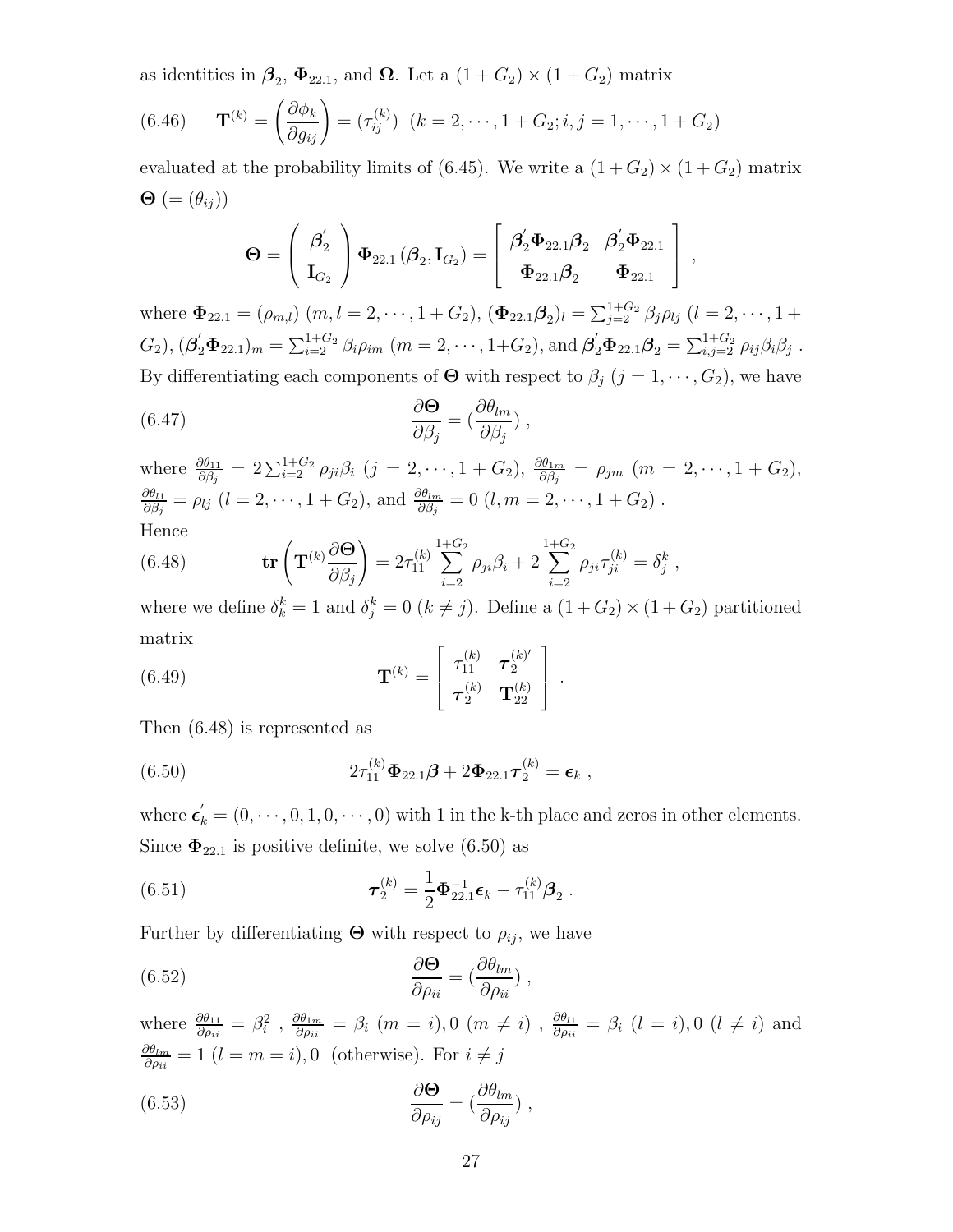where  $\frac{\partial \theta_{11}}{\partial \rho_{ij}} = 2\beta_i\beta_j$  ,  $\frac{\partial \theta_{1m}}{\partial \rho_{ij}} = \beta_j$   $(m = i), \beta_i$   $(m = j), 0$   $(m \neq i, j)$  ,  $\frac{\partial \theta_{l1}}{\partial \rho_{ij}} = \beta_j$   $(l = j)$ *i*),  $\beta_i$  (*l* = *j*), 0 (*l*  $\neq i, j$ ), and  $\frac{\partial \theta_{lm}}{\partial \rho_{ij}} = 1$  (*l* = *i*, *m* = *j* or *l* = *j*, *m* = *i*), 0 (otherwise) for  $(2 \leq l, m \leq 1 + G_2)$ .

Then we have the representation

(6.54) 
$$
\text{tr}\left(\mathbf{T}^{(k)}\frac{\partial\mathbf{\Theta}}{\partial\rho_{ij}}\right) = \begin{cases} \beta_i^2 \tau_{11}^{(k)} + 2\tau_{1i}^{(k)}\beta_i + \tau_{ii}^{(k)} & (i = j) \\ 2\beta_i\beta_j \tau_{11}^{(k)} + 2\tau_{1j}^{(k)}\beta_i + 2\tau_{1i}^{(k)}\beta_j + 2\tau_{ij}^{(k)} & (i \neq j) \end{cases}
$$

In the matrix form we have a simple relation as

(6.55) 
$$
\tau_{11}^{(k)}\beta_2\beta_2' + \tau_2^{(k)}\beta_2' + \beta_2\tau_2^{(k)'} + \mathbf{T}_{22}^{(k)} = \mathbf{O}.
$$

Then we have the representation

$$
\begin{array}{lll} \mathbf{T}_{22}^{(k)} & = & -\tau_{11}^{(k)}\boldsymbol{\beta}_{2}\boldsymbol{\beta}_{2}^{\prime}-\boldsymbol{\tau}_{2}^{(k)}\boldsymbol{\beta}_{2}^{\prime}-\boldsymbol{\beta}_{2}\boldsymbol{\tau}_{2}^{(k)'} \\ & = & \tau_{11}^{(k)}\boldsymbol{\beta}_{2}\boldsymbol{\beta}_{2}^{\prime}-\frac{1}{2}\left[\boldsymbol{\Phi}_{22.1}^{-1}\boldsymbol{\epsilon}_{k}\boldsymbol{\beta}_{2}^{\prime}+\boldsymbol{\beta}_{2}\boldsymbol{\epsilon}_{k}^{\prime}\boldsymbol{\Phi}_{22.1}^{-1}\right] \end{array}.
$$

Next we consider the role of the second matrix in (6.44). By differentiating (6.45) with respect to  $\omega_{ij}$   $(i, j = 1, \dots, 1 + G_2)$ , we have the condition

$$
c\frac{\partial \phi_k}{\partial g_{ij}} = -\frac{\partial \phi_k}{\partial h_{ij}}\ (k=2,\cdots,1+G_2;i,j=1,\cdots,1+G_2)
$$

evaluated at the probability limits. Let

(6.56) 
$$
\mathbf{S} = \mathbf{G}_1 - \sqrt{cc_*} \mathbf{H}_1 = \begin{bmatrix} s_{11} & \mathbf{s}'_2 \\ \mathbf{s}_2 & \mathbf{S}_{22} \end{bmatrix}.
$$

Since  $\phi(\cdot)$  is differentiable and its first derivatives are bounded at the true parameters by assumption, the linearized estimator of  $\beta_k$  in the class of our concern can be represented as

$$
\sum_{g,h=1}^{1+G_2} \tau_{gh}^{(k)} s_{gh} = \tau_{11}^{(k)} s_{11} + 2\tau_{2}^{(k)'} s_{2} + \text{tr} \left[ \mathbf{T}_{22}^{(k)} \mathbf{S}_{22} \right]
$$
\n
$$
= \tau_{11}^{(k)} s_{11} + \left( \epsilon_{k}^{'} \Phi_{22.1}^{-1} - 2\tau_{11}^{(k)} \beta_{2}' \right) s_{2} + \text{tr} \left[ \left( \tau_{11}^{(k)} \beta_{2} \beta_{2}^{'} - \Phi_{22.1}^{-1} \epsilon_{k} \beta_{2}' \right) \mathbf{S}_{22} \right]
$$
\n
$$
= \tau_{11}^{(k)} \left[ s_{11} - 2\beta_{2}^{'} s_{2} + \beta_{2}^{'} \mathbf{S}_{22} \beta_{2} \right] + \epsilon_{k}^{'} \Phi_{22.1}^{-1} (s_{2} - S_{22} \beta_{2})
$$
\n
$$
= \tau_{11}^{(k)} \beta^{'} \mathbf{S} \beta + \epsilon_{k}^{'} \Phi_{22.1}^{-1} (s_{2}, S_{22}) \beta .
$$

Let

(6.57) 
$$
\boldsymbol{\tau}_{11} = \begin{bmatrix} \tau_{11}^{(2)} \\ \vdots \\ \tau_{11}^{(1+G_2)} \end{bmatrix}
$$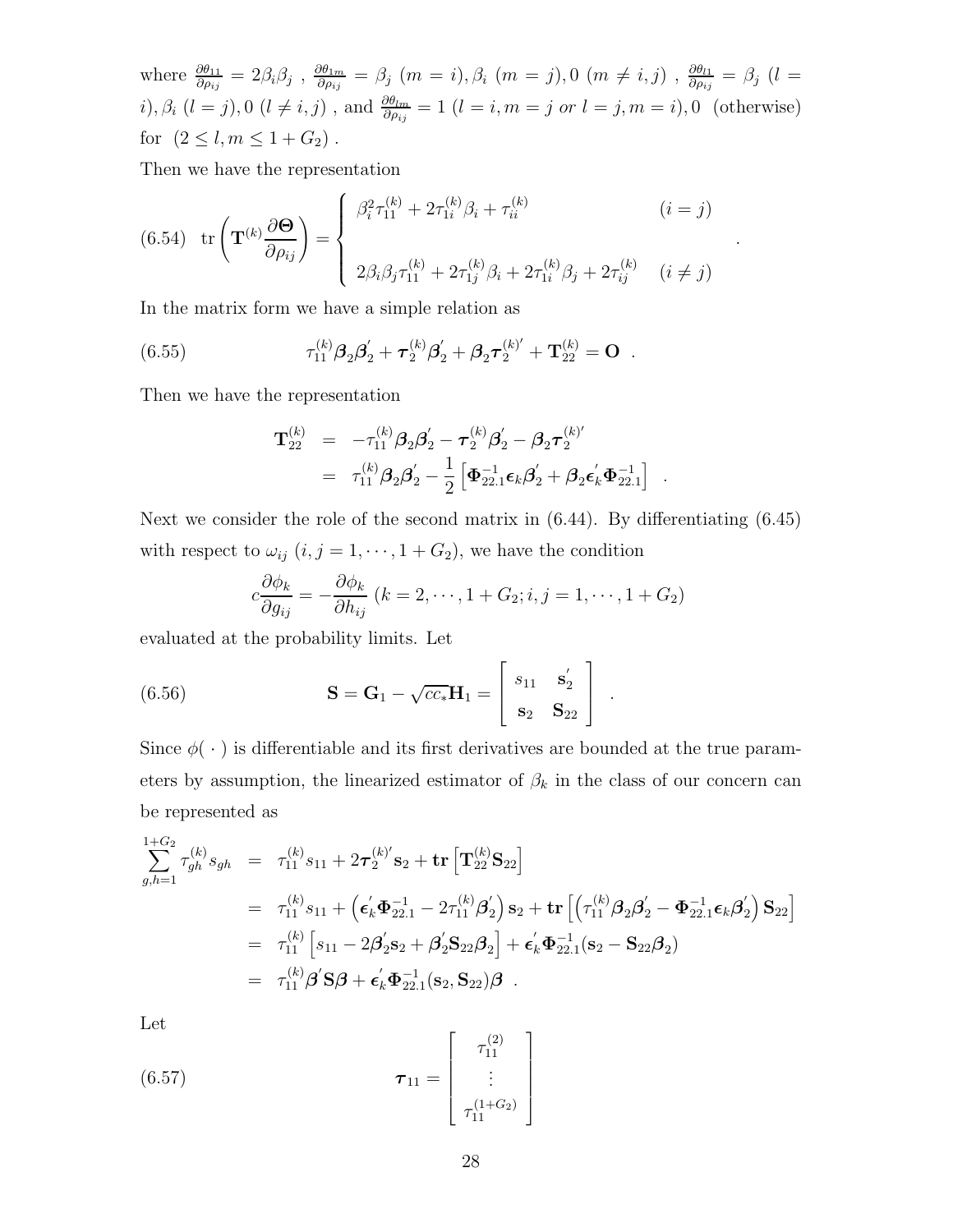and we consider the asymptotic behavior of the normalized estimator  $\sqrt{n}(\hat{\beta}_2 - \beta_2)$ as

(6.58) 
$$
\hat{\mathbf{e}} = \left[ \boldsymbol{\tau}_{11} \boldsymbol{\beta}' + (\mathbf{0}, \boldsymbol{\Phi}_{22.1}^{-1}) \right] \mathbf{S} \boldsymbol{\beta} .
$$

Since the asymptotic variance-covariance matrix of **S***β* has been obtained by the proof of *Theorem 1*, *Theorem 2* and *Lemma 5* below, we have

$$
\mathcal{E}\left[\hat{\mathbf{e}}\,\hat{\mathbf{e}}'\right] \n= \left[ (\boldsymbol{\tau}_{11} + \frac{1}{\sigma^2}(\mathbf{0}, \boldsymbol{\Phi}_{22.1}^{-1})\Omega\boldsymbol{\beta})\boldsymbol{\beta}' + (\mathbf{0}, \boldsymbol{\Phi}_{22.1}^{-1})(\mathbf{I}_{G_2+1} - \frac{\Omega\boldsymbol{\beta}\boldsymbol{\beta}'}{\boldsymbol{\beta}'\Omega\boldsymbol{\beta}}) \right] \n\times \mathcal{E}[\mathbf{S}\boldsymbol{\beta}\boldsymbol{\beta}'\mathbf{S}] \times \left[ (\boldsymbol{\tau}_{11} + \frac{1}{\sigma^2}(\mathbf{0}, \boldsymbol{\Phi}_{22.1}^{-1})\Omega\boldsymbol{\beta})\boldsymbol{\beta}' + (\mathbf{0}, \boldsymbol{\Phi}_{22.1}^{-1})(\mathbf{I}_{G_2+1} - \frac{\Omega\boldsymbol{\beta}\boldsymbol{\beta}'}{\boldsymbol{\beta}'\Omega\boldsymbol{\beta}}) \right] \n= \boldsymbol{\Psi}^{**} + \mathcal{E}\left[ (\boldsymbol{\beta}'\mathbf{S}\boldsymbol{\beta})^2\right] \left[ \boldsymbol{\tau}_{11} + (\mathbf{0}, \boldsymbol{\Phi}_{22.1}^{-1})\frac{1}{\sigma^2}\Omega\boldsymbol{\beta}\right] \left[ \boldsymbol{\tau}_{11}' + \frac{1}{\sigma^2}\boldsymbol{\beta}'\Omega\left(\begin{array}{c} \mathbf{0}' \\ \boldsymbol{\Phi}_{22.1}^{-1} \end{array}\right) \right] + o(1) ,
$$

where **Ψ**∗∗ has been given by *Theorem 1* or *Theorem 2*. This covariance matrix is the sum of a positive semi-definite matrix of rank 1 and a positive definite matrix. It has a minimum if

(6.59) 
$$
\boldsymbol{\tau}_{11} = -\frac{1}{\sigma^2}(\mathbf{0}, \boldsymbol{\Phi}_{22.1}^{-1})\boldsymbol{\Omega}\boldsymbol{\beta}.
$$

Hence we have completed the proof of *Theorem 4*. : **Q.E.D.**

**Lemma 5** : Under the assumptions of *Theorem 2*,

(6.60) 
$$
(\mathbf{0}, \mathbf{I}_{G_2})[\mathbf{I}_{G_2+1} - \frac{\mathbf{\Omega}\beta\boldsymbol{\beta}'}{\boldsymbol{\beta}'\Omega\boldsymbol{\beta}}]\mathcal{E}\left[\mathbf{S}\boldsymbol{\beta}\boldsymbol{\beta}'\mathbf{S}\boldsymbol{\beta}|\mathbf{Z}\right] = o_p(1) .
$$

**Proof of Lemma 5** : We need to evaluate each term of

$$
\begin{aligned}\frac{1}{n}\mathcal{E}\left\{\left[\mathbf{u}'\mathbf{Z}_{2.1}\mathbf{A}_{22.1}^{-1}\mathbf{Z}_{2.1}'\mathbf{u}-c_*\mathbf{u}'(\mathbf{I}_n-\mathbf{Z}(\mathbf{Z}'\mathbf{Z})^{-1}\mathbf{Z}')\mathbf{u}\right]\right.\\ &\qquad\qquad\times\left[\mathbf{\Pi}_{22}^{(n)'}\mathbf{Z}_{2.1}'\mathbf{u}+\mathbf{W}_2'\mathbf{Z}_{2.1}\mathbf{A}_{22.1}^{-1}\mathbf{Z}_{2.1}'\mathbf{u}-c_*\mathbf{W}_2'(\mathbf{I}_n-\mathbf{Z}(\mathbf{Z}'\mathbf{Z})^{-1}\mathbf{Z}')\mathbf{u}\right]\left|\mathbf{Z}\right\}\;, \end{aligned}
$$

where  $\mathbf{W}'_2 = \mathbf{V}'_2 - (\mathbf{0}, \mathbf{I}_{G_2})\Omega \boldsymbol{\beta} \mathbf{u}'/\sigma^2$ .

By using the similar calculations as (6.12)-(6.14) on the third and fourth order moments, it is equivalent to

$$
\frac{1}{n}\sum_{i=1}^n \mathbf{\Pi}_{22}^{(n)'}\mathbf{z}_{in}^* \left(p_{ii}^{(n)}-c_*(1-q_{ii}^{(n)})\right) \mathcal{E}(u_i^3) + \frac{1}{n}\sum_{i=1}^n \left(p_{ii}^{(n)}-c_*(1-q_{ii}^{(n)})\right)^2 \mathcal{E}(u_i^3 \mathbf{w}_{2i}).
$$

Then by using *Lemma 1*, we have the desired result. **Q.E.D**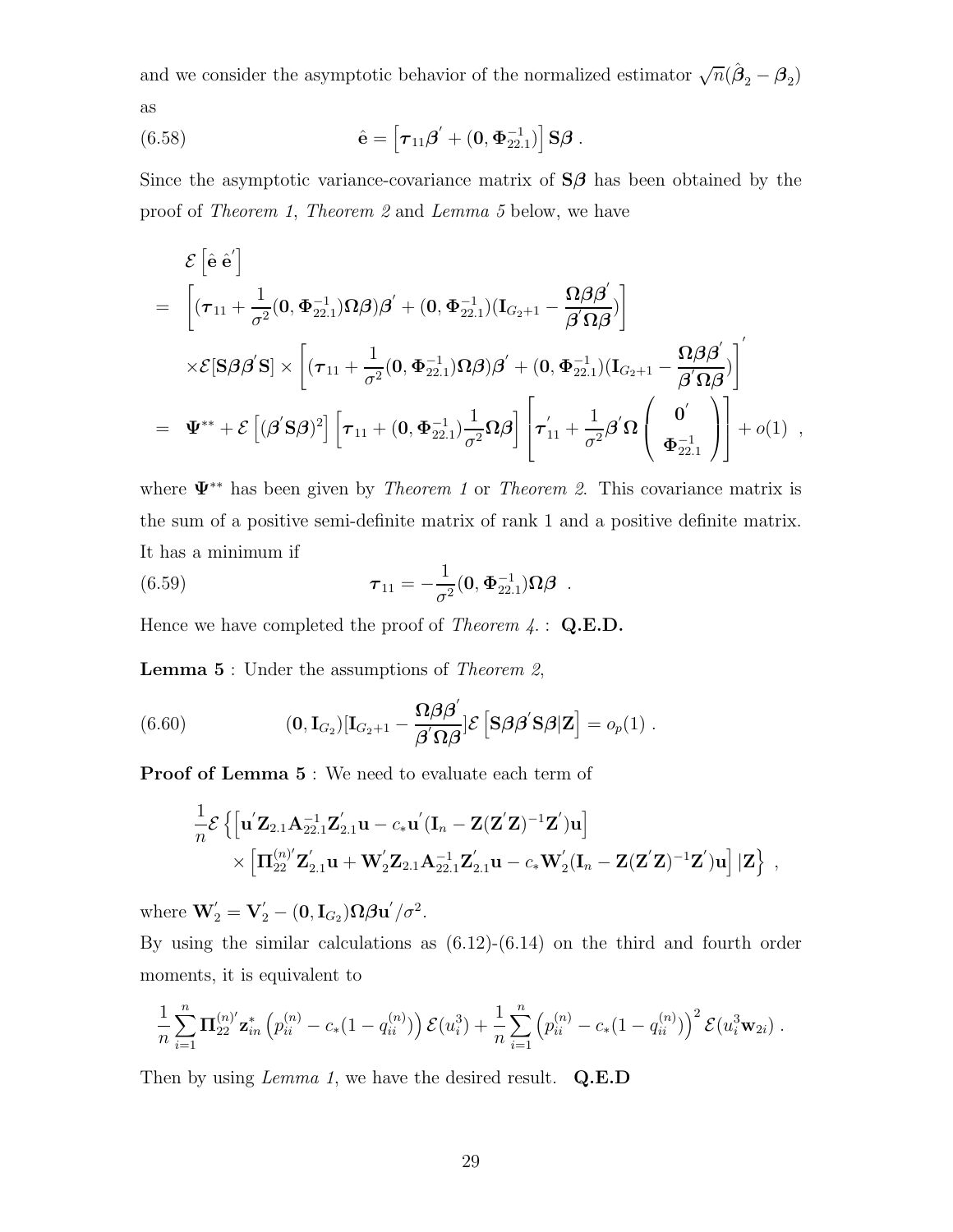**Proof of Theorem 5** We use the arguments in a parallel way to the proof of *Theorem 1*. In the nonlinear case we set

$$
\mathbf{G}=\boldsymbol{\Pi}_{2n}^{(z)'}\mathbf{Z}_{2.1}\mathbf{A}_{22.1}^{-1}\mathbf{Z}_{2.1}'\boldsymbol{\Pi}_{2n}^{(z)}+\mathbf{V}'\mathbf{Z}_{2.1}\mathbf{A}_{22.1}^{-1}\mathbf{Z}_{2.1}'\mathbf{V}+\boldsymbol{\Pi}_{2n}^{(z)'}\mathbf{Z}_{2.1}\mathbf{A}_{22.1}^{-1}\mathbf{Z}_{2.1}'\mathbf{V}+\mathbf{V}'\mathbf{Z}_{2.1}\mathbf{A}_{22.1}^{-1}\mathbf{Z}_{2.1}'\boldsymbol{\Pi}_{2n}^{(z)}
$$

and

(6.61) 
$$
\mathbf{H} = \mathbf{\Pi}_{2n}^{(z)'}[\mathbf{I}_n - \mathbf{Z}\mathbf{A}^{-1}\mathbf{Z}']\mathbf{\Pi}_{2n}^{(z)} + \mathbf{V}'[\mathbf{I}_n - \mathbf{Z}\mathbf{A}^{-1}\mathbf{Z}']\mathbf{V} + \mathbf{\Pi}_{2n}^{(z)'}[\mathbf{I}_n - \mathbf{Z}\mathbf{A}^{-1}\mathbf{Z}']\mathbf{V} + \mathbf{V}'[\mathbf{I}_n - \mathbf{Z}\mathbf{A}^{-1}\mathbf{Z}']\mathbf{\Pi}_{2n}^{(z)},
$$

where  $\Pi_{2n}^{(z)} = \Pi_{2Z}^{(n)}[\beta, I_{G_2}]$  and  $\Pi_{2Z}^{(n)}$  is given by (3.15). Because of Condition (VII),  $(1/q_n)\mathbf{H} - (1/q_n)\mathbf{V}'[\mathbf{I}_n - \mathbf{ZA}^{-1}\mathbf{Z}']\mathbf{V} = o_p(1)$ , then the essential arguments of the proof of *Theorem 1* hold. In the third case, however, we notice that the noncentrality term (i.e. the first term) of  $(1/n)\mathbf{G}$  is of smaller order than the second term  $(1/n)\mathbf{V}'\mathbf{Z}_{2.1}\mathbf{A}_{22.1}^{-1}\mathbf{Z}_{2.1}'\mathbf{V}$ . Hence in this case because  $(1/n)\mathbf{G} \stackrel{p}{\rightarrow} c\mathbf{\Omega}$  and  $(1/q_n)\mathbf{H} \stackrel{p}{\rightarrow} \mathbf{\Omega}$ , we find

(6.62) 
$$
|c\mathbf{\Omega} - \text{plim}\lambda_n \mathbf{\Omega}| = 0
$$

and hence  $\text{plim}\lambda_n = c$ . Then by using (2.8) we consider

(6.63) 
$$
\frac{n}{d_n^2} \left[ (\frac{1}{n} \mathbf{G} - c \mathbf{\Omega}) - (\lambda_n - c) \mathbf{\Omega} - c (\frac{1}{q_n} \mathbf{H} - \mathbf{\Omega}) \right] \text{plim} \hat{\boldsymbol{\beta}}_{LI} = o_p(1) .
$$

By evaluating each terms as in the proof of *Theorem 1*,

(6.64) 
$$
\begin{bmatrix} \beta_2' \\ \mathbf{I}_{G_2} \end{bmatrix} \mathbf{\Phi}_{22.1}(\boldsymbol{\beta}_2, \mathbf{I}_{G_2}) \text{plim}\hat{\boldsymbol{\beta}}_{LI} = o_p(1)
$$

and thus  $\hat{\beta}_{LI} \stackrel{p}{\rightarrow} \beta$  as  $n \rightarrow \infty$  because  $\Phi_{22.1}$  is nonsingular.

For the asymptotic normality of the LIML estimator, we use the similar arguments as (6.6)-(6.8) in the proof of *Theorem 1*. In the present case, the equation corresponding to (6.8) becomes

$$
(6.65)(\mathbf{0},\mathbf{I}_{G_2})[\mathbf{I}_{G_2+1}-\frac{1}{\sigma^2}\mathbf{\Omega}\boldsymbol{\beta}\boldsymbol{\beta}'](\mathbf{G}_1-\sqrt{cc_*}\mathbf{H}_1)\boldsymbol{\beta}=\Phi_{22.1}\frac{d_n^2}{\sqrt{n}}(\hat{\boldsymbol{\beta}}_{2.LI}-\boldsymbol{\beta}_2)+o_p(1),
$$

where  $\mathbf{G}_1$  and  $\mathbf{H}_1$  are defined in a similar way as the proof of *Theorem 1*. Because  $d_n^2/n \to 0$ , the first term of (6.9) converges to zero vector and  $\Xi_{3.2} = \mathbf{O}$  as  $n \to \infty$ . Then we have the result. The proof of optimality is similar to Theorem 4, which is omitted. **Q.E.D.**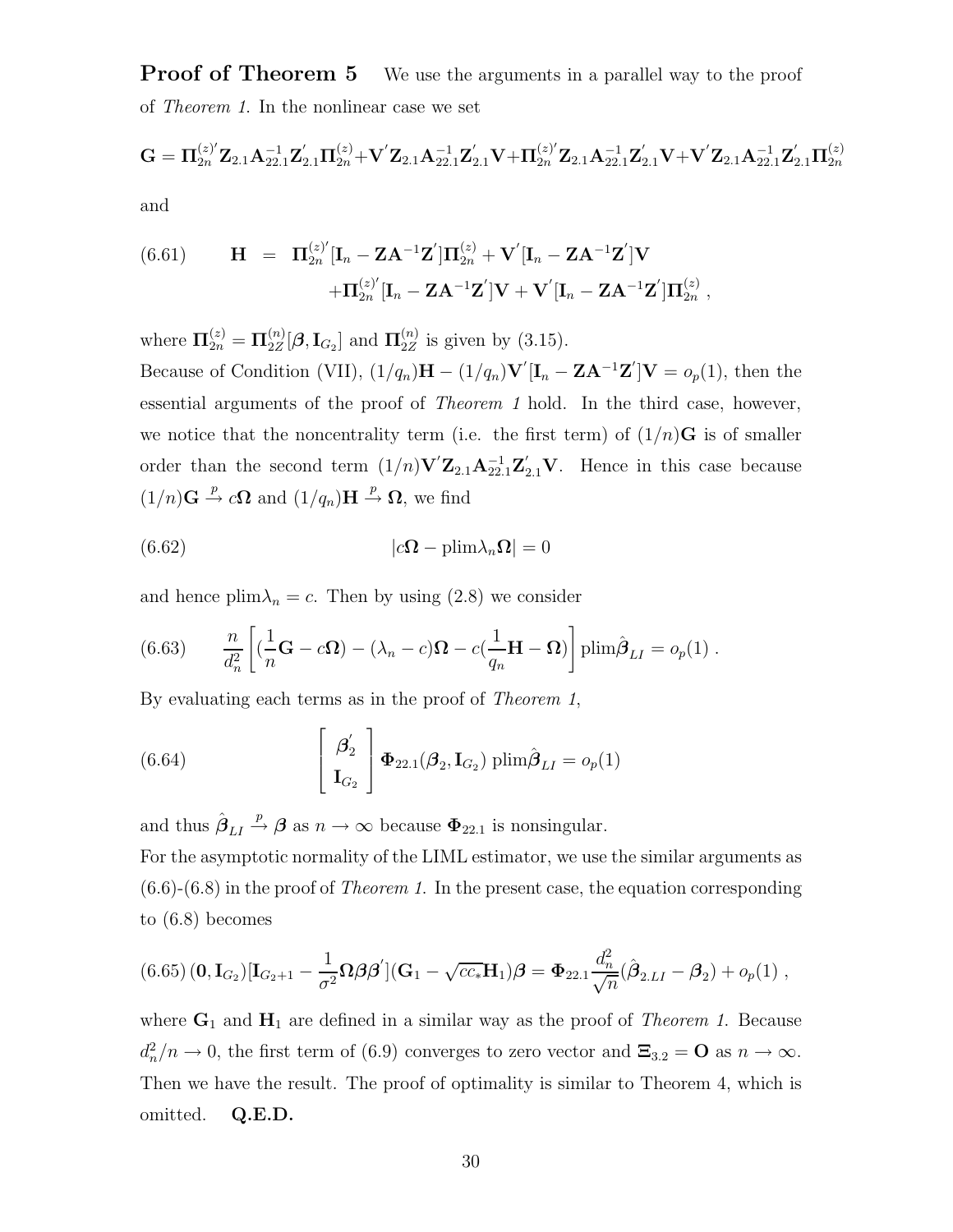## **References**

- [1] Anderson, T.W. (1976), "Estimation of Linear Functional Relationships : Approximate Distributions and Connections to Simultaneous Equations in Econometrics," *Journal of the Royal Statistical Society*, B, Vol. 38, 1-36.
- [2] Anderson, T.W. (1984), "Estimating Linear Statistical Relationships," *Annals of Statistics*, Vol. 12, 1-45.
- [3] Anderson, T.W. (2003), *An Introduction to Multivariate Statistical Analysis*, John-Wiley, 3rd Edition.
- [4] Anderson, T.W. (2005), "Origins of the Limited Information Maximum Likelihood and Two-Stage Least Squares Estimators," *Journal of Econometrics*, Vol. 127, 1-16.
- [5] Anderson, T.W. and N. Kunitomo (1992), "Asymptotic Distributions of Regression and Autoregression Coefficients with Martingale Difference Disturbances," *Journal of Multivariate Analysis*, Vol. 40, 221-243.
- [6] Anderson, T.W., N. Kunitomo, and Y. Matsushita (2005), "A New Light from Old Wisdoms : Alternative Estimation Methods of Simultaneous Equations with Possibly Many Instruments," Discussion Paper CIRJE-F-321, Graduate School of Economics, University of Tokyo (http://www.e.utokyo.ac.jp/cirje/research/dp/2005).
- [7] Anderson, T.W., N. Kunitomo, and Y. Matsushita (2008), "On Finite Sample Properties of Alternative Estimators of Coefficients in a Structural Equation with Many Instruments," Discussion Paper CIRJE-F-576, Graduate School of Economics, University of Tokyo, forthcoming in *the Journal of Econometrics*.
- [8] Anderson, T.W., N. Kunitomo, and T. Sawa (1982), "Evaluation of the Distribution Function of the Limited Information Maximum Likelihood Estimator," *Econometrica*, Vol. 50, 1009-1027.
- [9] Anderson, T.W. and H. Rubin (1949), "Estimation of the Parameters of a Single Equation in a Complete System of Stochastic Equations," *Annals of Mathematical Statistics*, Vol. 20, 46-63.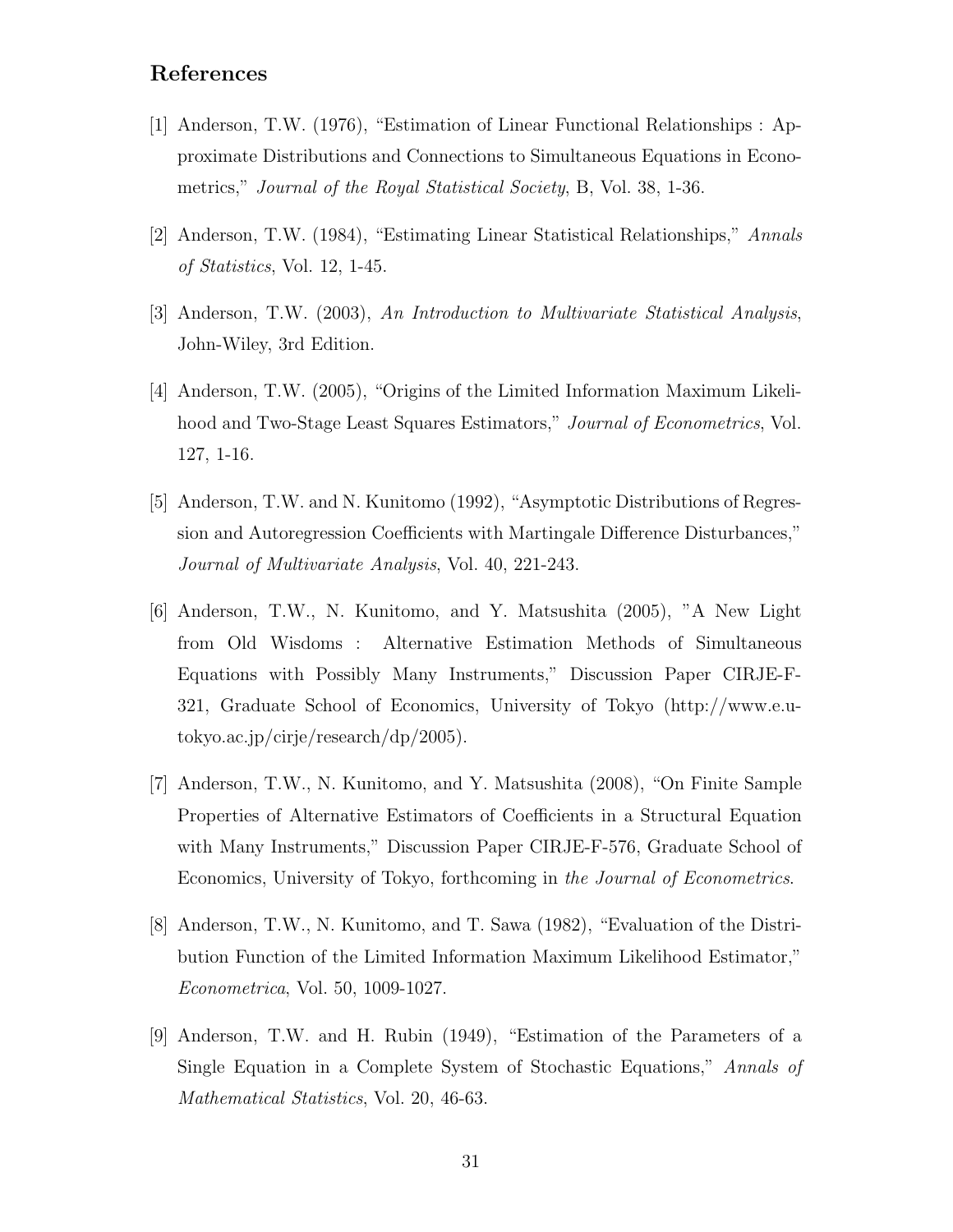- [10] Anderson, T.W. and H. Rubin (1950), "The Asymptotic Properties of Estimates of the Parameters of a Single Equation in a Complete System of Stochastic Equation," *Annals of Mathematical Statistics*, Vol. 21, 570-582.
- [11] Angrist, J. D. and A. Krueger (1991), "Does Compulsory School Attendance Affect Schooling and Earnings," *Quarterly Journal of Economics*, Vol. 106, 979-1014.
- [12] Bekker, P.A. (1994), "Alternative Approximations to the Distributions of Instrumental Variables Estimators," *Econometrica*, Vol. 63, 657-681.
- [13] Bekker, P.A. and J. van der Ploeg (2005), "Instrumental Variables Estimation Based on Group Data," *Statistica Neerlandica*, Vol. 59, 3, 239-267.
- [14] Bound, J., D.A. Jaeger, and R.M. Baker (1995), "Problems with Instrumental Variables Estimation when the Correlation between the Instruments and the Endogenous Explanatory Variables is Weak," *Journal of the American Statistical Association*, Vol. 90, 443-450.
- [15] Chao, J. and N. Swanson (2004), "Asymptotic Distributions of JIVE in a Heteroscedastic IV Regression with many Instruments," working paper.
- [16] Chao, J. and N. Swanson (2005), "Consistent Estimation with a Large Number of Weak Instruments," *Econometrica*, Vol. 73, 1673-1692.
- [17] Chao, J. and N. Swanson (2006), "Asymptotic Normality of Single-Equation Estimators for the Case with a Large Number of Instruments," in *Econometric Theory and Practice*, ed. by D. Corbae, S.Durlauf, and B. Hansen , Cambridge University Press.
- [18] Chioda, J. and Jansson (2007), "Optimal Invariant Inference when the Number of Instruments is Large," Unpublished Manuscript.
- [19] Donald, S. and W. Newey (2001), "Choosing The Number of Instruments," *Econometrica*, Vol. 69-5, 1161-1191.
- [20] Fuller, W. (1977), "Some Properties of a Modification of the Limited Information Estimator," *Econometrica*, Vol. 45, 939-953.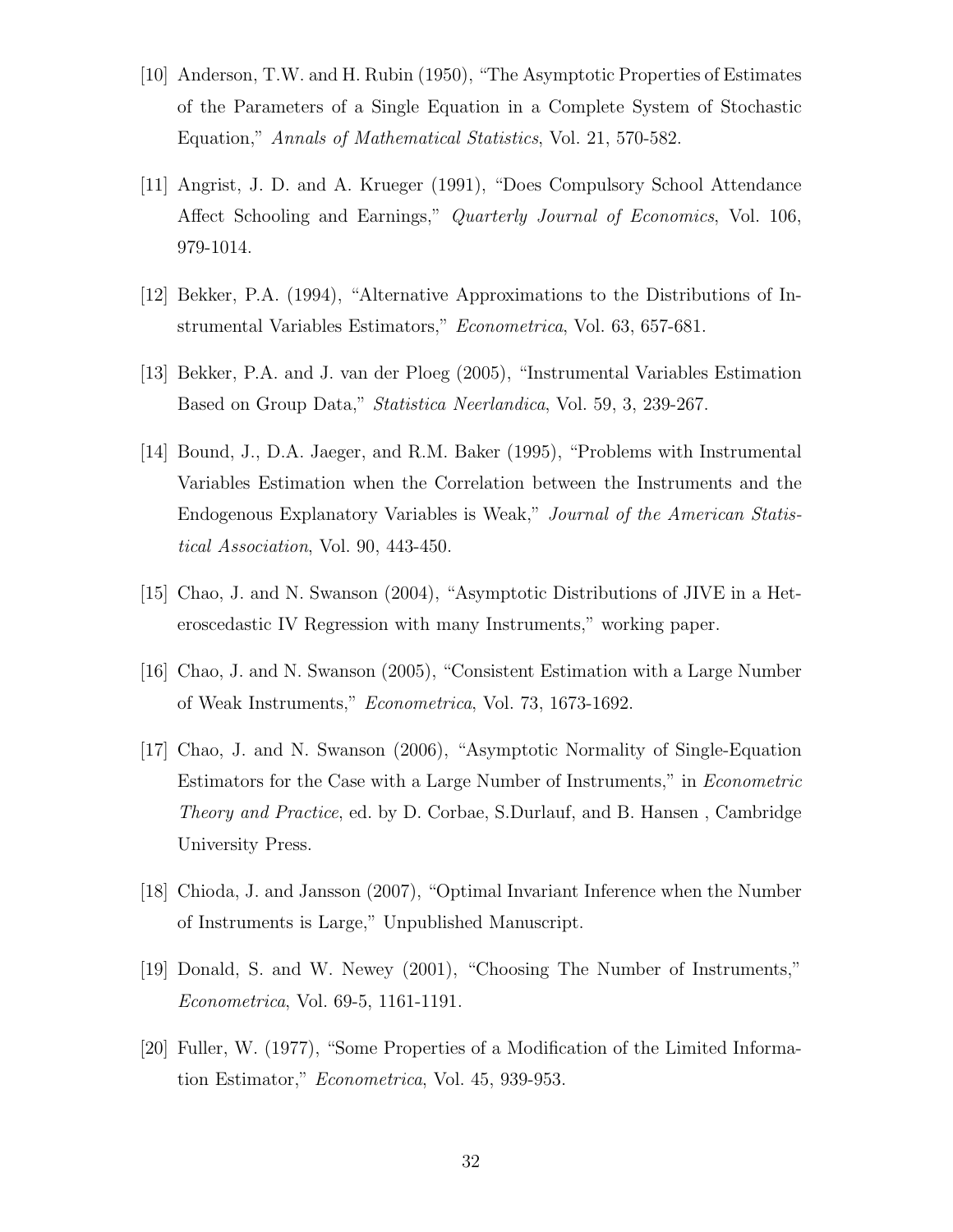- [21] Hahn, J. (2002), "Optimal Inference with Many Instruments," *Econometric Theory*, 18, 140-168.
- [22] Hall, P. and C. Heyde (1980), *Martingale Limit Theory and its Applications*, Academic Press.
- [23] Hansen, C. J. Hausman, and Newey, W. K. (2008), "Estimation with Many Instrumental Variables," *Journal of Business and Economic Statistics*, 26-4, 398-422.
- [24] Hausman, J., W. Newey, T. Woutersen, J. Chao and N. Swanson (2007), "Instrumental Variables Estimation with Heteroscedasticity and Many Instruments," Unpublished Manuscript.
- [25] Hayashi, F. (2000) *Econometrics*, Princeton University Press.
- [26] Hsiao, C. and A.K. Tahmiscioglu (2008), "Estimation of Dynamic Panel Data Models with Both Individual and Time Specific Effects," Unpublished Manuscript.
- [27] Kunitomo, N. (1980), "Asymptotic Expansions of Distributions of Estimators in a Linear Functional Relationship and Simultaneous Equations," *Journal of the American Statistical Association*, Vol.75, 693-700.
- [28] Kunitomo, N. (1981), "Asymptotic Optimality of the Limited Information Maximum Likelihood Estimator in Large Econometric Models," *The Economic Studies Quarterly*, Vol. XXXII-3, 247-266.
- [29] Kunitomo,N. (1982), "Asymptotic Efficiency and Higher Order Efficiency of the Limited Information Maximum Likelihood Estimator in Large Economertric Models," Technical Report No. 365, Institute for Mathematical Studies in the Social Sciences, Stanford University.
- [30] Kunitomo, N. (1987), "A Third Order Optimum Property of the ML Estimator in a Linear Functional Relationship Model and Simultaneous Equation System in Econometrics," *Annals of the Institute of Statistical Mathematics*, Vol.39, 575-591.